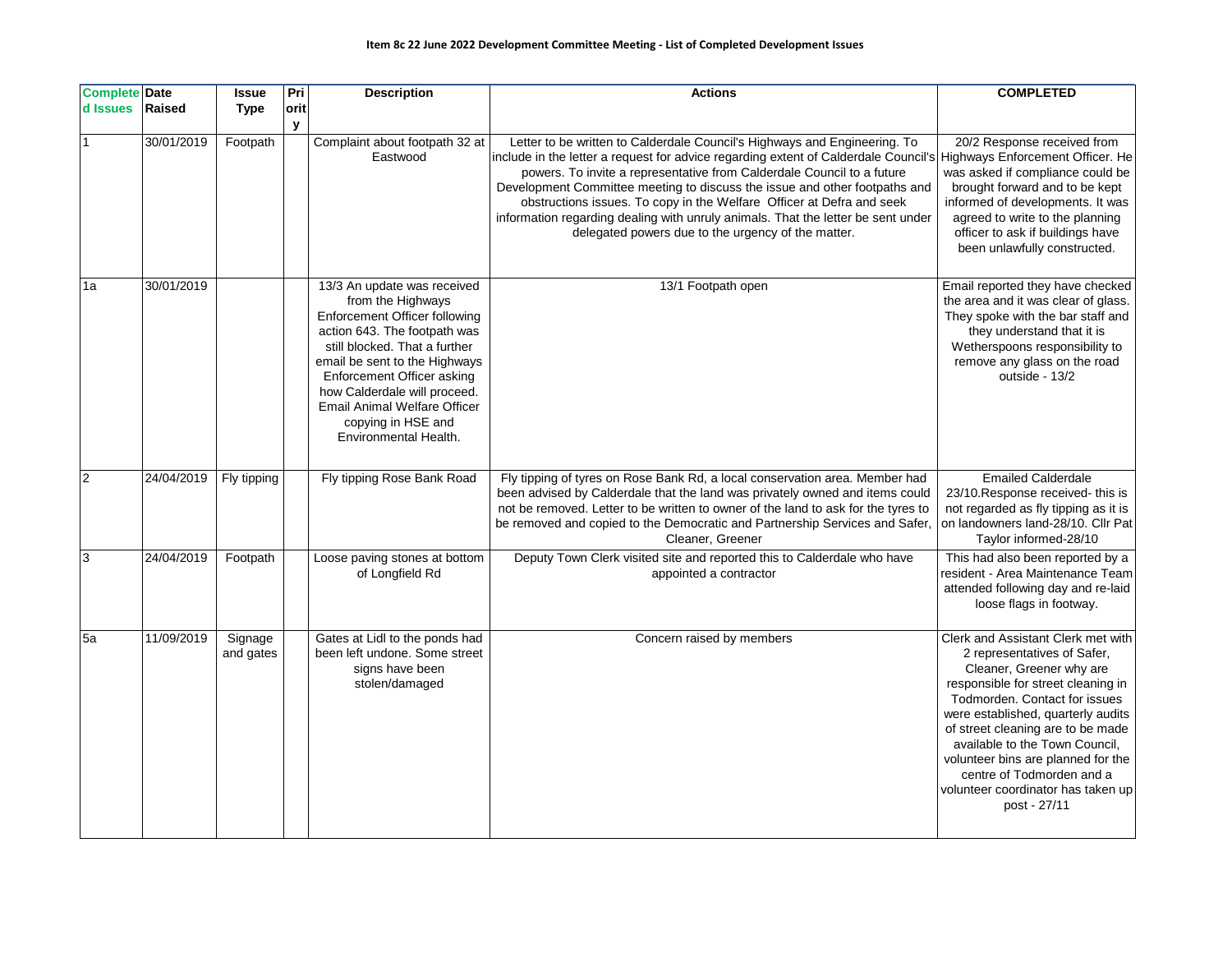| 5 <sub>b</sub> | 13/11/2019 | Site<br>security at<br>Lidl | Concern about health and<br>safety as the gate to the<br>lagoons has been left open on<br>several occasions                                                                                                                                                                                                                                                                                                       | This was raised by the Clerk with Inspector Doughty and the PCSOs are to<br>check the gate on their rounds. A member of the public mentioned that there is<br>a hole in the wall from the canal footpath behind the lagoons. The Clerk agreed<br>to feed this back to Insp. Doughty.                  |                                                                                                                                                                                                                                                                                                                                                                                                                                                                                                                                                                                                                                                                                                |
|----------------|------------|-----------------------------|-------------------------------------------------------------------------------------------------------------------------------------------------------------------------------------------------------------------------------------------------------------------------------------------------------------------------------------------------------------------------------------------------------------------|-------------------------------------------------------------------------------------------------------------------------------------------------------------------------------------------------------------------------------------------------------------------------------------------------------|------------------------------------------------------------------------------------------------------------------------------------------------------------------------------------------------------------------------------------------------------------------------------------------------------------------------------------------------------------------------------------------------------------------------------------------------------------------------------------------------------------------------------------------------------------------------------------------------------------------------------------------------------------------------------------------------|
| $\overline{7}$ | 21/08/2019 |                             | Side of market area towards<br>the Bus Station                                                                                                                                                                                                                                                                                                                                                                    | 13/3 An update was received from the Highways Enforcement Officer following<br>action 643. The footpath was still blocked. That a further email be sent to<br>Highways Enforcement Officer asking how Calderdale will proceed. Email<br>Animal Welfare Officer copying in HSE and Environment Health. | Advised to Calderdale 22/8 -<br>location appears to be Market Hall<br>Footpath, this is unadopted and<br>Calderdale do not cleanse gullies<br>on private roads-23/10                                                                                                                                                                                                                                                                                                                                                                                                                                                                                                                           |
| 8              | 21/08/2019 | <b>Blocked</b><br>drains    | Off Stansfield Road below Hall<br>Wall                                                                                                                                                                                                                                                                                                                                                                            | Concern raised by members                                                                                                                                                                                                                                                                             | Advised to Calderdale 22/9 - not<br>clear about this location, unable to<br>find anything logged under<br>Stansfield Road-23/10. Confirmed<br>to Calderdale that the location is<br>by the Todmorden Chippy OL14<br>5BB and area. 24/10 Calderdale<br>had Service Request logged on<br>31/07/19 for this location. Gullies<br>are inspected along this road<br>almost daily as it is a main<br>commute for our drainage<br>superintendent. They are designed<br>to cope with a certain amount of<br>water and were inspected<br>28/07/19 and 30/07/19, no flood<br>risk, seen to be overwhelmed after<br>heavy rainfall but not blocked.<br>They will be cleansed on the next<br>cyclic visit. |
| 10             | 02/10/2019 | Signage                     | Sign issue for Rise Lane                                                                                                                                                                                                                                                                                                                                                                                          | Concern raised by members                                                                                                                                                                                                                                                                             | Cllr Martin advised issue has been<br>resolved                                                                                                                                                                                                                                                                                                                                                                                                                                                                                                                                                                                                                                                 |
| 11             | 02/10/2019 | Pavement                    | Calder Street. Right hand<br>pavement (as seen from the<br>Town Hall) flagged and in good<br>condition. Left hand pavement<br>originally flagged but more than<br>half of the flags have been<br>removed and replaced with<br>patches of different sorts of<br>asphalt. Very pitted and<br>uneven. As there is no light on<br>Calder Street and the asphalt is<br>black this pavement is<br>hazardous after dark. | Raised by member. Town Clerk to write to Calderdale Council to ask for these<br>to include work to this pave pavement in a future programme of work.                                                                                                                                                  | 28/10 Assistant Clerk sent this<br>spreadsheet to Calderdale MBC to<br>register issues. Inspected 9/1 and<br>footway was worn but not a<br>serious safety issue at present -<br>3/2                                                                                                                                                                                                                                                                                                                                                                                                                                                                                                            |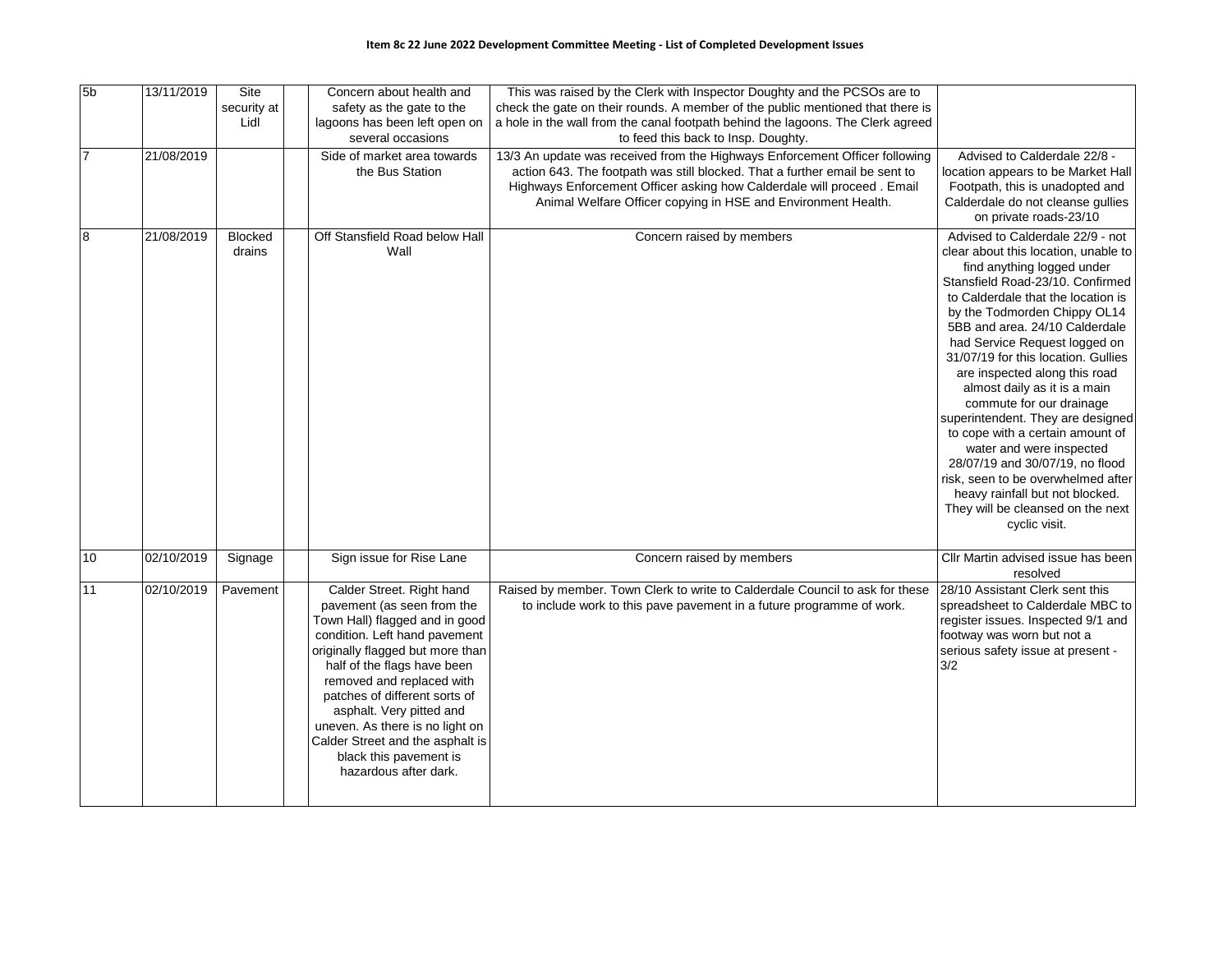| 12 | 02/10/2019 | Pavement    | School Lane, corner of front of<br>Methodist Church to Myrtle St.<br>Left hand footpath that follows<br>the side of the Central<br>Methodist Church, which is<br>pitted with many patches                     | Raised by member. Town Clerk to write to Calderdale Council to ask for these<br>to be included in a future programme of work.                                                                                                                                                                                                                                                                                                                                                              | 28/10 Assistant Clerk sent this<br>spreadsheet to Calderdale MBC to<br>register issues. Inspected 9/1 and<br>footway was worn but not a<br>serious safety issue at present -<br>3/2                                                                       |
|----|------------|-------------|---------------------------------------------------------------------------------------------------------------------------------------------------------------------------------------------------------------|--------------------------------------------------------------------------------------------------------------------------------------------------------------------------------------------------------------------------------------------------------------------------------------------------------------------------------------------------------------------------------------------------------------------------------------------------------------------------------------------|-----------------------------------------------------------------------------------------------------------------------------------------------------------------------------------------------------------------------------------------------------------|
| 13 | 02/10/2019 | Pavement    | Myrtle Street - both sides the<br>asphalt is in poor condition                                                                                                                                                | Raised by member. Town Clerk to write to Calderdale Council to ask for these<br>to include work to this pavement in future programme of work. Cllr Holmstedt<br>provided photos and provided specific descriptions. In future, members<br>requested to let Susan (Assistant Town Clerk know of any further issues like<br>this. She will keep a log of issues and periodically update members about this<br>at meetings. Susan also to liaise with Calderdale Council about issues on log. | 28/10 Assistant Clerk sent this<br>spreadsheet to Calderdale MBC to<br>register issues. On inspection on<br>9/1/20, the Area Superintendent<br>found the footway was unsightly<br>and needs tidying up (when funds<br>are available) but is safe - 3/2/20 |
| 14 | 02/10/2019 | Pavement    | School Lane, corner of front of<br>Methodist Church to Myrtle<br>Street. Left hand footpath that<br>follows the side of the Central<br>Methodist Church, which is<br>asphalt, is pitted with many<br>patches. | Raised by member. Town Clerk to write to Calderdale Council to ask for these<br>to be include work to this pavement in future programme of work.                                                                                                                                                                                                                                                                                                                                           | 28/10 Assistant Clerk sent this<br>spreadsheet to Calderdale MBC to<br>register issues. Inspected 9/1 and<br>footway was worn but not a<br>serious safety issue at present -<br>3/2                                                                       |
| 15 | 02/10/2019 | Litter      | Litter in town                                                                                                                                                                                                | To be raised at 13/11 Development Committee meeting                                                                                                                                                                                                                                                                                                                                                                                                                                        |                                                                                                                                                                                                                                                           |
| 17 | 23/10/2019 | Fly tipping | On Broadcarr Farm as<br>overlooked by 12 Manor Close,<br>Lee Bottom Issue raised by Pat<br>Taylor along with photos                                                                                           | Emailed Calderdale 23/10                                                                                                                                                                                                                                                                                                                                                                                                                                                                   |                                                                                                                                                                                                                                                           |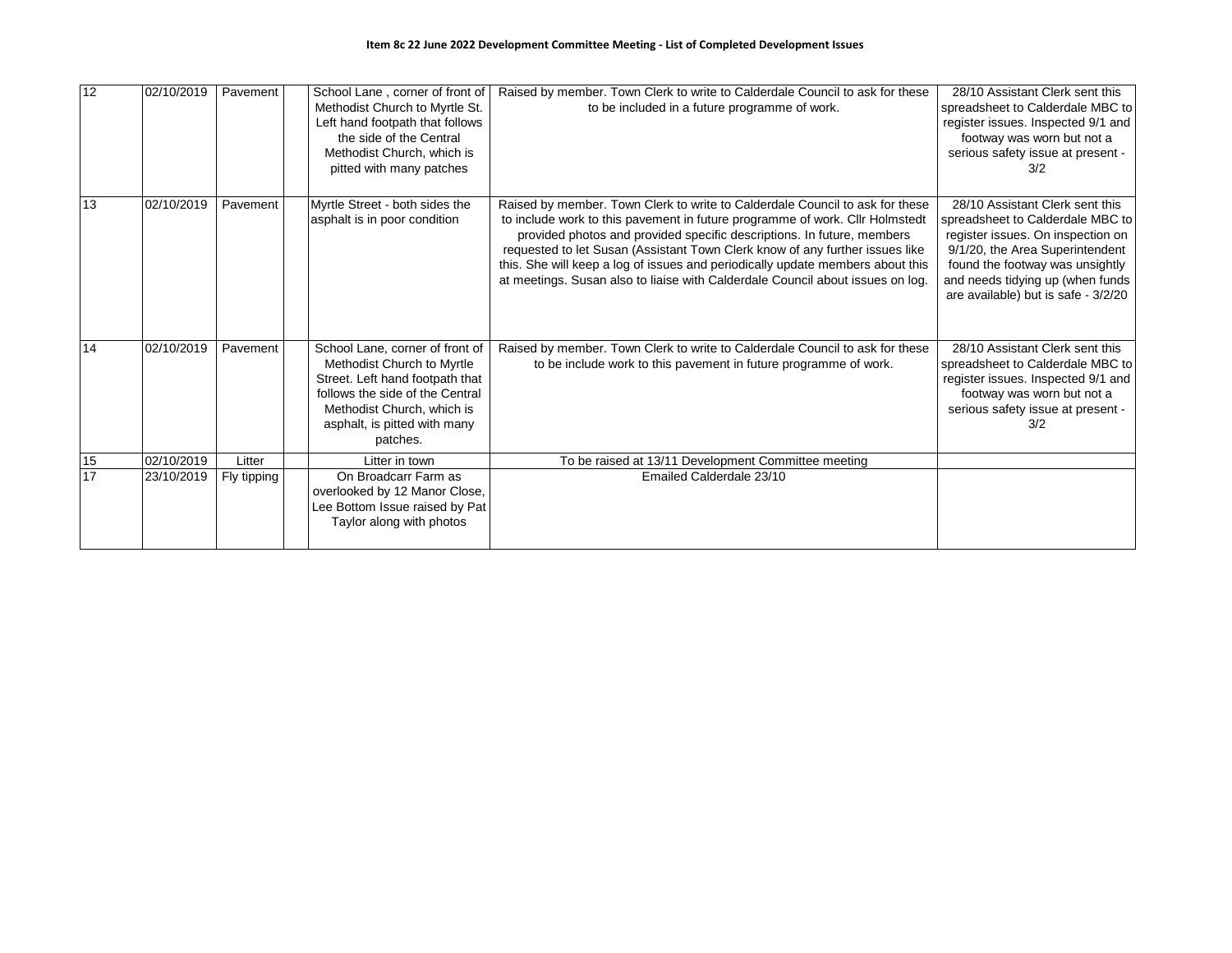| 19  | 23/10/2019 | Green<br>space                                                                                                                                            | Denis's Field has had been<br>identified as area for building<br>development. Requests          | Development Committee agreed at 23/10 meeting that Denis's Field be a<br>designated Green Space with Neighbourhood Plan.        | Town Clerk wrote to Calderdale<br>MBC to advise them of this<br>inclusion. 5/11                                                                                                                                                                                                                                                                                                                                                                                                                                                                                                                                                                                                                                                           |
|-----|------------|-----------------------------------------------------------------------------------------------------------------------------------------------------------|-------------------------------------------------------------------------------------------------|---------------------------------------------------------------------------------------------------------------------------------|-------------------------------------------------------------------------------------------------------------------------------------------------------------------------------------------------------------------------------------------------------------------------------------------------------------------------------------------------------------------------------------------------------------------------------------------------------------------------------------------------------------------------------------------------------------------------------------------------------------------------------------------------------------------------------------------------------------------------------------------|
|     |            |                                                                                                                                                           | received for it to be designated<br>green area.                                                 |                                                                                                                                 | Letters send to those who wrote to<br>the Council and in respect of the<br>letters from schools, confirmation<br>that these were sent on behalf of<br>the Governing Bodies-5/11<br>Proposed designation fed into<br>Calderdale Local Plan - Feb 2020.<br>Calderdale advised that Denis's<br>Field in process of being<br>designated an area of interest -<br>22/6<br>Clarified with Calderdale, although<br>site has been designated as an<br>area of interest it is to remain on<br>the Local Plan - 16/9 Designation<br>put in place June 2020 however<br>land is still in Local Plan.                                                                                                                                                  |
| 21  | 23/10/2019 | Potential<br>re-opening<br>of railway<br>station at<br>Cornholme                                                                                          | Development Committee<br>agreed to support any<br>proposals for this station to be<br>reopened. | Clerk to request a copy of the footfall survey from Calderdale and report back.                                                 | Clerk sent letter to Calderdale<br>about Foot Fall survey - 11/11<br>No survey carried out - 26/2                                                                                                                                                                                                                                                                                                                                                                                                                                                                                                                                                                                                                                         |
| 24a | 13/11/2019 | a.Litter in<br>the town,<br>especially<br>from<br>takeaway<br>meals and<br>around the<br>bus<br>station.<br>Inadequat<br>e bins and<br>street<br>cleaning | Concern was raised at the<br>Development Committee<br>meeting 13/11                             | Clerk to investigate with Calderdale and First Group buses and report back to a<br>forthcoming meeting of the Committee - 13/11 | Susan met with cleaning manager<br>10/12. 2 bins to accommodate<br>stubbing out and storing cigarette<br>butts to be swapped for existing<br>ones around the Town Hall.<br>Calderdale do not have the<br>equipment to deep clean<br>pavements to remove chewing<br>gum. If the Town Council want this<br>they will need to identify the area<br>they want cleaning and pay for the<br>cost of contractors. A list of<br>suggested contractors and likely<br>cost will be provided to the<br>Assistant Town Clerk by the end<br>of February 2020. There is<br>currently a spending freeze at<br>Calderdale but when this is lifted<br>there may be a possibility of<br>Calderdale meeting half the cost<br>and the Town Council would meet |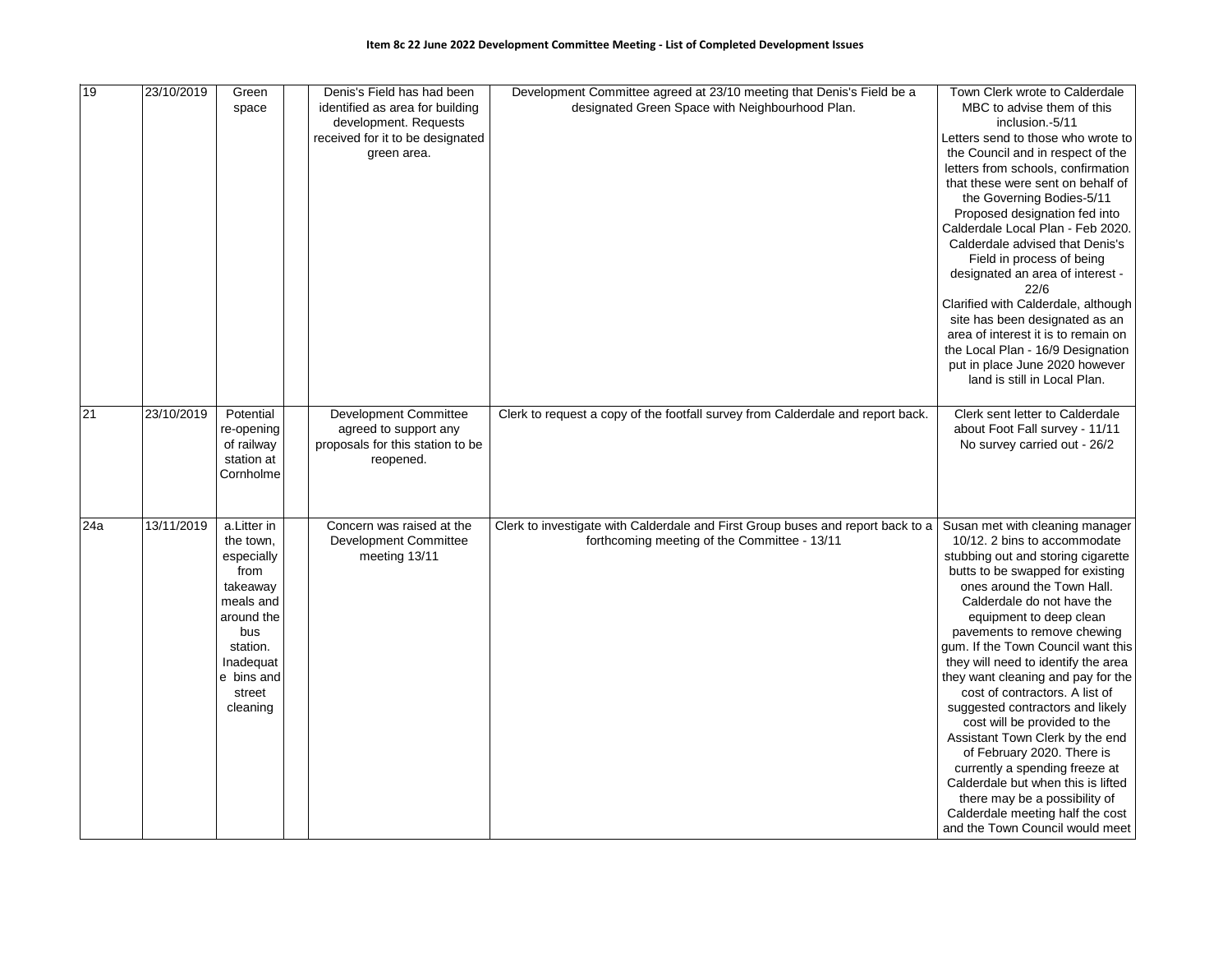| 24 <sub>b</sub> | 04/12/2019 | b.                | Concern about this raised at   | Contact was made with Calderdale to enquire about these issues. This is going Susan spoke with Street Cleaning |                                       |
|-----------------|------------|-------------------|--------------------------------|----------------------------------------------------------------------------------------------------------------|---------------------------------------|
|                 |            | Cigarette         | the Development Committee      | to be investigated and feedback given - 10/12                                                                  | team 9/1, additional sweeping to      |
|                 |            | butts and         | meeting 4/12                   |                                                                                                                | take place in these areas on 10/1.    |
|                 |            | chewing           |                                |                                                                                                                | Email sent to Environmental           |
|                 |            | gum               |                                |                                                                                                                | Health (including Street Warden       |
|                 |            | around the        |                                |                                                                                                                | Co-ordinator) about broken glass -    |
|                 |            | <b>Town Hall</b>  |                                |                                                                                                                | also about state of bins on Calder    |
|                 |            |                   |                                |                                                                                                                | St. This is being investigated by     |
|                 |            |                   |                                |                                                                                                                | the Environmental team and the        |
|                 |            |                   |                                |                                                                                                                | Warden Coordinator - 9/1.             |
|                 |            |                   |                                |                                                                                                                | Calderdale has moved their bin        |
|                 |            |                   |                                |                                                                                                                | away from next to the Biffa bins      |
|                 |            |                   |                                |                                                                                                                | belonging to the nightclub. Also,     |
|                 |            |                   |                                |                                                                                                                | received feedback from the            |
|                 |            |                   |                                |                                                                                                                | cleaning team that some of the        |
|                 |            |                   |                                |                                                                                                                | problem is caused by rubbish          |
|                 |            |                   |                                |                                                                                                                | being blown into these areas from     |
|                 |            |                   |                                |                                                                                                                | the market - 28/1. Email from         |
|                 |            |                   |                                |                                                                                                                | <b>Licensing Enforcement Officer</b>  |
|                 |            |                   |                                |                                                                                                                | who has made enquiries with the       |
|                 |            |                   |                                |                                                                                                                | nightclub and will monitor the area   |
| 24c             | 08/01/2020 | c. Glass          | Concern about glass and litter | Contact made with Calderdale - 9.                                                                              | Susan spoke with WYCA manager         |
|                 |            | and litter        | on Calder St, Butterworth St   |                                                                                                                | of cleaning at Todmorden bus          |
|                 |            | on Calder         | and Bramsche Sq. at 8/1        |                                                                                                                | station. There are 3 weekly cleans    |
|                 |            | St. Also,         | meeting.                       |                                                                                                                | on Monday, Wednesday and              |
|                 |            | general           |                                |                                                                                                                | Friday where the bins are emptied.    |
|                 |            | condition         |                                |                                                                                                                | On one of these days a deep           |
|                 |            | of seating        |                                |                                                                                                                | clean is done for the bus shelters.   |
|                 |            | areas             |                                |                                                                                                                | 2 staff (a cleaner and a principal    |
|                 |            | outside           |                                |                                                                                                                | cleaner) do the cleaning between      |
|                 |            | public            |                                |                                                                                                                | 5-6am in the morning. there are 11    |
|                 |            | toilets           |                                |                                                                                                                | bins in the bus station but litter is |
|                 |            | <b>Bramsche</b>   |                                |                                                                                                                | an ongoing problem. Susan and         |
|                 |            | Sq. and           |                                |                                                                                                                | Cllr White will meet the manager      |
|                 |            | <b>Butterwort</b> |                                |                                                                                                                | at the site on 7/1 to discuss. He     |
|                 |            | h St              |                                |                                                                                                                | has agreed to remind cleaners         |
|                 |            |                   |                                |                                                                                                                | that the rubbish must be removed      |
|                 |            |                   |                                |                                                                                                                | from the site after every clean.      |
|                 |            |                   |                                |                                                                                                                | Letter sent to confirm this and the   |
|                 |            |                   |                                |                                                                                                                | request a weekend clean. letter       |
|                 |            |                   |                                |                                                                                                                | also written to First Group to        |
|                 |            |                   |                                |                                                                                                                | request that the Biffa bin be locked  |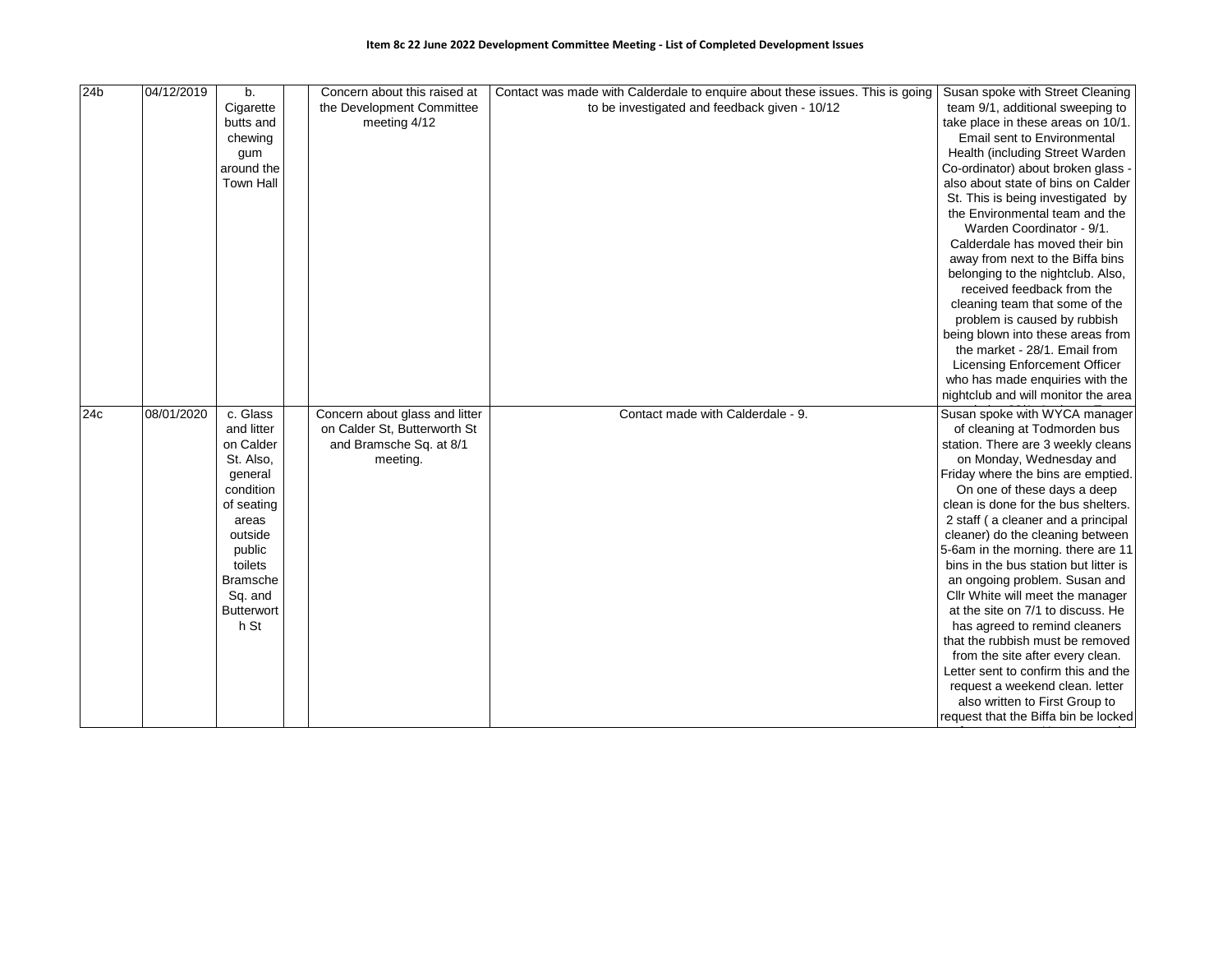| 24d | 13/11/2019 | d. Litter<br>and<br>cigarette<br>butts<br>around the<br>bus station<br>and<br>periphery | Concern was raised about litter<br>in the bus station and<br>peripheral area                                                              | Concern raised by members - 13/11             | Email reported that they litter pick<br>on a daily basis in Bramsche Sq.<br>They also take care of the<br>greenery there. and are not aware<br>of any additional commitment<br>made in the past - 12/2                                                                                                                                                                                                                                                                                                                                                                                                                                                                                                                                    |
|-----|------------|-----------------------------------------------------------------------------------------|-------------------------------------------------------------------------------------------------------------------------------------------|-----------------------------------------------|-------------------------------------------------------------------------------------------------------------------------------------------------------------------------------------------------------------------------------------------------------------------------------------------------------------------------------------------------------------------------------------------------------------------------------------------------------------------------------------------------------------------------------------------------------------------------------------------------------------------------------------------------------------------------------------------------------------------------------------------|
| 24f | 05/02/2020 | General<br>state of<br><b>Bramsche</b><br>Square                                        | Concern raised at Development<br>Committee meeting that a<br>commitment had been made in<br>the remove litter and tidy up<br>Bramsche Sq. | Contact made with Street Cleaning team - 11/2 | Chasing email sent to<br>Environmental Health/ Street<br>Cleaning Team - 19/2 Email<br>received from Environmental<br>Health that the manager of the<br>Street Cleaning Team and the<br>Upper Valley Warden Coordinator<br>will pick this up - 20/2 Response<br>from Upper Valley Coordinator that<br>it will be discussed at the next<br>SCG meeting but that all<br>resources are taken with the flood<br>relief work - 24/2 Warden<br>Coordinator emailed that she will<br>liaise with the wardens to see if<br>they can use their graffiti removal<br>kits. Unfortunately this does not<br>work on some surfaces. They will<br>liaise with Customer First about<br>the areas they cannot deal with -<br>24/2 Update from Upper Valley |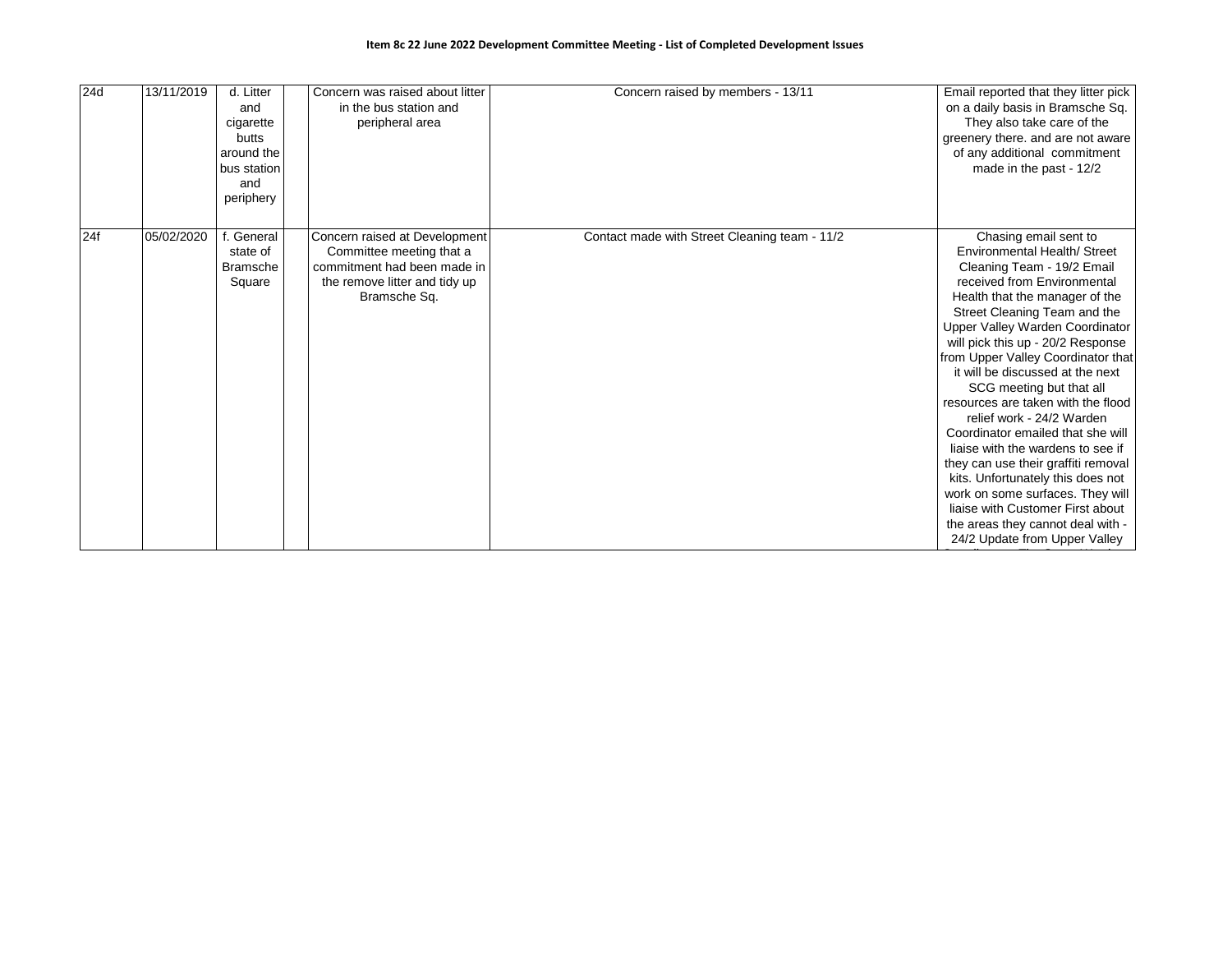| 24g | 08/01/2020 | g. Graffiti<br>on<br><b>Butterwort</b><br>h St and<br>around<br>Millennium<br><b>Building</b> | Concern raised at 13/11<br>Development Meeting.                                                                                                              | Reported to Environmental Health, Warden Coordinator and Street Cleaning<br>team - $8/1$ | Response from Manager saying a<br>survey of the recommended area<br>will be conducted w/c 24/2. He<br>said that there is no budget until at<br>least April 2020. He will contact<br>Cllr Needham to prioritise those<br>bins most required. TTC may need<br>to fund some - 20/2<br>Feedback from the Street<br>Cleaning Manager was that<br>recycling bin will be moved from<br>its current situation on Burnley Rd<br>across the road to be near the bus<br>station. He expressed concern<br>about the number of bins<br>requested and this number would<br>make the round too long. He is to |
|-----|------------|-----------------------------------------------------------------------------------------------|--------------------------------------------------------------------------------------------------------------------------------------------------------------|------------------------------------------------------------------------------------------|------------------------------------------------------------------------------------------------------------------------------------------------------------------------------------------------------------------------------------------------------------------------------------------------------------------------------------------------------------------------------------------------------------------------------------------------------------------------------------------------------------------------------------------------------------------------------------------------|
|     |            |                                                                                               |                                                                                                                                                              |                                                                                          | arrange walk round with Cllr<br>Needham and the Assistant Town<br>$Clerk - 5/3$                                                                                                                                                                                                                                                                                                                                                                                                                                                                                                                |
| 24h | 20/02/2020 | Additional<br>bins<br>required at<br>various<br>locations<br>in<br>Todmorde<br>n              | Cllt Needham has produced a<br>report listing the areas where<br>additional bins are required                                                                | Contacted Manager of Street Cleaning Team - 20/2                                         | <b>Assistant Town Clerk</b><br>photographed the fencing and<br>gate and a letter was sent to Lidl<br>Estates to query whether the<br>fencing is temporary, the gaps<br>under the fence, the uneven gate,<br>the small padlock and bolt as well<br>as the feedback received that the<br>lagoons are being infilled - 11/12                                                                                                                                                                                                                                                                      |
| 26  | 10/07/2019 | New build<br>οf<br>supermark<br>et                                                            | Feedback is that residents have<br>received communication about<br>the build. Also, planning<br>permission was requested for<br>illuminated branded signage. | Contact made with Aldi for an update.20/11                                               | Update from Aldi - building on site<br>to commence October 2020 and<br>store opening planned for March<br>2021 - 16/12<br>Formal letter sent to Lidl Head<br>Office raising concerns 1/11<br>Aldi as reported that building is<br>expected to commence October<br>2020 and the opening be March<br>2021 Investigations made about<br>issues of dust, lack of social<br>distancing and noise - April 2020                                                                                                                                                                                       |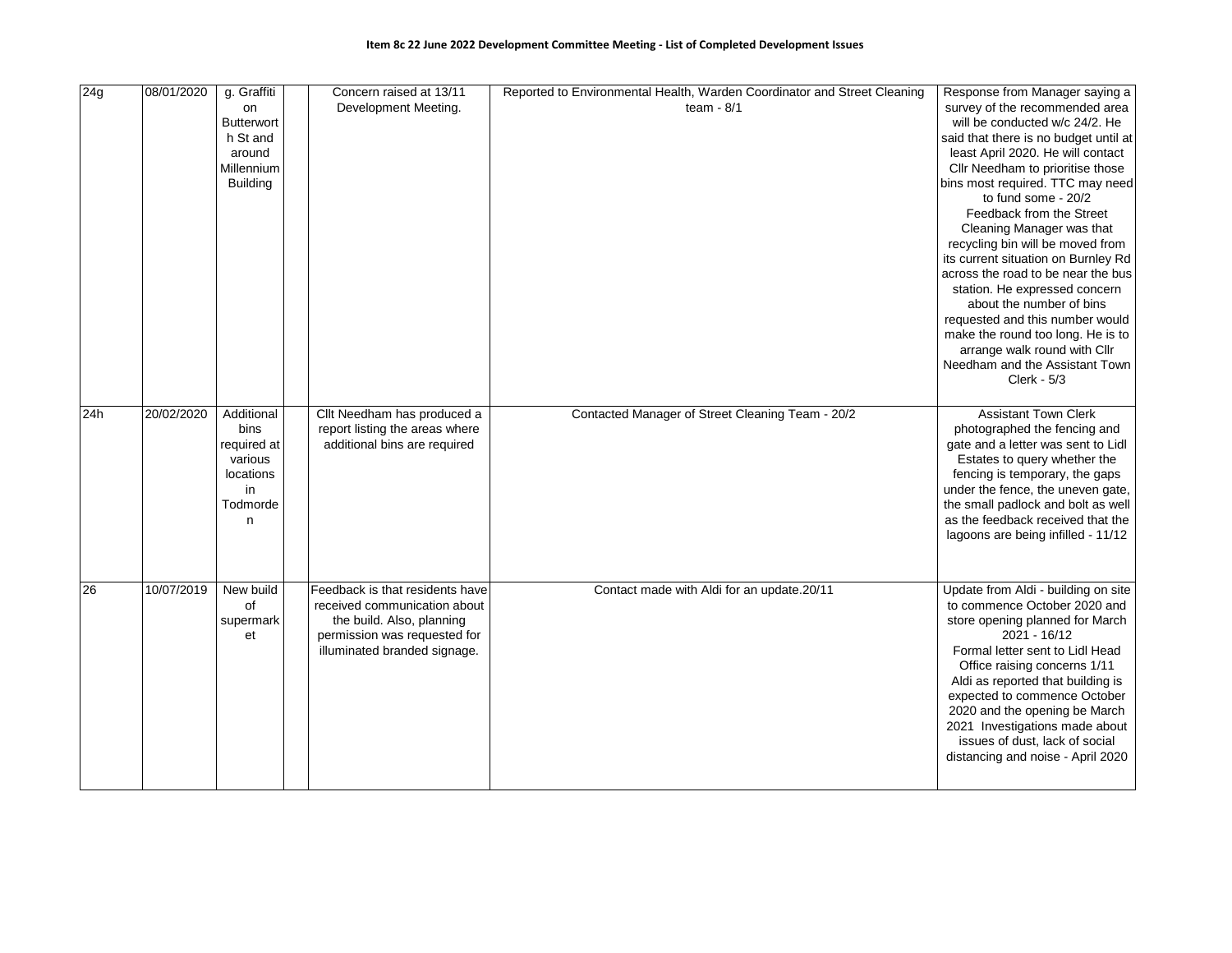| 27 | 04/12/2019 | Delay in<br>planning<br>permission<br>resolved<br>for<br>Cinderhill<br>Todmorde<br>$n -$<br>application<br>18/01496/<br><b>RES</b> |                                | Concern was raised at<br><b>Development Committee</b><br>meeting 4/12 | Email sent to Planning Team - 10/12           | Chasing email sent - 27/1<br>Planning team requested<br>reference number for the site - 8/1.<br>Reference emailed to Planning<br>team 9/1. Planning permission has<br>already been given - 19/2                                                                                                                                                                                                                                                                                                                                                                                                                                                                                                                                                           |
|----|------------|------------------------------------------------------------------------------------------------------------------------------------|--------------------------------|-----------------------------------------------------------------------|-----------------------------------------------|-----------------------------------------------------------------------------------------------------------------------------------------------------------------------------------------------------------------------------------------------------------------------------------------------------------------------------------------------------------------------------------------------------------------------------------------------------------------------------------------------------------------------------------------------------------------------------------------------------------------------------------------------------------------------------------------------------------------------------------------------------------|
| 29 | 20/11/2019 | Problems<br>exiting<br>residents<br>car parking<br>spaces at<br>Ridgefoot<br>on Cobden<br>Rd.                                      | $_{\rm co}$<br>mp<br>lete<br>d | This was raised by Cllr Pat<br>Taylor                                 | Contact made with Calderdale Highways - 16/12 | Minor Works Webform completed<br>for Highways to suggest yellow<br>lines be put on Cobden St. Priority<br>is given to sites where there has<br>been an accident. The first step<br>will be for an inspector to take a<br>look at the site - 16/12<br>Chasing email sent to Highways -<br>19/2<br>Chasing<br>email sent to Highways - 8/3<br>Response from Highways that the<br>Traffic Team are still awaiting on<br>an assessment by the Traffic<br>Liaison Officer - we will contacted<br>after this has happened - 10/3<br>Response from the Traffic Liaison<br>Officer is that yellow lines cannot<br>be applied as this location does<br>not meet the criteria as the road is<br>a back street. Suggest that the<br>police be involved if someone is |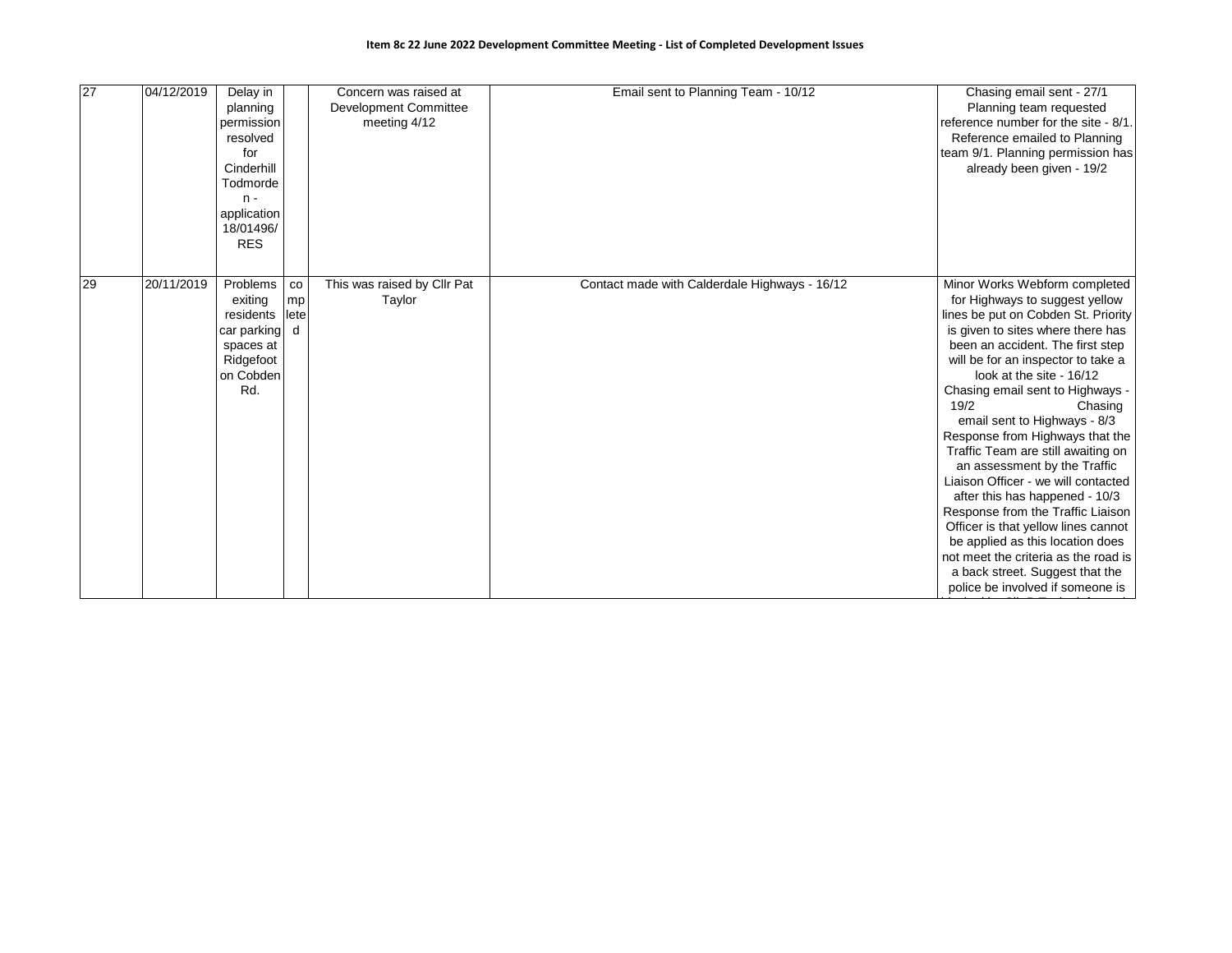| 30 | 05/12/2019 | Overgrown            | This was raised by Cllr        | Contacted Rivers and Canals Trust and their local office are going to get in     | Todmorden in Bloom are happy to              |
|----|------------|----------------------|--------------------------------|----------------------------------------------------------------------------------|----------------------------------------------|
|    |            | garden at            | Greenwood. He mentioned a      | touch within 24 hours - 28/1 Leeds office emailed, photos sent for issue to be   | be involved and will knock on local          |
|    |            | Shade                | local resident would be        | investigated. 28/1 Email from Canal & River Trust - this is not their            | doors to see if local people would           |
|    |            | between              | interested in helping with     | responsibility. 28/1 Assistant Town Clerk contacted Todmorden in Bloom and       | be interested in looking after these         |
|    |            | <b>Back</b>          | gardening in this plot.        | they are happy to work with local residents to improve this area - 1/2 Assistant | - 8/2                                        |
|    |            | Waterloo             |                                | Clerk took photographs of the two area, one a raised flower bed, the other, an   | Follow-up email sent to                      |
|    |            | Terraces             |                                | area of raised flower beds behind lock and key which formed part of the          | Todmorden in Bloom - 19/2                    |
|    |            | and 193              |                                | upgrading of the flood defences in Shade. Contact made with Todmorden in         | Email sent to the Environment                |
|    |            | Rochdale             |                                | Bloom - 1/2.                                                                     | Agency to request access. They               |
|    |            | Rd.                  |                                |                                                                                  | confirmed that the land does not             |
|    |            |                      |                                |                                                                                  | belong to the Environment Agency             |
|    |            |                      |                                |                                                                                  | $-5/3$                                       |
|    |            |                      |                                |                                                                                  | Confirmation received that the               |
|    |            |                      |                                |                                                                                  | land does not belong to the Rivers           |
|    |            |                      |                                |                                                                                  | and Canals Trust or Calderdale               |
|    |            |                      |                                |                                                                                  | MBC. It was recommended that                 |
|    |            |                      |                                |                                                                                  | the Land Registry at Nottingham              |
|    |            |                      |                                |                                                                                  | be consulted - 5/3                           |
|    |            |                      |                                |                                                                                  | Land Registry shows that there is            |
|    |            |                      |                                |                                                                                  | no registered owner for this land -          |
|    |            |                      |                                |                                                                                  | 9/11                                         |
| 31 | 16/12/2019 | <b>Blocked</b>       | This was raised by Cllr Potter | Contact made with Calderdale-17/2                                                | The clearing of the drain and                |
|    |            | drain on             |                                |                                                                                  | damaged street sign has been                 |
|    |            | corner of            |                                |                                                                                  | raised as a job by Highways-18/12            |
|    |            | road by              |                                |                                                                                  | Gully cleansing request (SR                  |
|    |            | Todmorde             |                                |                                                                                  | 348834) passed to contractor for             |
|    |            | n Library.           |                                |                                                                                  | cleansing subject to access and              |
|    |            | Also the             |                                |                                                                                  | parked cars - should have been               |
|    |            | street sign          |                                |                                                                                  | completed.                                   |
|    |            | on same              |                                |                                                                                  | Chasing email sent to Calderdale             |
|    |            | corner is<br>damaged |                                |                                                                                  | to see if work has been completed<br>$-19/2$ |
|    |            | and cannot           |                                |                                                                                  | Chasing email sent to Calderdale             |
|    |            | be read.             |                                |                                                                                  | to see if work completed - 9/3               |
|    |            |                      |                                |                                                                                  | Response from Highways that this             |
|    |            |                      |                                |                                                                                  | job has should have been                     |
|    |            |                      |                                |                                                                                  | completed but the system not                 |
|    |            |                      |                                |                                                                                  | updated yet as Calderdale                    |
|    |            |                      |                                |                                                                                  | inundated with requests for gully            |
|    |            |                      |                                |                                                                                  |                                              |
|    |            |                      |                                |                                                                                  |                                              |
|    |            |                      |                                |                                                                                  | cleaning following floods - 10/3             |
|    |            |                      |                                |                                                                                  |                                              |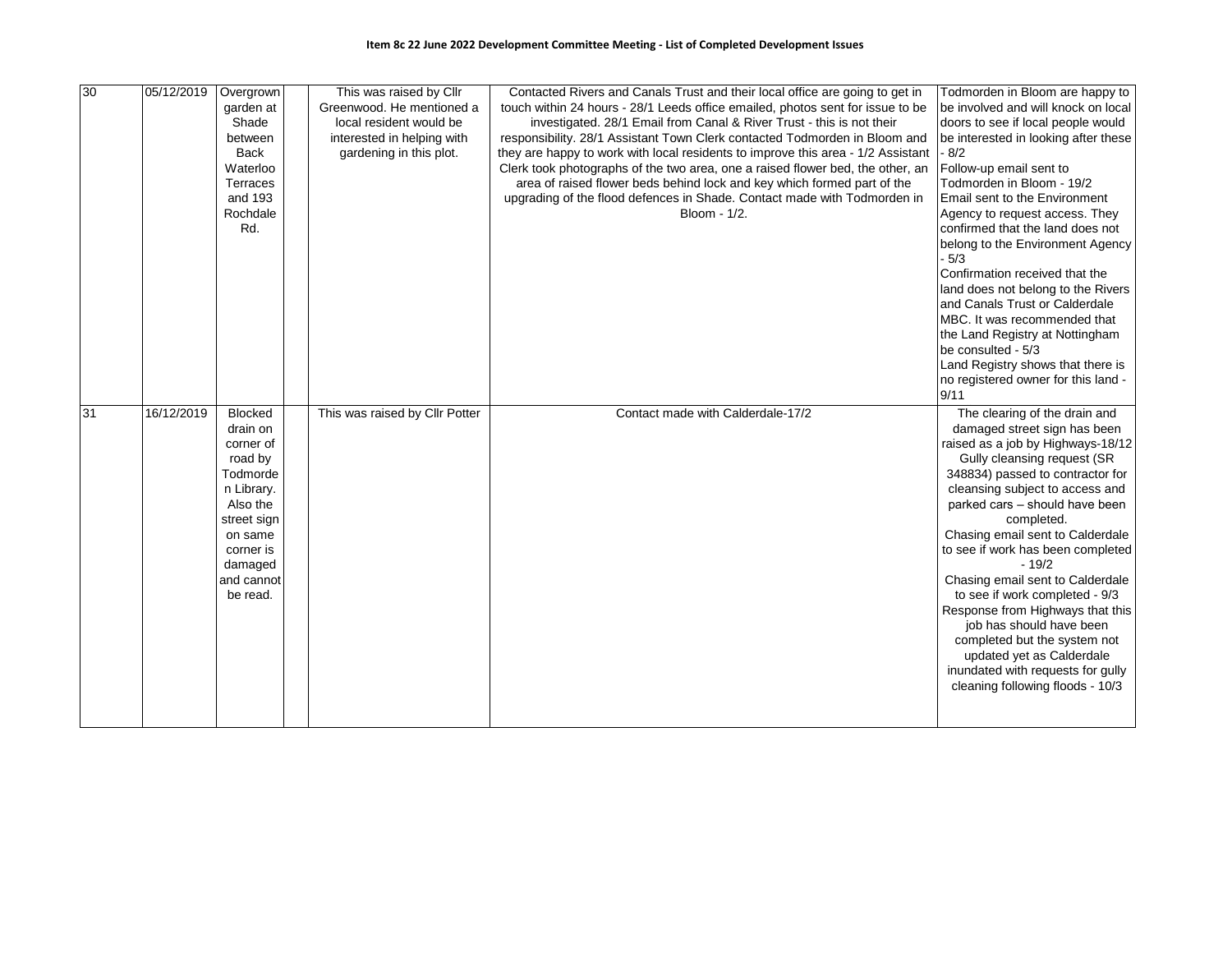| 32              | 16/12/2019 | Cycle<br>racks/stora<br>ge near<br>market                                                                     | This was raised by Cllr Pat<br>Taylor. There is nowhere for<br>visitors to the market to<br>securely leave their bikes.<br>Pollination St and the Brook St<br>car park may be able to<br>accommodate bikes - 17/12. | Researching contact at Calderdale. Also to be raised at Climate Emergency<br>Committee - 17/12. Identified contact at Calderdale and they have offered to<br>purchase and install racks - 28/1. Cllr Pat Taylor and Cllr Coleman-Taylor<br>consulted about type of stand and location - 4/2 Discussed<br>The clerk will explore options and report back with an integrated approach for<br>cycle racks and car parking and to investigate potential funding opportunities for<br>this -26/5<br>Proposalsfor<br>additional cycle racks received from CMBC 15/3/21. See item 170 |                                                                                                                                                                                                                                                                                                                                                                                                                                                 |
|-----------------|------------|---------------------------------------------------------------------------------------------------------------|---------------------------------------------------------------------------------------------------------------------------------------------------------------------------------------------------------------------|--------------------------------------------------------------------------------------------------------------------------------------------------------------------------------------------------------------------------------------------------------------------------------------------------------------------------------------------------------------------------------------------------------------------------------------------------------------------------------------------------------------------------------------------------------------------------------|-------------------------------------------------------------------------------------------------------------------------------------------------------------------------------------------------------------------------------------------------------------------------------------------------------------------------------------------------------------------------------------------------------------------------------------------------|
| $\overline{34}$ | 14/01/2020 | Parking<br>problems<br>on Cobden<br>St                                                                        | This was raised by Cllr Pat<br>Taylor                                                                                                                                                                               | Contact made with Highways - 16/1                                                                                                                                                                                                                                                                                                                                                                                                                                                                                                                                              | Responded that yellow lines could<br>not be considered to prevent the<br>parking. Cllr P Taylor informed                                                                                                                                                                                                                                                                                                                                        |
| 35              | 14/01/2020 | Security<br>issues and<br>general<br>appearanc<br>e of railing<br>around<br>Peace<br>Garden                   | This was raised by Cllr Pat<br>Taylor                                                                                                                                                                               | Contact made with Calderdale Highways -16/12                                                                                                                                                                                                                                                                                                                                                                                                                                                                                                                                   | Confirmation received from Safer,<br>Greener, Cleaner that the railings<br>are the standard ones for<br>Calderdale. If Todmorden would<br>like different ones, they will need<br>to be funded locally - 19/2                                                                                                                                                                                                                                    |
| $\overline{36}$ | 08/01/2020 | Raised/dis<br>placed<br>paving<br>slab<br>outside<br>market                                                   | This was raised at 8/1<br><b>Development Meeting</b>                                                                                                                                                                | Fault raised with Calderdale 14/1                                                                                                                                                                                                                                                                                                                                                                                                                                                                                                                                              | Calderdale advised that the<br>displaced paving stone on the<br>steps of Brook St car park has<br>already been reported. Repaired<br>10/2                                                                                                                                                                                                                                                                                                       |
| 39              | 15/01/2020 | Could<br>Todmorde<br>n centre<br>footpaths<br>be uplifted<br>as part of<br>A646<br>pedestriani<br>sation plan | This was raised by Cllr<br>Holmstedt                                                                                                                                                                                | Contact made with Calderdale-17/12 This has been passed to the Streetworks<br>team                                                                                                                                                                                                                                                                                                                                                                                                                                                                                             | Fed into A646 consultation - 13/2<br>Business case for the A646<br>scheme to be submitted to West<br>Yorkshire Combined Authority in<br>August. Calderdale are seeking to<br>include additional public realm<br>works which would include some<br>upgrades of footways in the town<br>centre. They are also working<br>alongside the team developing<br>proposals for the Town Hall to<br>ensure that the schemes<br>complement each other 30/4 |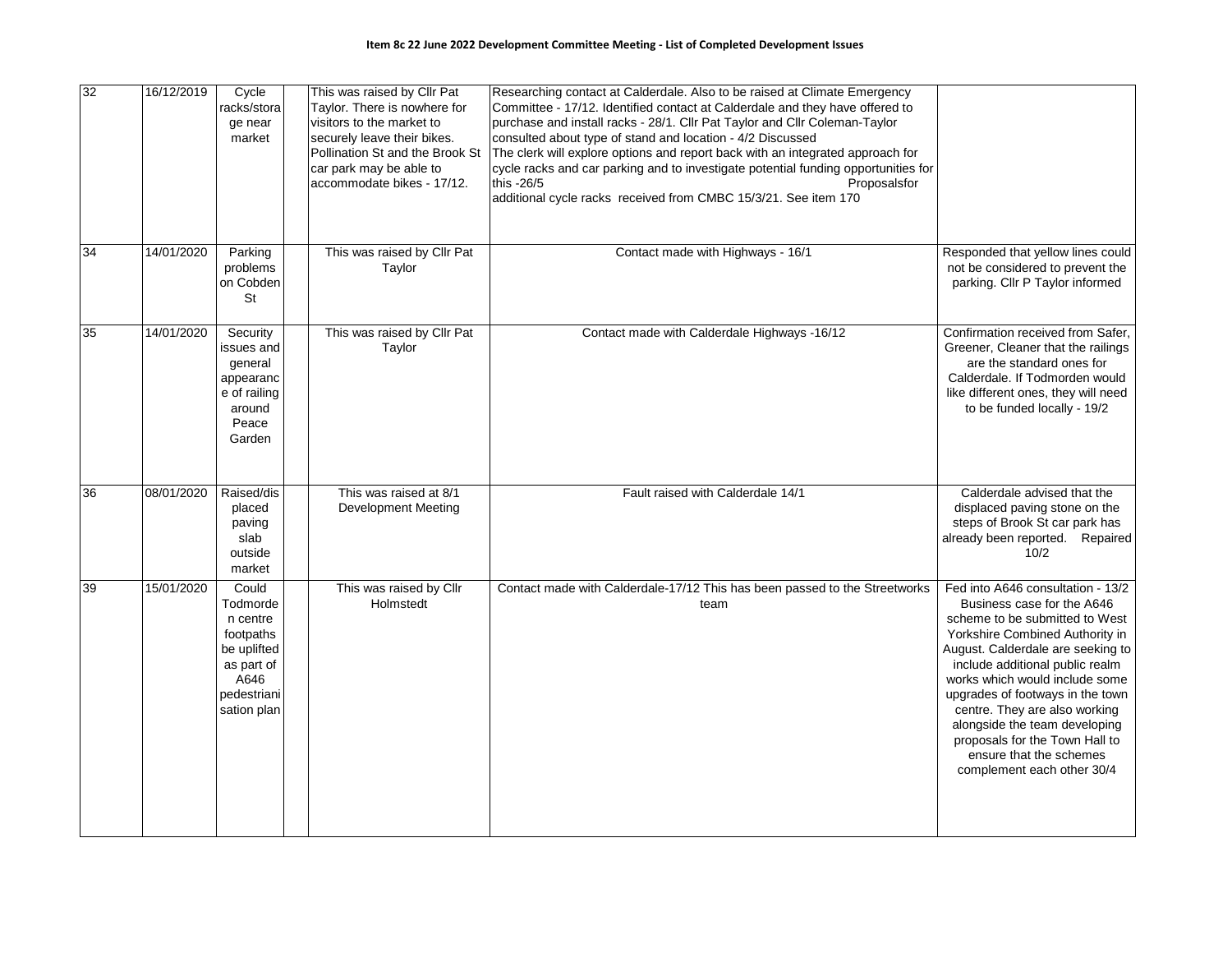| 40 | 15/01/2020 | Deep<br>floodwater<br>present in<br>Centre<br>Vale Park<br>near to the<br>2 <sub>nd</sub><br>Lodge.<br>Reported<br>by Cllr<br>Kent at the<br>Climate<br>Emergenc<br>у<br>Committee<br>$-15/1$ | The flooded area is around 6ft<br>deep and the fencing is falling<br>down.                                                                                                                                                                                                                                                                                                                    | Reported to Calderdale Customer First - 21/1 |                                                                                                                                                                                                         |
|----|------------|-----------------------------------------------------------------------------------------------------------------------------------------------------------------------------------------------|-----------------------------------------------------------------------------------------------------------------------------------------------------------------------------------------------------------------------------------------------------------------------------------------------------------------------------------------------------------------------------------------------|----------------------------------------------|---------------------------------------------------------------------------------------------------------------------------------------------------------------------------------------------------------|
| 40 | 27/01/2020 | Blocked<br>road drain                                                                                                                                                                         | Reported by Cllr Pat Taylor.<br>Blocked drains on Shaw Wood<br>Rd (Blocked with asphalt).<br>Blocked drain on Shaw Wood<br>Rd (blocked with asphalt).<br>'Having gone over the two<br>bridges from the main road,<br>river then canal, there is a very<br>sharp hairpin bend on your way<br>UP to the left. It is the first drain<br>on the left'. Also, several other<br>drains are blocked. | Reported to Calderdale - 27/1                |                                                                                                                                                                                                         |
| 41 | 27/01/2020 | Consultati<br>on about<br>proposed<br>removal of<br>2 phone<br>boxes                                                                                                                          | Phone boxes outside post<br>office, St Petersgate in<br>Walsden and adjacent to<br>Longfield Way.<br>Consultation took place at 5/2<br>Development Committee<br>meeting                                                                                                                                                                                                                       | On 5/2/20 agenda of Development Committee    | Response to consultation sent to<br>Calderdale confirming that the<br>phone boxes concerned meet the<br>criteria for retention 18/2                                                                     |
| 42 | 29/01/2020 | Slip<br>hazard on<br>footpath<br>around the<br>Duke of<br>York pub<br>on Halifax<br>Rd.                                                                                                       | The pub has two downspouts<br>(one to the side and one to the<br>front) which take rainwater from<br>the guttering to the pavement.<br>Where the water hits the<br>pavement, green slime has<br>accumulated and is a slip<br>hazard                                                                                                                                                           | Registered with Calderdale - 29/1            | Chasing email sent to Highways -<br>19/2<br>Chasing<br>email sent to Highways -9/3<br>Highways informed that Safer,<br>Cleaner, Greener completed the<br>power wash of this pavement on<br>$5/2 - 10/3$ |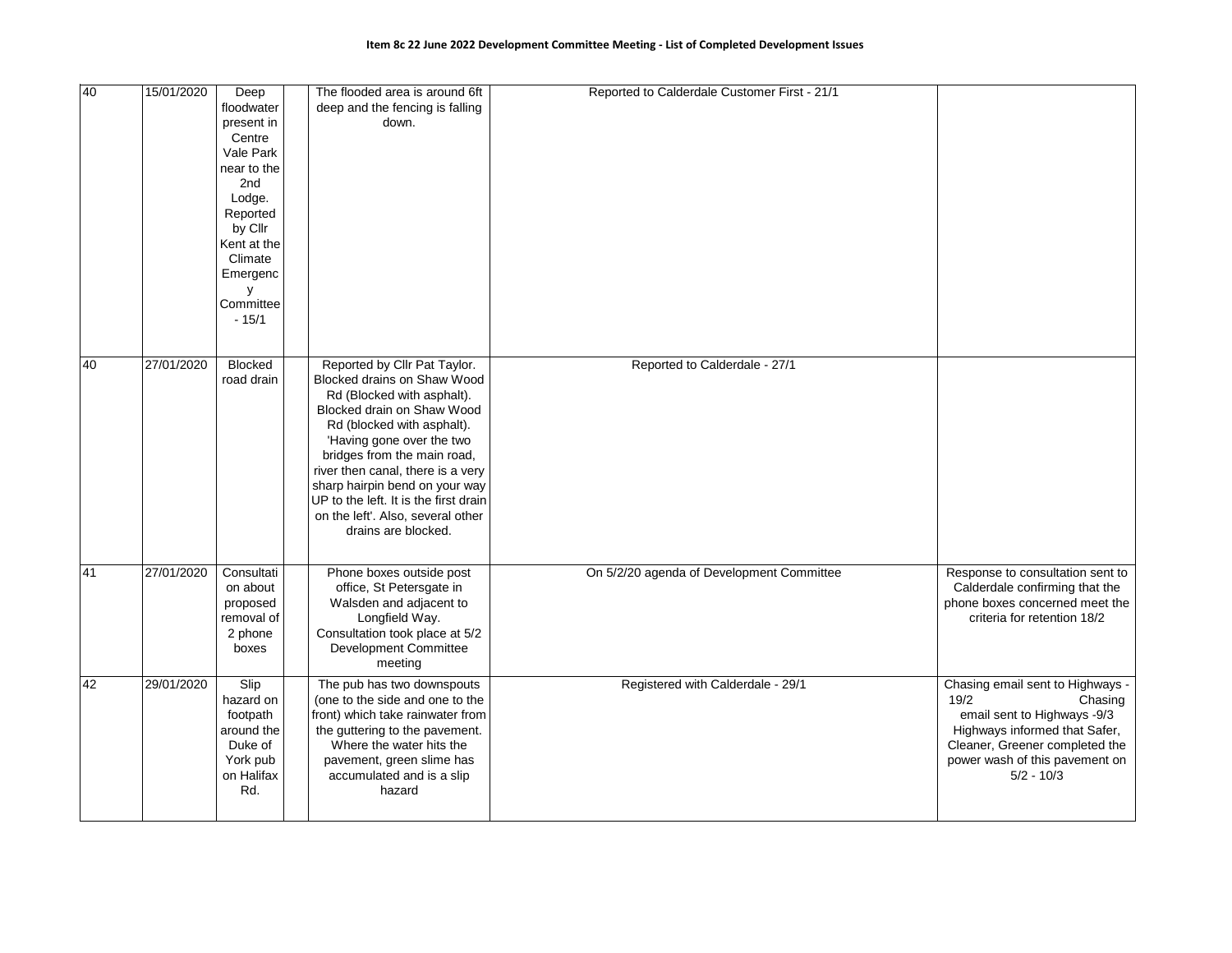| 44 |            | Canal<br>closed for<br>stretch<br>along<br>Shaw Rd                           | Closure of canal towpath                                                                                                                                                                                                                        | Rivers and Canals Trust contacted - 29/1                                                                                                                                                                                                                                                                                                                                                                                   |                                                                                                                                                                                                 |
|----|------------|------------------------------------------------------------------------------|-------------------------------------------------------------------------------------------------------------------------------------------------------------------------------------------------------------------------------------------------|----------------------------------------------------------------------------------------------------------------------------------------------------------------------------------------------------------------------------------------------------------------------------------------------------------------------------------------------------------------------------------------------------------------------------|-------------------------------------------------------------------------------------------------------------------------------------------------------------------------------------------------|
| 46 | 03/02/2020 | <b>Blocked</b><br>drains                                                     | Several gullies on Kilnhurst Rd<br>between Badger Wood and<br>canal bridge are completely<br>blocked causing rainwater to<br>flow down hill to the canal<br>bridge.                                                                             | Reported to Calderdale-3/2.                                                                                                                                                                                                                                                                                                                                                                                                | Chasing email sent to Highways -<br>19/2<br>Chasing email<br>sent to Highways - 9/3<br>Gullies cleansed, clear and<br>running (apart from 1 where was<br>car parked) on 2/3 - 10/3              |
| 50 | 27/01/2020 | Potentially<br>dangerous<br>scaffolding<br>on Water<br>St                    | Cllr White raised this issue with<br>the Town Clerk                                                                                                                                                                                             | Town Clerk raised this with Building Control and the site was inspected on 30/1.<br>The assessment was that neither the building nor the scaffolding pose an<br>immediate threat to the health and safety of the public. Advice was that this<br>issue is covered by the Health and Safety Executive. This information was<br>forwarded to Cllr White on 30/1                                                              | Scaffolding removed - 19/2                                                                                                                                                                      |
| 52 | 08/01/2020 | Opening of<br>Minor<br>Injuries<br>Unit at<br>Todmorde<br>n Health<br>Centre | Opening of Minor Injuries Unit<br>at Todmorden Health Centre                                                                                                                                                                                    | Letter sent 5/2<br>Response<br>chased 29/6 - reply will be received by 29/7                                                                                                                                                                                                                                                                                                                                                | Letter received from CCG that<br>there are no plans to open the<br>minor injuries clinic - September<br>2020                                                                                    |
| 53 | 05/02/2020 | Resident<br>of<br>Together<br>Housing<br>Ashenhurs<br>t Rd<br>bungalows      | Problem caused by sump<br>pumps                                                                                                                                                                                                                 | Write to Calderdale Environmental Health expressing concerns and requesting<br>risk assessment. 31/7 Mayor said he had seen the houses and a video was<br>handed to Town Clerk for copying. A joint letter be written by Calderdale Ward<br>Councillors, the MP and Todmorden Town Councillors to Calderdale Town<br>Council. An update from Environmental Health said specific addresses were<br>needed to progress this. | Update sought from<br>Highwaysthis is not part of their<br>responsibility-3/2                                                                                                                   |
| 55 | 06/02/2020 | Rubbish<br>dumped<br>on street                                               | Large amount of rubbish on<br>path on Gledhill St                                                                                                                                                                                               | Reported to Street Cleaning Team-11/2                                                                                                                                                                                                                                                                                                                                                                                      | Chasing email sent 9/3                                                                                                                                                                          |
| 57 | 10/02/2020 | Problem<br>with river<br>wall being<br>too high<br>causing<br>flooding       | Wall between the flood plain<br>and the Calder river by Orchan<br>Way is too high. Some of wall<br>knocked down by flood water<br>together with wall on Orchan<br>Rd cul de sac. Contributed to<br>flooding where there has been<br>none before | Reported to Calderdale-11/2                                                                                                                                                                                                                                                                                                                                                                                                | Problem is being dealt with by<br>Environmental Health team - 9/3<br>Environment Agency are clearing<br>the culvert at Stoney Royd Lane at<br>end Aug 2021 and work will take 3<br>weeks - 31/8 |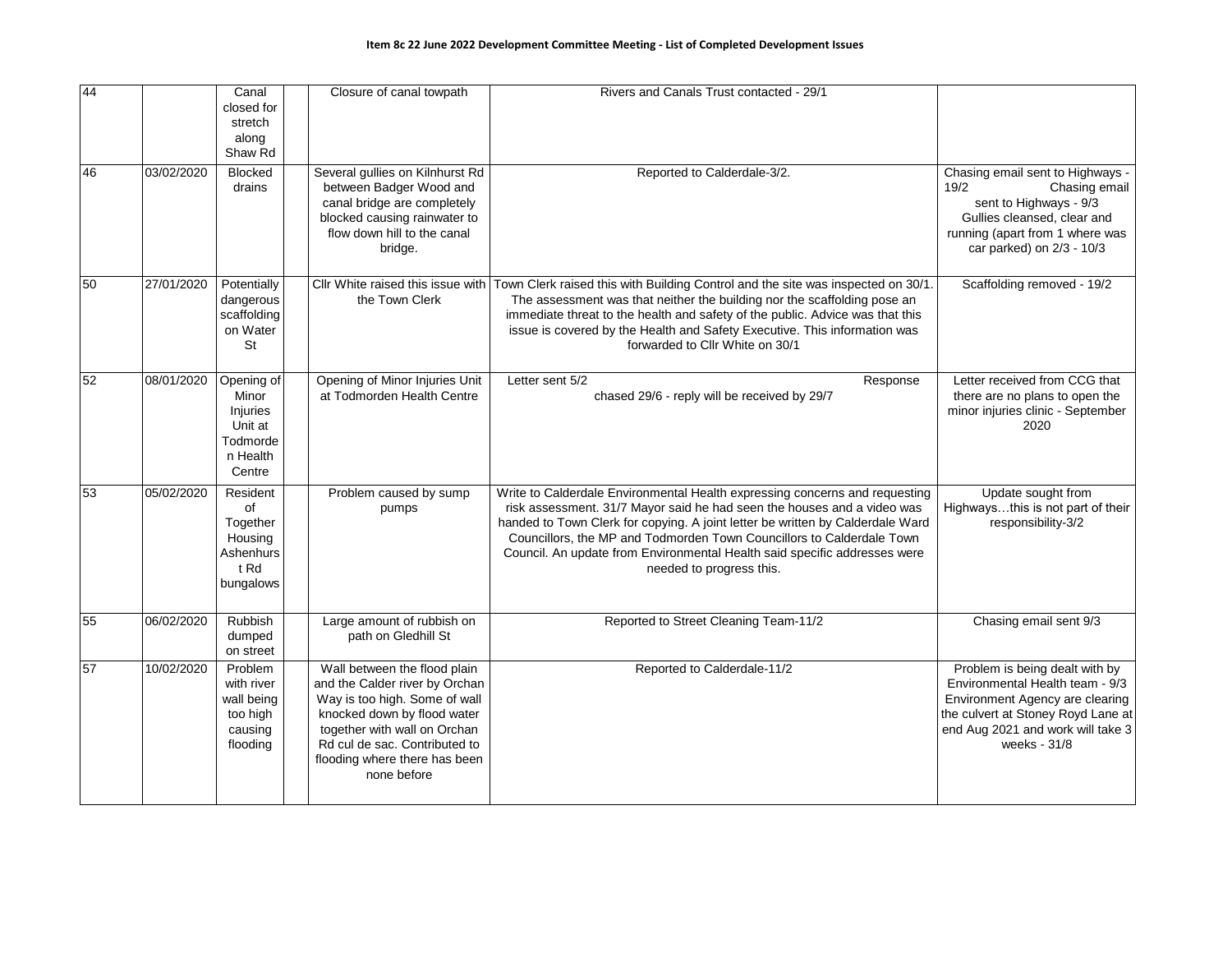| 60 | 08/02/2020 | Dangerous<br>barn at<br>Stoodley<br>Hall,<br>Stoodley<br>Lane OL14<br>6HA                                                                                                           | Reported by Cllr P Taylor who<br>is very concerned this barn roof<br>and gable end is unsafe<br>especially with the inclement<br>weather                                                                           | Reported to Building Control-12/2.                                                                                                                                                                                                                                                                                                                                              | Report back that owner has<br>arranged structural engineer<br>survey. In the meantime,<br>temporary barriers have been put<br>in place to protect the site -13/2                                                                                                                                                                                                                                            |
|----|------------|-------------------------------------------------------------------------------------------------------------------------------------------------------------------------------------|--------------------------------------------------------------------------------------------------------------------------------------------------------------------------------------------------------------------|---------------------------------------------------------------------------------------------------------------------------------------------------------------------------------------------------------------------------------------------------------------------------------------------------------------------------------------------------------------------------------|-------------------------------------------------------------------------------------------------------------------------------------------------------------------------------------------------------------------------------------------------------------------------------------------------------------------------------------------------------------------------------------------------------------|
| 61 | 05/02/2020 | Rubbish<br>dumped<br>on Blind<br>street rear<br>Weavers<br>pub                                                                                                                      | Reported at DC meeting.                                                                                                                                                                                            | Reported to Street Cleaning team-13/2 Report back was that this area has been<br>a problem for 18 months and the Environmental Health team are involved - 13/2                                                                                                                                                                                                                  |                                                                                                                                                                                                                                                                                                                                                                                                             |
| 62 | 13/02/2020 | Potentially<br>dangerous<br>bridge at<br>the back of<br>the market                                                                                                                  | Market Supervisor reported that<br>the bridge had been damaged<br>by the flood on 9/2 and pieces<br>of it had dropped into the river<br>and one piece is still hanging<br>off. They are concerned it is<br>unsafe. | Bridge reported to Building Control - 13/2 Surveyor reported that it is of concern<br>and are getting a bridge engineer to inspect. In the meantime, barriers have<br>been erected around it. Market Supervisor has been informed - 13/2                                                                                                                                        | <b>Building Control advised that</b><br>bridge is safe to use although<br>there are some cracks in the walls.<br>It will be repaired in due course<br>4/3                                                                                                                                                                                                                                                   |
| 63 | 13/02/2020 | Concern<br>expressed<br>by market<br>Supervisor<br>that there<br>is a<br>blocked<br>drain on<br><b>Brook St</b><br>by the<br>rebuilt<br>section of<br>the wall<br>onto the<br>river | Drain has been blocked since<br>the wall to the river was rebuilt<br>(around 9 years ago). This<br>adds to flooding risk.                                                                                          | Reported to Calderdale - 13/2                                                                                                                                                                                                                                                                                                                                                   | Chasing email sent 9/3<br>Highways report that Brook St is<br>not near the river - suggest its<br>either Pollination St or the Market<br>Car Park. Further email sent to<br>Highways to confirm location is<br>Brook St - 10/3Chasing email sent<br>9/3<br>that<br>this is Bramsch Square Car Park<br>and is unadopted/private. Further<br>email sent to Highways to confirm<br>location is Brook St - 10/3 |
| 66 | 13/02/2020 | Consultati<br>on A646                                                                                                                                                               | A646 initial Consultation                                                                                                                                                                                          | Discussed at Development Committee meeting on 5/2 and 11/2 where Steven<br>Lee presented.                                                                                                                                                                                                                                                                                       | Feedback into consultation 19/2                                                                                                                                                                                                                                                                                                                                                                             |
| 67 | 13/02/2002 | Early<br>consultatio<br>n with<br>Steven<br>Lee                                                                                                                                     | Consultation about the Local<br>Plan - addition of Rose St site                                                                                                                                                    | Discussed at Development Committee meeting on 5/2 and 11/2 where Steven<br>Lee presented generally about the Rose St area. Decision agreed that the<br>identification of the Rose St site was acceptable for a mixed use development.<br>Also to notify consultation that TTC is having a Housing Needs Assessment<br>undertaken and the report will be shared with Calderdale. | Feedback into consultation 19/2                                                                                                                                                                                                                                                                                                                                                                             |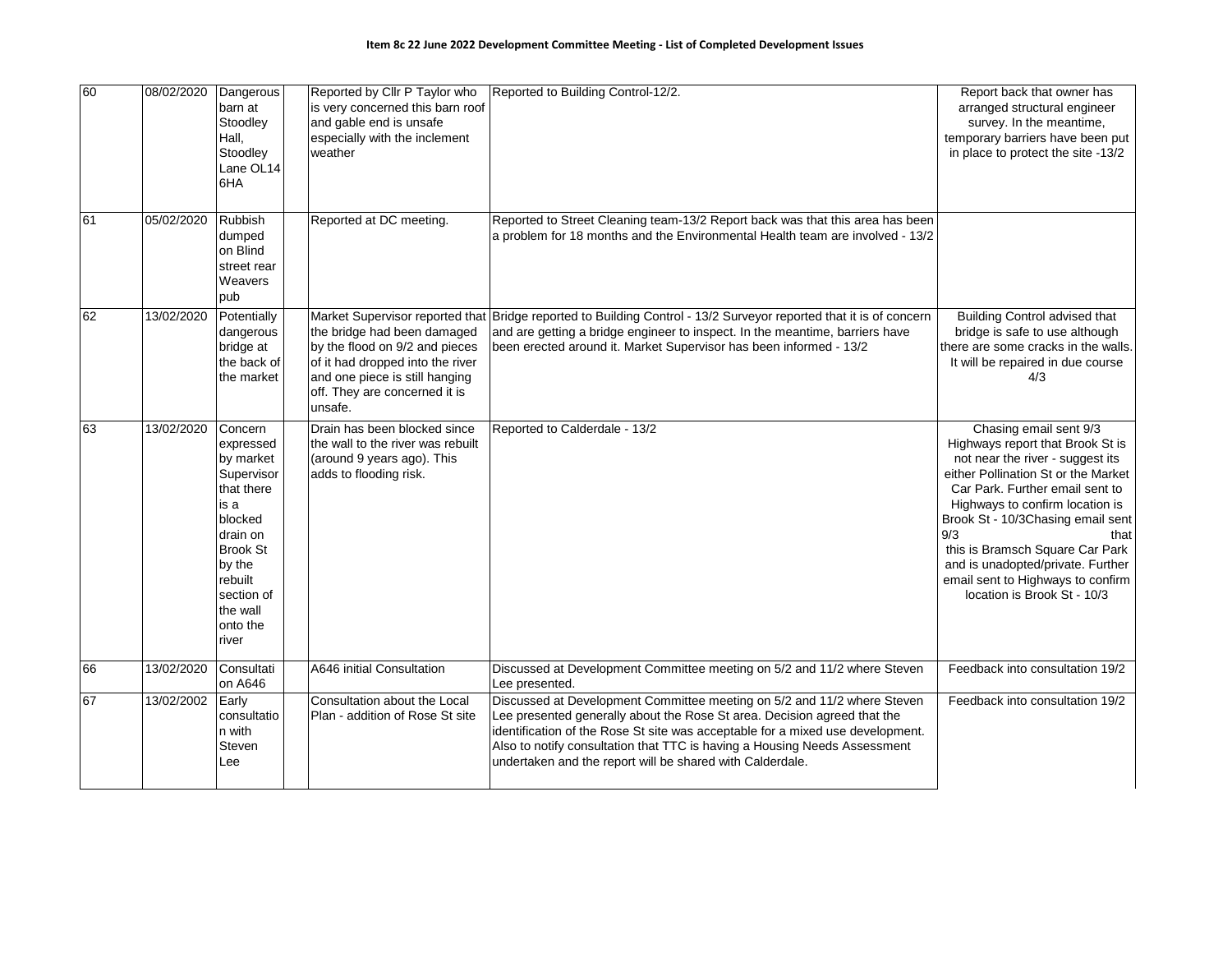| 68              | 15/02/2020 | Heavy<br>rainfall<br>causing<br>bank to<br>move<br>forward<br>and<br>damage<br>resident's<br>garden<br>wall | Heavy rainfall caused the land<br>above garden in Hallroyd<br>Crescent (SD 94177 24428) to<br>cause serious movement in<br>stone garden wall. | Raised with Network Rail (Asset Protection) - 17/2. Reported that the land is<br>owned by local investment company - 17/2. | Calderdale Council has repaired<br>the wall - $20/2$                                                                                                                                                                                                                                                                                                                                                                                                                                                               |
|-----------------|------------|-------------------------------------------------------------------------------------------------------------|-----------------------------------------------------------------------------------------------------------------------------------------------|----------------------------------------------------------------------------------------------------------------------------|--------------------------------------------------------------------------------------------------------------------------------------------------------------------------------------------------------------------------------------------------------------------------------------------------------------------------------------------------------------------------------------------------------------------------------------------------------------------------------------------------------------------|
| $\overline{71}$ | 27/02/2020 | Flooding<br>because of<br>blocked<br>culvert                                                                | Flooding at Robinwood Garage<br>as a result of overflowing<br>culvert 17/2 (Storm Denis)                                                      | Reported to Neighbourhood Flood Coordinator and Canals and Rivers Trust -<br>2/3                                           | Building Control visited the site,<br>fencing had been put up in 2018 to<br>prevent danger to life as a result of<br>a previous visit. Although it is an<br>eyesore it is not dangerous. Issue<br>referred to the Planning<br>Department - 4/3                                                                                                                                                                                                                                                                     |
| 74              | 04/03/2020 | Removal<br>of cobble<br>setts from<br>street near<br>to<br>Wetherspo<br>ons pub                             | Tarmac used to replace<br>cobbles on street near<br>Wetherspoons Pub                                                                          | Reported to Highways - 4/3                                                                                                 |                                                                                                                                                                                                                                                                                                                                                                                                                                                                                                                    |
| $\overline{77}$ | 22/04/2020 | Issues<br>arising<br>from Aldi<br>constructio<br>n                                                          | Reports of traffic building up at<br>roundabout, dangerous parking,<br>lack of social distancing, dust<br>and noise                           | Email sent to Environmental Health - 22/4                                                                                  |                                                                                                                                                                                                                                                                                                                                                                                                                                                                                                                    |
| 80              | 08/05/2020 | Drain left<br>uncovered<br>on Stoney<br>Royd Lane<br>- Playing<br>Field                                     | Drain left uncovered on Stoney<br>Royd Lane - Playing Field                                                                                   | Emailed Highways and Engineering - 14/5.                                                                                   | Land Drainage Engineer has<br>surveyed this and maintenance<br>team will repair it - 10/6<br>Works to clear the pipe in the<br>playing field off Stoney Royd Lane<br>have been challenging and time<br>consuming but are almost<br>complete. Modifications have been<br>made to the manhole chamber in<br>the playing field to create a catch<br>pit and screen to prevent the pipe<br>from becoming blocked in future<br>and provide an access point to<br>clear material which has washed<br>down in heavy rain. |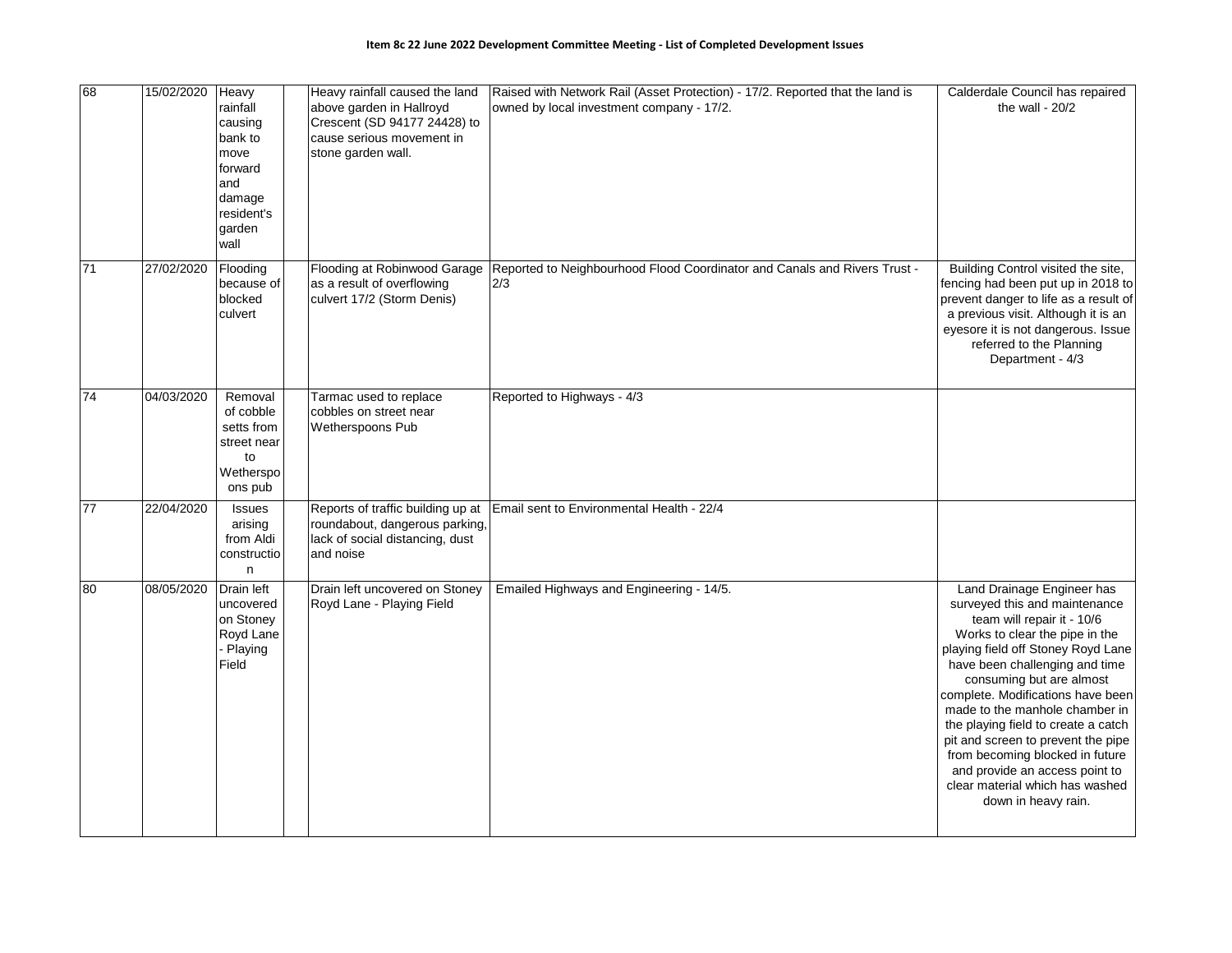| 82 | 14/05/2020 | Low water<br>level at<br>Lee Dam.                                                                                                                          | Water levels are quickly<br>reducing owing to potential<br>damage? Is urgent issue as it<br>will affect wildlife. Reported by<br>Cllr P Taylor | Reported to Calderdale and Canals and Rivers Trust 14/5                                                                                                                | Canals and Rivers Trust respond<br>that they have no responsibility<br>there, suggest approaching<br>Environment Agency - 26/5<br>Reported to Environment Agency -<br>28/5 Steven Lee emailed for<br>relevant contact - 28/5                                                                                                                                                                                                                                                                                                                                                                                                                                                                                                               |
|----|------------|------------------------------------------------------------------------------------------------------------------------------------------------------------|------------------------------------------------------------------------------------------------------------------------------------------------|------------------------------------------------------------------------------------------------------------------------------------------------------------------------|--------------------------------------------------------------------------------------------------------------------------------------------------------------------------------------------------------------------------------------------------------------------------------------------------------------------------------------------------------------------------------------------------------------------------------------------------------------------------------------------------------------------------------------------------------------------------------------------------------------------------------------------------------------------------------------------------------------------------------------------|
| 83 | 25/05/2020 | Parking on<br>double<br>vellow<br>lines on<br>road<br>between<br>Lumbutts<br>and<br>Walsden<br>(accessing<br>Gaddings<br>Dam)<br>during<br>good<br>weather | Parking on double yellow lines<br>on road between Lumbutts and<br>Walsden (accessing Gaddings<br>Dam) during good weather                      | Reported to Calderdale - 25/5                                                                                                                                          | Reported to local police for advice<br>and Todmorden Ward Councillors<br>28/5 Owner could be John Slater<br>(according to Gaddings Dam<br>website) Reported to Derek Benn,<br>Environmental Health - 28/5 Derek<br>Benn responded that the wardens<br>patrol the area regarding parking<br>and litter. - 28/5 meeting held with<br>CMBC, police and fire services<br>and Daddings Dam Preservation<br>Society on 16 June and a further<br>meeting scheduled for 7 July. A<br>further meeting was held on 3<br>August and agreement was<br>reached about communications to<br>be issued on the Police Alert<br>Network and other channels.<br>Agreement reached about signage<br>for Lumbutts Rd - 17/10<br>Enquiry whether speed limit can |
| 84 | 27/05/2020 | Proposed<br>demolition<br>of<br>Walsden<br>Library                                                                                                         | Proposed demolition of<br>by Cllr M Doyle                                                                                                      | Clerk wrote to Estates Officer at Calderdale advising that there has been a<br>Walsden Library. Initially raised proposal for the site to be a community garden - 28/5 | Clerk wrote to Estates Officer to<br>raise options and to<br>Neighbourhood Watch Group to<br>find out their objectives and<br>constitution - 16/6 Clerk is working<br>as 'critical friend' with the group to<br>help them develop their proposal -<br>17/8                                                                                                                                                                                                                                                                                                                                                                                                                                                                                 |
| 85 | 01/06/2020 | Pest<br>infestation                                                                                                                                        | reported by Cllr Skelton                                                                                                                       | Rats seen at Patmos Gardens - Reported to Environmental Health team - 01/06                                                                                            | Calderdale do not deal with<br>directly with pests, advise contact<br>Yorkshire Water. They can for a<br>fee, treat the pest. Household<br>waste deal with this, not<br>Environmental Health. Asked if<br>they can provide service? - 8/6<br>Reported to Yorkshire Water- 4/6<br>Chased Yorkshire Water 10/8                                                                                                                                                                                                                                                                                                                                                                                                                               |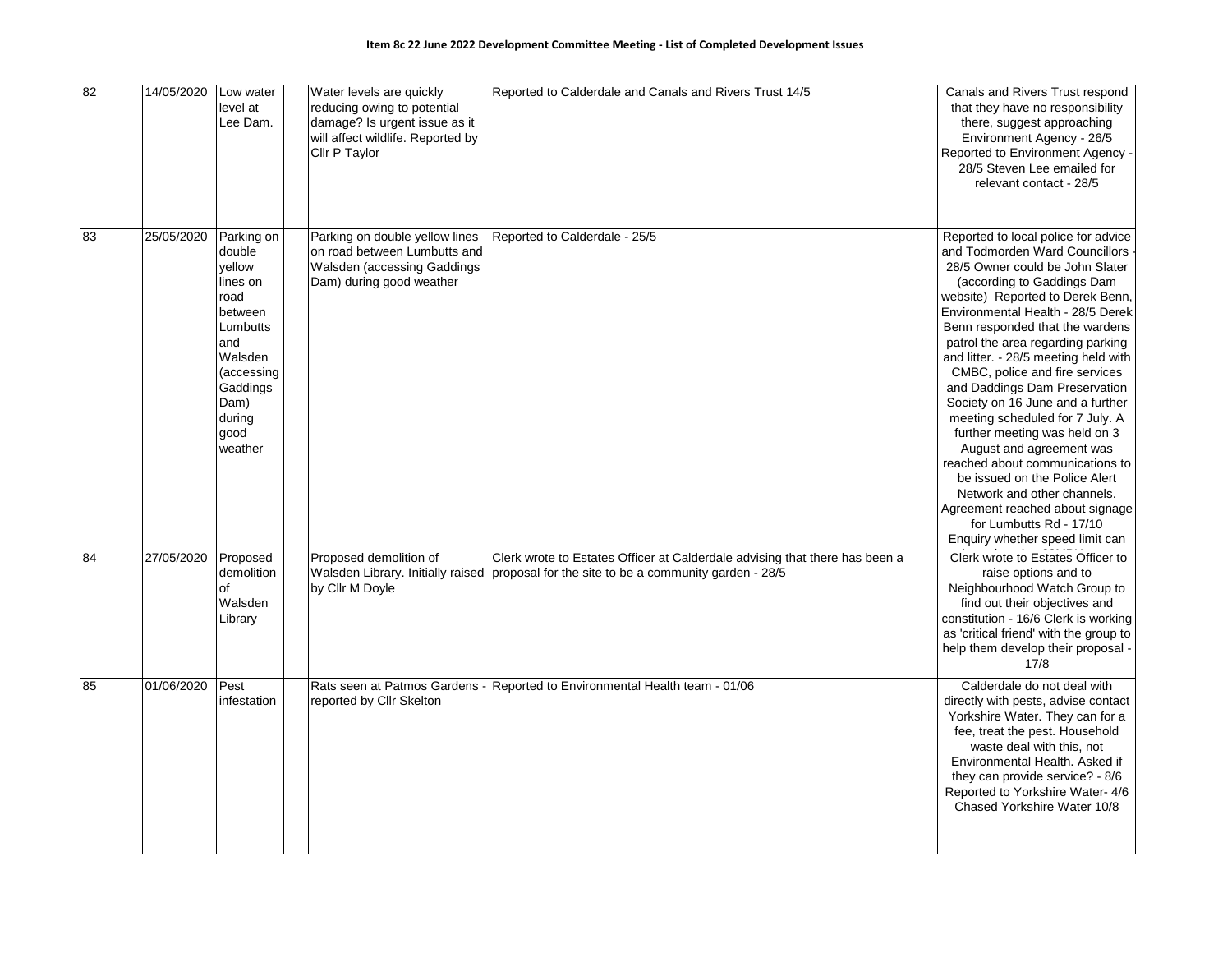| 86 | 01/06/2020 Potholes |                                                                            | Potholes in Burnley Rd -<br>reported by Cllr M Taylor                                                                                                                                                                                                                                                    | Reported to Highways - 01/06                                                                                                                                                                                                                                                                                                                                                                                  |                                                                                                                                                                                                                                                                      |
|----|---------------------|----------------------------------------------------------------------------|----------------------------------------------------------------------------------------------------------------------------------------------------------------------------------------------------------------------------------------------------------------------------------------------------------|---------------------------------------------------------------------------------------------------------------------------------------------------------------------------------------------------------------------------------------------------------------------------------------------------------------------------------------------------------------------------------------------------------------|----------------------------------------------------------------------------------------------------------------------------------------------------------------------------------------------------------------------------------------------------------------------|
| 87 | 01/06/2020          | Proposed<br>traveller<br>site                                              | Rossendale consulted on the<br>proposed site at Sharneyford                                                                                                                                                                                                                                              | Clerk responded to consultation - Dec 2019.                                                                                                                                                                                                                                                                                                                                                                   | Site is to be on agenda for<br>videoconference with Planning<br>Inspector on 17 June 2020 - 1/6                                                                                                                                                                      |
| 88 | 03/06/2020          | Potential<br>danger on<br>building<br>site                                 | There is a large pile of earth<br>with a digger on the top that<br>looks dangerous. Reported by<br>Cllr the Revd G Kent                                                                                                                                                                                  | Reported to Building Control - 4/6                                                                                                                                                                                                                                                                                                                                                                            | Dangerous parking issue reported<br>to Customer First (for Highways) -<br>4/6<br>Advised to report to HSE, done<br>9/6                                                                                                                                               |
| 89 | 01/06/2020          | <b>Boots</b><br>Pharmacy<br>(Lower<br>George St)<br>closed to<br>customers | Customers inconvenienced<br>because Boots not open during<br>scheduled opening times due to<br>staff shortages and lack of<br>management back up.<br>Reported by Cllr M Taylor                                                                                                                           | Reported to Boots Customer Service - 3/6                                                                                                                                                                                                                                                                                                                                                                      | Response received from<br>Customer Services that the local<br>manager has been asked to<br>respond - 16/6 No reply received -<br>2/12                                                                                                                                |
| 90 | 15/06/2020          | Noise<br>pollution                                                         | Resident complained about<br>noise pollution from Physique<br>Gym, Walsden. Reported by<br>Cllr M Taylor                                                                                                                                                                                                 | Reported by Cllr M Taylor and Assistant Town Clerk to Calderdale Council 15/6<br>Issue raised with Head of Environmental Health - 29/6.<br>Response received from senior Environmental Health Officer. The situation has<br>been investigated, site visits have taken place. There is no issues to answer -<br>13/7                                                                                           |                                                                                                                                                                                                                                                                      |
| 92 | 26/05/2020          | Purchase<br>of trees<br>under Buy<br>a Tree<br>Scheme                      | TTC had purchased 3 trees in<br>the Buy-a-tree scheme Autumn<br>2019.It was noted that the<br>arrangements for the planting<br>of trees purchased from<br>Calderdale's Buy-a-Tree<br>scheme had not gone to plan.<br>Todmorden in Bloom had<br>agreed to plant two of the trees<br>at Lobb Mill instead. | Further trees to be purchased through this scheme later in 2020 when the<br>scheme is open.                                                                                                                                                                                                                                                                                                                   | The Sweet Chestnut should be<br>F.O.C. Two Silver Birch will also<br>be purchased (as requested by the<br>Friends of Centre Vale Park- 26/5<br>Email sent to Calderdale to place<br>order for 2020/21 as above - 22/9<br>Confirmation trees are available -<br>24/11 |
| 94 | 22/06/2020          | Designatio<br>n of green<br>space in<br>Neighbour<br>hood Plan             | Agreement to include Denis'<br>Field in NP as designated<br>green space                                                                                                                                                                                                                                  | Notification included in CMBC consultation for Local Plan - 02/20<br>Notification received from CMBC that Denis' Field has been nominated as an<br>Asset of Community Value - 22/6<br>Email sent to CMBC to clarify process for Denis' Field becoming an Asset of<br>Community Value and the benefits that come with this - 22/6 Response was<br>that Denis' Field had protection for the next 5 Years - 10/8 |                                                                                                                                                                                                                                                                      |
| 95 | 29.06.20            | Provision<br>of<br>recycling<br>bins                                       | Resident in Walsden has<br>requested 2nd recycling bin but<br>has been refused. Issue raised<br>by Cllr M Taylor - 29/6                                                                                                                                                                                  | Email sent to manager of household waste team - 29/6                                                                                                                                                                                                                                                                                                                                                          | Issue resolved - 3/7                                                                                                                                                                                                                                                 |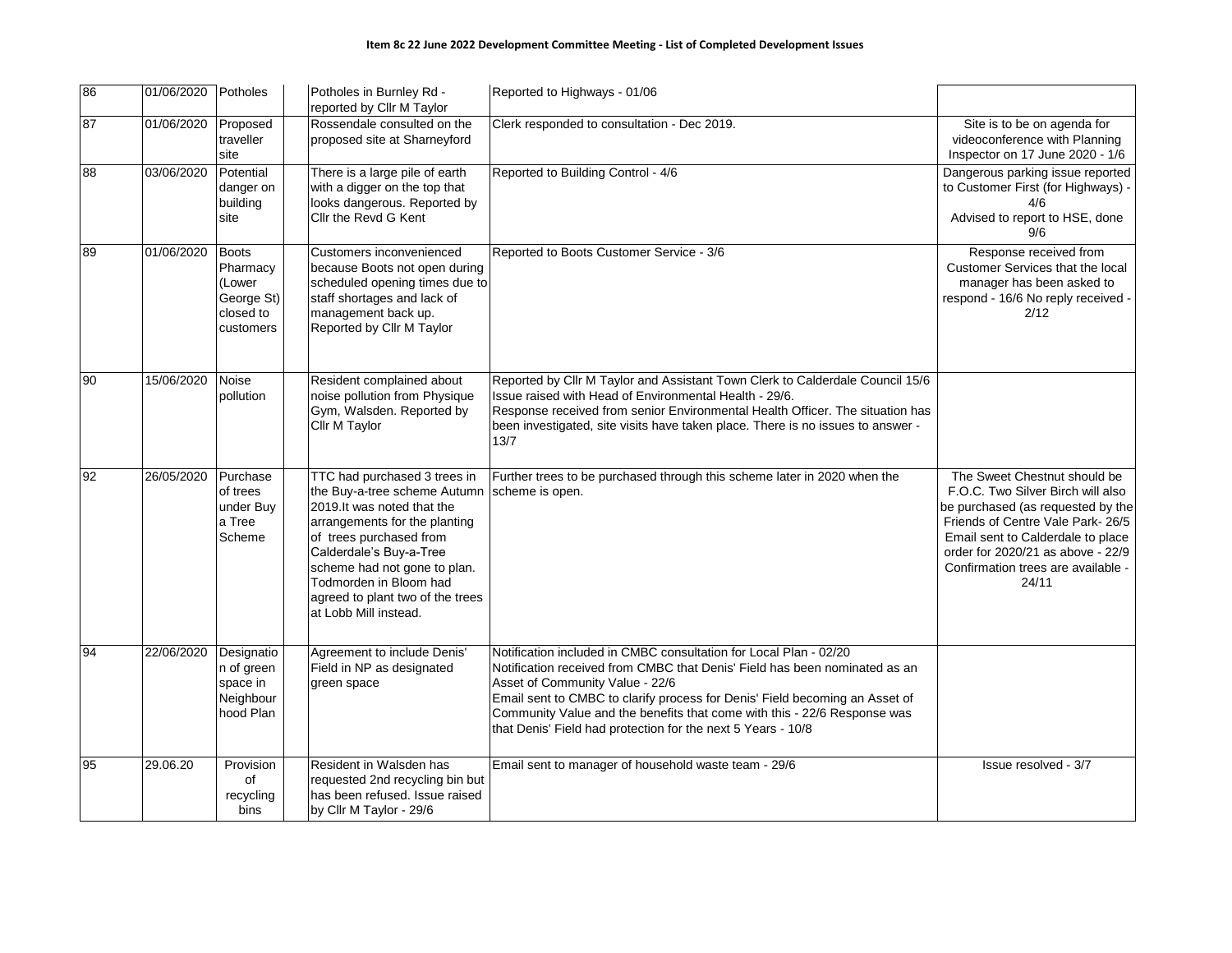| 96  | 01.07.20               | Resident<br>issue with<br>flood gates                                                                    | Reported by Cllr P Taylor                                                                                                                       | Resident issue with flood gates. Spoke to ClIrs T Greenwood and K White. Emailed Daisy Wilde and she is<br>going to resolve with the SCG team and liaise with resident direct about solution<br>- 2/7 SCG are going to liaise with landlord to pay for new flood gates - 2/7 |                                                                                                                                                                                                                                                                                                                             |
|-----|------------------------|----------------------------------------------------------------------------------------------------------|-------------------------------------------------------------------------------------------------------------------------------------------------|------------------------------------------------------------------------------------------------------------------------------------------------------------------------------------------------------------------------------------------------------------------------------|-----------------------------------------------------------------------------------------------------------------------------------------------------------------------------------------------------------------------------------------------------------------------------------------------------------------------------|
| 97  | 07/07/2020             | Installation<br>of beer<br>garden                                                                        | Resident in Walsden reported<br>that the Wagon and Horses<br>pub has created a beer garden<br>with covered area. Reported by<br>Cllr M Carrigan | Discussed with planning officer and online report made - 8/7<br>Chased 22/9                                                                                                                                                                                                  | Email received from Enforcement<br>Team that no action will be taken<br>as there are more serious issues<br>to pursue. Also received email<br>from new Enforcement Officer<br>requesting photos -<br>15/10 Photos sent 19/10<br>Enforcement Officer responded<br>that issue not serious enough to<br>warrant action - 26/10 |
| 98  | 02.07.20               | Issue with<br>removal of<br>flood gates                                                                  | Shop owner had problem with<br>flood gates removed during<br>Storm Ciara                                                                        | Investigated and reported to Upper Calder Valley coordinator - 6/7                                                                                                                                                                                                           | Issue resolved - 6/7                                                                                                                                                                                                                                                                                                        |
| 100 | 27/07/2020 Fly tipping |                                                                                                          | Fly tipping on waste ground<br>(asbestos?) on Woodhouse<br>Grove                                                                                | Reported to Calderdale 27/7 Spoke to SCG - they will involve asbestos sub-<br>contractors if necessary and will generally clean the area - 17/8<br>Chased with SCG - 22/9                                                                                                    | Work completed - confirmed<br>September 2020                                                                                                                                                                                                                                                                                |
| 102 | 10/08/2020             | Sharps<br>and<br>syringes<br>outside<br>Town Hall.                                                       | When Tod in Bloom weeded<br>outside at the Town Hall over<br>the weekend they found sharps<br>and syringes.                                     | Clerk reported this to Upper Valley coordinator and she reported this to Safer,<br>Cleaner, Greener - 10/8 SCG reported that sharps had been removed - 17/8                                                                                                                  |                                                                                                                                                                                                                                                                                                                             |
| 103 | 12/08/2020             | <b>Bags left</b><br>outside<br>Sue Ryder<br>shop on<br><b>Bramsche</b><br>Square                         | Reported by Cllr C Potter                                                                                                                       | Reported to SCG 12/8. Removed 13/8                                                                                                                                                                                                                                           |                                                                                                                                                                                                                                                                                                                             |
| 104 | 05/08/2020             | Report<br>from Tod<br>in Bloom<br>that a<br>rough<br>sleeper<br>was<br>sleeping<br>on Town<br>Hall steps | Reported by Clerk to Upper<br>Valley Coordinator                                                                                                | PCSOs advised through online contact - 17/8<br>Upper Valley coordinator<br>reported that they had advised PCSOs and local support teams about the rough<br>sleeper - 17/8                                                                                                    |                                                                                                                                                                                                                                                                                                                             |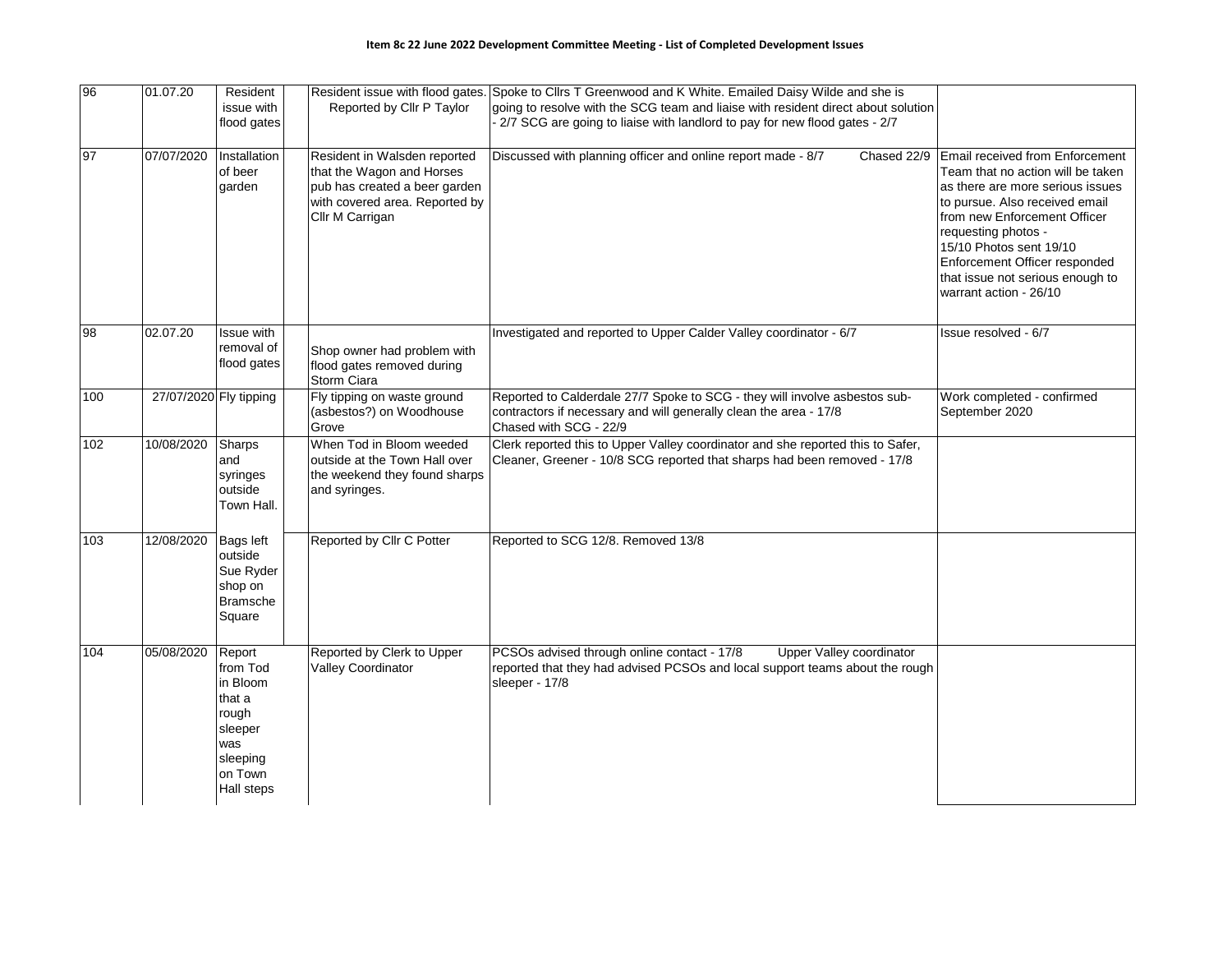| 105 | 12/08/2020 | Poor state<br>of road on<br>Stoodley<br>Lane                                                                           | Poor state of road on Stoodley<br>Lane. Reported by resident.                                                                                    | Assistant Town Clerk visited and took photos and submitted to Calderdale. The<br>road is not adopted but it seems Calderdale did repair the mouth of the road<br>around 10 years ago and installed a speed bump.- 17/8<br>Response received from Calderdale that the Rights of Way Officer will make a<br>site visit - 19/8<br>Right of way officer inspected this. As the road is unadopted the maintenance of<br>the road is the responsibility of residents. Resident informed - 8/9 |                                                                                                                                                                                                                                                                                                                         |
|-----|------------|------------------------------------------------------------------------------------------------------------------------|--------------------------------------------------------------------------------------------------------------------------------------------------|-----------------------------------------------------------------------------------------------------------------------------------------------------------------------------------------------------------------------------------------------------------------------------------------------------------------------------------------------------------------------------------------------------------------------------------------------------------------------------------------|-------------------------------------------------------------------------------------------------------------------------------------------------------------------------------------------------------------------------------------------------------------------------------------------------------------------------|
| 106 | 17/08/2020 | <b>Bin</b><br>collection<br>issues                                                                                     | Resident reported having<br>problems with bin collection<br>supplies-17/8                                                                        | Contacted Home Collection Team - 17/8 Passed response on to resident - 18/8                                                                                                                                                                                                                                                                                                                                                                                                             |                                                                                                                                                                                                                                                                                                                         |
| 107 | 18/08/2020 | Possibility<br>of block<br>paving<br>being<br>replaced<br>with<br>tarmac.<br>Reported<br>by Cllr P<br>Taylor -<br>18/8 | Resident reported issues as<br>Yorkshire Water have said they<br>wish to replace the block<br>paving on Stonemere Avenue<br>with tarmac.         | Email sent to Highways and Engineering to establish facts - 18/8                                                                                                                                                                                                                                                                                                                                                                                                                        | Response from Highways - they<br>have not received request from<br>Yorkshire Water - 19/8<br>Email sent to Highways and<br>Engineering to ask how they would<br>deal with such a request if they<br>receive one - 19/8                                                                                                  |
| 110 | 26/08/2020 | Overgrown<br>trees by<br>Shade<br>playground<br>on<br>Knowlwoo<br>d Rd                                                 | Overgrown trees by Shade<br>playground on Knowlwood Rd.<br>Reported by a resident to Cllr M<br>Carrigan                                          | Reported to Philip Johnson at Calderdale - 26/8                                                                                                                                                                                                                                                                                                                                                                                                                                         | Response from Richard Robertson<br>- the trees were trimmed earlier in<br>the year but only enough for health<br>and safety not for light/views. One<br>option is for the residents to fund<br>the trimming to hedge height and<br>Calderdale will maintain this - 2/9                                                  |
| 111 | 25/08/2020 | Damaged<br>wall and<br>deposits of<br>boulders in<br>garden of<br>resident                                             | Damaged wall and deposits of<br>boulders in garden of resident<br>since 2018                                                                     | Reported to Calderdale - 26/8<br>Calderdale advised that the moorland behind the property is in private<br>ownership and therefore not the rersponsibility of the Council - 8/9                                                                                                                                                                                                                                                                                                         | Chasing email sent to Highways -<br>19/2<br>Chasing email sent to Highways -<br>9/3<br>Response said<br>that this had been passed to a<br>contractor for hand cleansing on<br>4/2. It should have been<br>completed but the system has not<br>been updated yet due to<br>workloads after the recent flooding<br>$-10/3$ |
| 112 | 01/09/2020 | <b>Blocked</b><br>drains                                                                                               | Blocked drain outside 38<br>Kilnhurst Rd is flooding.<br>Reported by Cllr Levick. Also<br>drain outside 29 Kilnhirst Rd<br>blocked with asphalt. | Reported to Calderdale 1/9                                                                                                                                                                                                                                                                                                                                                                                                                                                              | Drains repaired May 2021                                                                                                                                                                                                                                                                                                |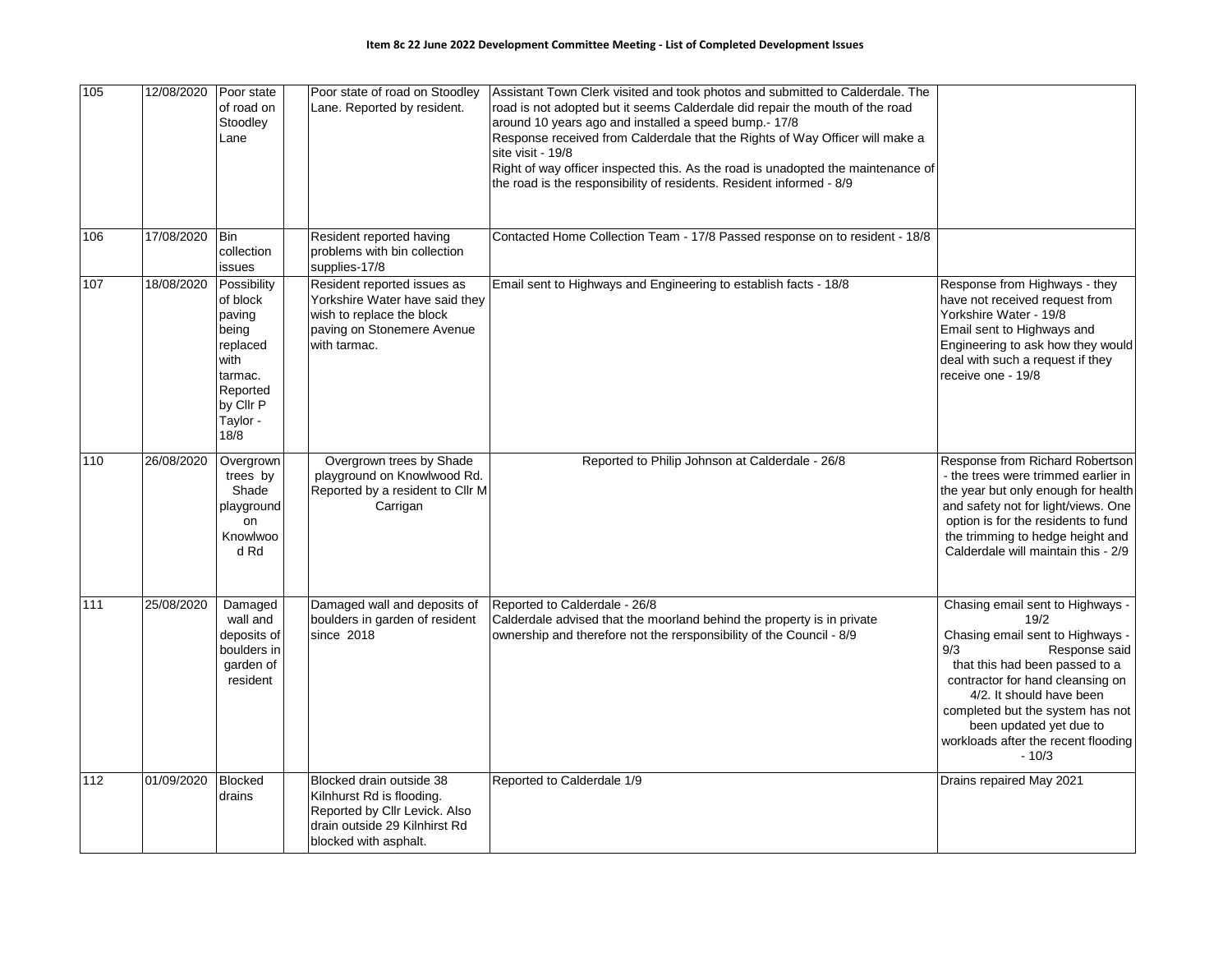| 113 | 08/09/2020 | Storm<br>drains in<br>Cornholme<br>Reported<br>by Cllr T<br>Greenwoo                                                              | Resident concerns about<br>capacity of storm drains off<br>Burnley Rd, Pudsey Rd and<br>Lincoln St - 8/9 | Reported to Calderdale for cleaning. Also emailed Highways and Engineering to After various generic emails<br>request copy of inspection and cleaning schedule -8/9 | received, emailed individuals with<br>specific responsibility - 23/9 |
|-----|------------|-----------------------------------------------------------------------------------------------------------------------------------|----------------------------------------------------------------------------------------------------------|---------------------------------------------------------------------------------------------------------------------------------------------------------------------|----------------------------------------------------------------------|
| 114 | 08/09/2020 | Bacup Rd<br>is full of<br>potholes<br>and needs<br>remaking.<br>Reported<br>by Cllr M<br>Taylor                                   | needs remaking                                                                                           | Bacup Rd is full of potholes and Site visit to take photos and reported to Calderdale - 8/9 Work underway until<br>23/10/20                                         |                                                                      |
| 116 | 08/09/2020 | Paint dried<br>on surface<br>of St<br>Peter's<br>Gate,<br>Dampier<br>Street and<br>Knowsley<br>Avenue.<br>Reported<br>by resident | Paint dropped from skip onto<br>road surface                                                             | Reported to Calderdale - 9/9                                                                                                                                        | Street Team cleaned the paint<br>10/9                                |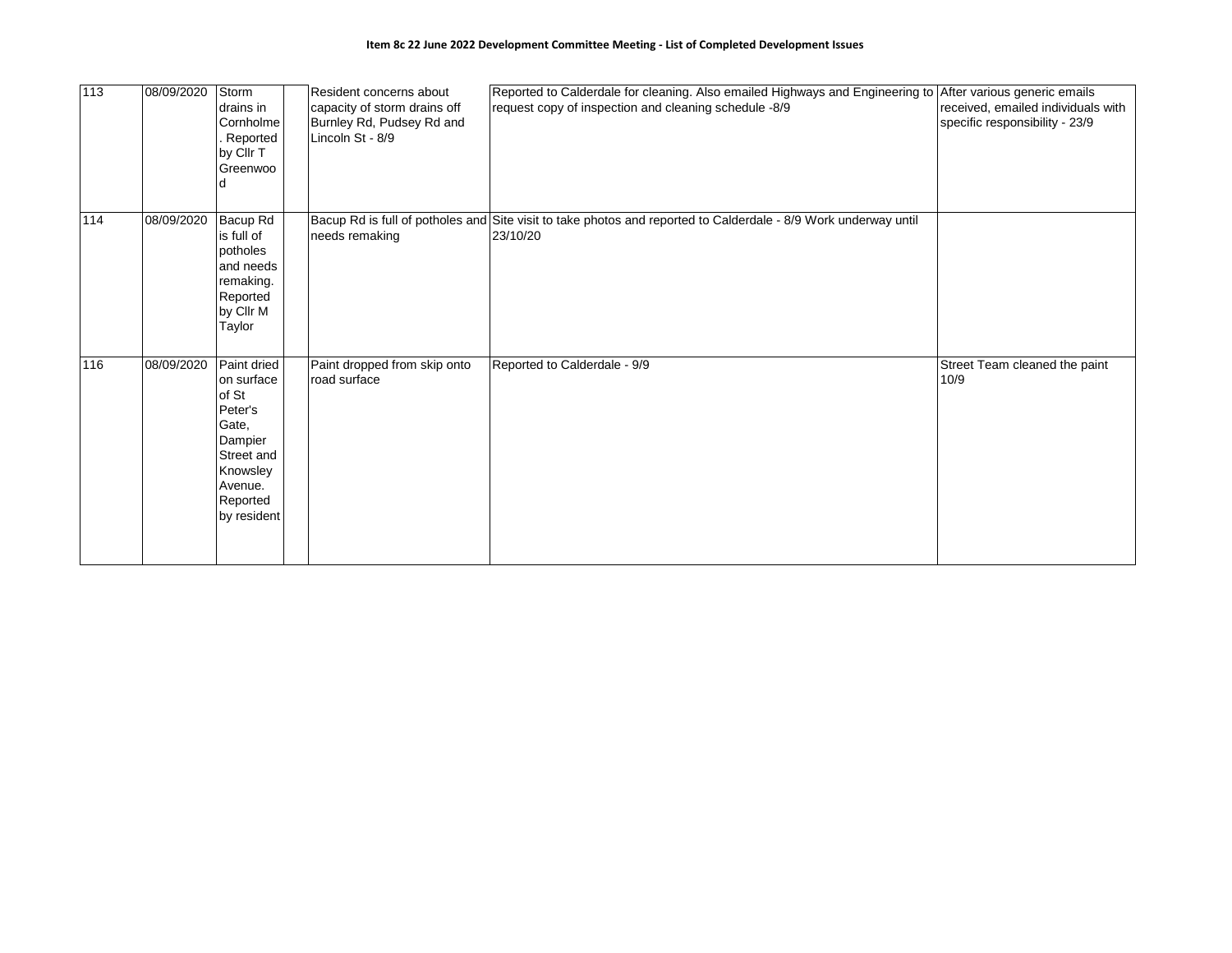| 117 | 16/09/2020 | Parking at<br>bottom of<br><b>Knotts</b><br>Rd/Right<br>side of<br><b>Burnley Rd</b><br>preventing<br>waste<br>removal<br>land<br>access of<br>emergency<br>vehicles to<br>the road -<br>reported<br>by Cllr T<br>Greenwoo | Parking at bottom of Knotts<br>Rd/Right side of Burnley Rd is<br>preventing waste removal and<br>access of emergency vehicles<br>to the road - reported by Cllr T<br>Greenwood | Email to Customer First - 17/9<br>Email sent to Waste Manager to check issue - 22/9<br>Feedback received<br>from Waste Manager that waste and recycling vans have not had a problem<br>accessing Knotts Rd - 25/9                                            | Problem alleviated (email from Cllr<br>T Greenwood) - 9/2                                                                                                                                                                                                                                                                                                                                                                                                  |
|-----|------------|----------------------------------------------------------------------------------------------------------------------------------------------------------------------------------------------------------------------------|--------------------------------------------------------------------------------------------------------------------------------------------------------------------------------|--------------------------------------------------------------------------------------------------------------------------------------------------------------------------------------------------------------------------------------------------------------|------------------------------------------------------------------------------------------------------------------------------------------------------------------------------------------------------------------------------------------------------------------------------------------------------------------------------------------------------------------------------------------------------------------------------------------------------------|
| 118 | 16/09/2020 | Concrete<br>posts and<br>wire fence<br>on Knotts<br><b>Rd</b>                                                                                                                                                              | Concrete post is issue on<br>Knotts Rd - could belong to<br>Network Rail. Reported by Cllr<br>T Greenwood                                                                      | Email to Network Rail - 17/9 Further email sent to Network Rail as fence is<br>potentially unsafe and cars could skid down the banking in icy weather - 11/11<br>Advised by NR to liaise with their contact centre and send photos. This was<br>done - 11/11 | Further email sent to Network Rail<br>as fence is potentially unsafe and<br>cars could skid down the banking<br>in icy weather - 11/11 Advised by<br>NR to liaise with their contact<br>centre and send photos. This was<br>done - 11/11NR has written to<br>Northern Rail to ask them to do<br>any necessary work as they lease<br>the land - 16/11<br>Issue has been referred to the<br>Station manager (Northern Rail) at<br>Walsden for action - 16/11 |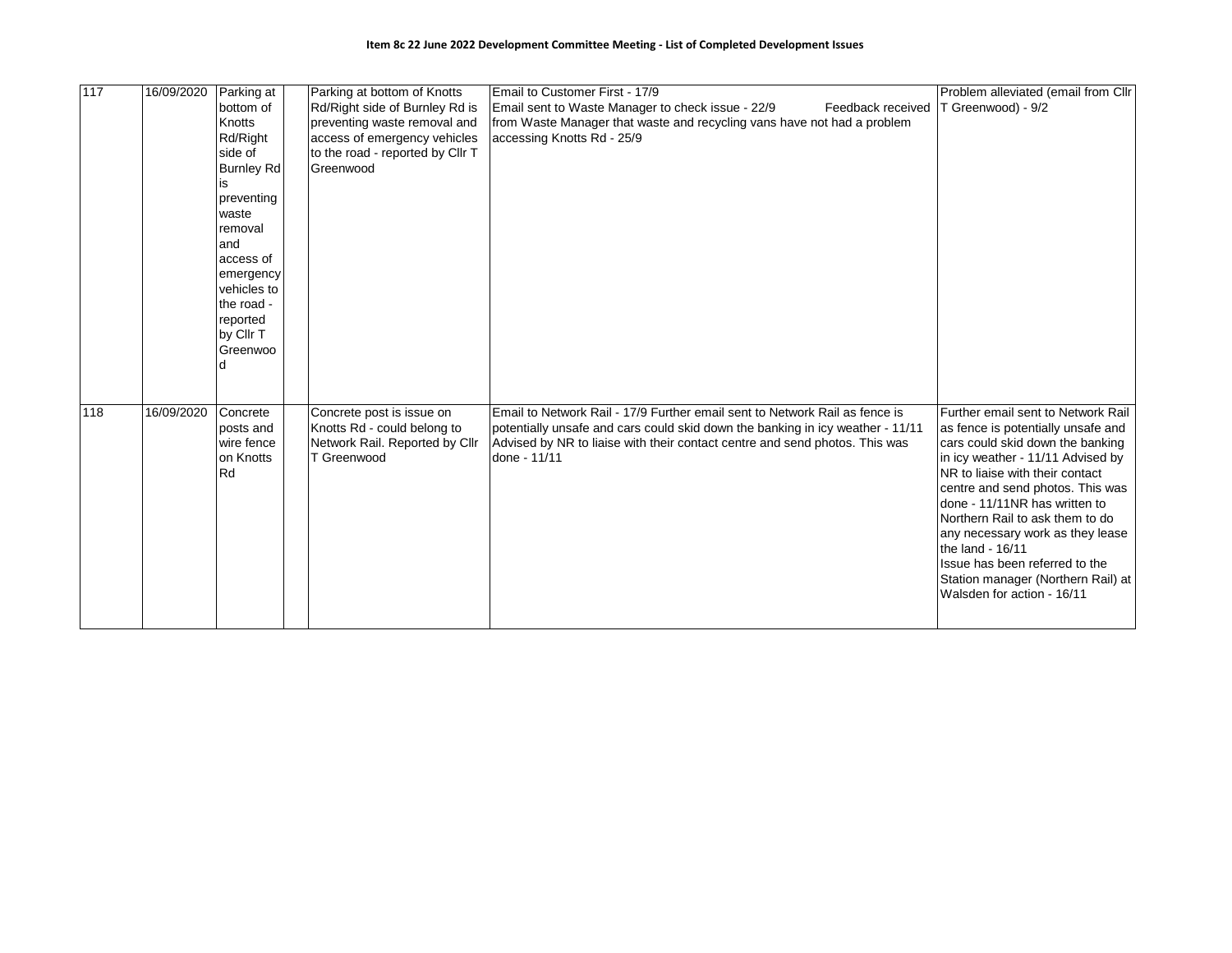| 120   | 11/09/2020 | Storm<br>drain<br>issues on<br><b>Burnley</b><br>Rd,<br>Lincoln St<br>and<br>Pudsey Rd<br>Cornholme | T Greenwood                                                                                                                                                         | Storm drain issues on Burnley   Email to Highways and Engineering to ask for a responsible manager to contact<br>Rd Cornholme- reported by Cllr about this - 11/9 No response received, tried Customer First - no alternative<br>contact - 11/9 Emailed individual in Highways asking for contact - 14/9.<br>Spoke to Cllr P Ripley - the resident at 733 Burnley Rd permanently has flood<br>gate in pace because of concerns as his front door is low to the pavement. The<br>flood drain is partially blocked. Cars seldom park there so cleaning is not<br>prevented - 21/9<br>Email sent to Highways named individuals for drains and flooding - 22/9<br>Cllr P Ripley has approached Cllr S Press for support also - 22/9<br>Email sent to engineer for Strategic Infrastructure - 4/11 Response received that<br>contact has no involvement in this area and can give no contacts - therefore to<br>contact Customer First again - 4/11<br>Email sent to Customer First, Highways and Engineering, Francis Gorman,<br>Mohammid Adjid to ask for a response to the several emails - 4/11<br>Response from Highways was that: Burnley Road is cleansed every 6 months<br>and the gullies are clear and running. Pudsey Road was inspected by our<br>Drainage Superintendent (Fran Gorman) again a few weeks ago and the gullies<br>are fine, although the road is tree lined so it was pointed out leaves would<br>become an issue. Lincoln Street, we tried to do twice to inspect and a car was<br>parked on the gully but it was last cleansed 21/07/2020, so will still be clear and<br>running as long as residents have not put anything down it. Burnley Road, |  |
|-------|------------|-----------------------------------------------------------------------------------------------------|---------------------------------------------------------------------------------------------------------------------------------------------------------------------|----------------------------------------------------------------------------------------------------------------------------------------------------------------------------------------------------------------------------------------------------------------------------------------------------------------------------------------------------------------------------------------------------------------------------------------------------------------------------------------------------------------------------------------------------------------------------------------------------------------------------------------------------------------------------------------------------------------------------------------------------------------------------------------------------------------------------------------------------------------------------------------------------------------------------------------------------------------------------------------------------------------------------------------------------------------------------------------------------------------------------------------------------------------------------------------------------------------------------------------------------------------------------------------------------------------------------------------------------------------------------------------------------------------------------------------------------------------------------------------------------------------------------------------------------------------------------------------------------------------------------------------------------------------------------|--|
| $121$ | 23/09/2020 | Fly tipping                                                                                         | Fly tipping' arrangement of<br>bath, toilet, sink flower 'planters' shows this land is not owned.<br>on Lee Bottom Rd/Harvelin<br>Park. Reported by Cllr P Taylor   | Fly tipping reported to Calderdale - 23/9<br><b>Land Registry</b><br>Email sent to Calderdale to see if they will adopt it - 5/11                                                                                                                                                                                                                                                                                                                                                                                                                                                                                                                                                                                                                                                                                                                                                                                                                                                                                                                                                                                                                                                                                                                                                                                                                                                                                                                                                                                                                                                                                                                                          |  |
| 122   | 18/09/2020 | Problems<br>with<br>parking on<br>Knott Rd<br>and<br><b>Burnley Rd</b>                              | wagon /other emergency<br>vehicles accessing Knott Rd.<br>Reported by Cllr T Greenwood                                                                              | Parking is preventing the waste Reported to Calderdale and Waste Management teams - 18/9 Feedback from<br>Waste Team is that they have no reported access problems from the waste<br>wagons and that access has been ok - 13/10                                                                                                                                                                                                                                                                                                                                                                                                                                                                                                                                                                                                                                                                                                                                                                                                                                                                                                                                                                                                                                                                                                                                                                                                                                                                                                                                                                                                                                            |  |
| 124   | 20/10/2020 | Road<br>closure                                                                                     | Bridge, Calder and Water St<br>(Halifax Rd entrance) have<br>been closed - is this part of the<br>work under the A646<br>consultation? Reported by Cllr<br>C Potter | Email sent to Steven Lee - 20/10<br>Funding is<br>still being sought for the proposed A646 plans. The road closures are measures<br>to alleviate Covid19 by closing narrow roads to allow more space for<br>pedestrians                                                                                                                                                                                                                                                                                                                                                                                                                                                                                                                                                                                                                                                                                                                                                                                                                                                                                                                                                                                                                                                                                                                                                                                                                                                                                                                                                                                                                                                    |  |
| $125$ | 20/10/2020 | <b>Blocked</b><br>drain/floodi<br>ng                                                                | Blocked drain outside side<br>entrance to the indoor market<br>(Rose St) When it rains the<br>drain floods. Reported by CII C<br>Potter                             | Reported to Calderdale - 20/10                                                                                                                                                                                                                                                                                                                                                                                                                                                                                                                                                                                                                                                                                                                                                                                                                                                                                                                                                                                                                                                                                                                                                                                                                                                                                                                                                                                                                                                                                                                                                                                                                                             |  |
| 126   | 30/09/2020 | Speeding<br>on<br>Lumbutts<br>Rd                                                                    | Speeding on Lumbutts Rd<br>raised by Cllr P Taylor.<br>Suggestion that 20MPH<br>restriction be applied                                                              | Reported to Calderdale - 18/10<br>Response received that only in priority areas in busy roads with a high casualty<br>rate are considered for 20 MPH restrictions. The scheme is only a sign-only<br>scheme and Calderdale had no enforcement powers. It will be referred to WY<br>Police though for action - 20/10                                                                                                                                                                                                                                                                                                                                                                                                                                                                                                                                                                                                                                                                                                                                                                                                                                                                                                                                                                                                                                                                                                                                                                                                                                                                                                                                                        |  |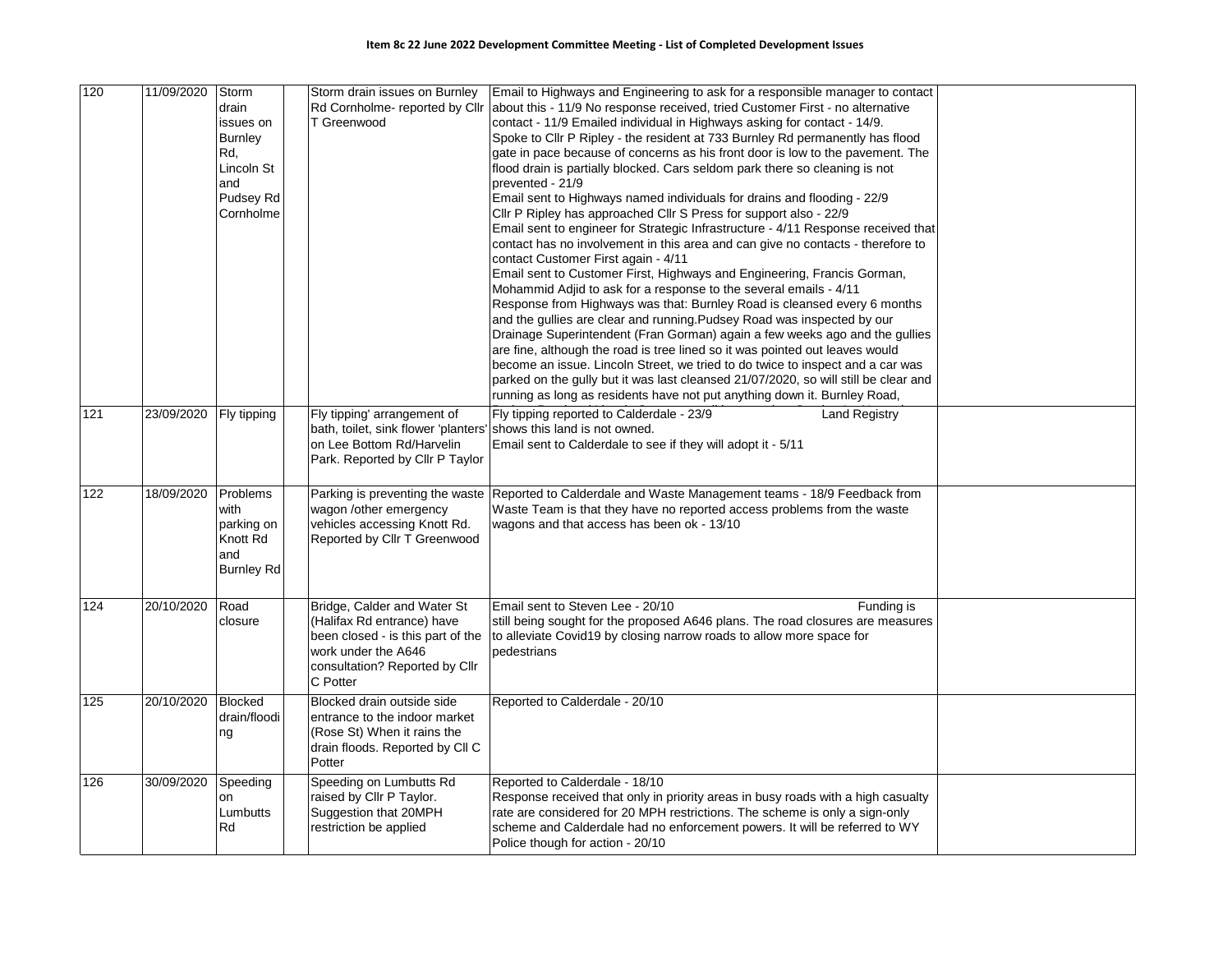| 127 | 20/10/2020 | Japanese<br>knotweed                                                                     | There is Japanese Knotweed<br>on Woodhouse Rd. Reported<br>by Cllr P Taylor. It is on the<br>land between the football field<br>at Woodhouse Road and the<br>track leading to Brookfield<br>Farm. | Reported to Calderdale - 20/10<br>Reported to<br>Environment Agency at suggestion of CMBC - 26/10<br>Environment Agency state it is not their responsibility but that it is that of the<br>local authority if the weed is on public land. Email sent to Cllr P Taylor for<br>clarification - 3/11 Contacted the Environment Agency - it is not their<br>responsibility. They advised that Local Authorities are responsible if the weed is<br>Emailed<br>on public land. - 16/11<br>Calderdale with updated information about the location of th eJapanese<br>Knotweed - 16/11 |                                                                                                                                              |
|-----|------------|------------------------------------------------------------------------------------------|---------------------------------------------------------------------------------------------------------------------------------------------------------------------------------------------------|--------------------------------------------------------------------------------------------------------------------------------------------------------------------------------------------------------------------------------------------------------------------------------------------------------------------------------------------------------------------------------------------------------------------------------------------------------------------------------------------------------------------------------------------------------------------------------|----------------------------------------------------------------------------------------------------------------------------------------------|
| 128 | 26/10/2020 | Collapsed<br>wall                                                                        | Shaw Wood Rd. Reported by<br>Cllr P Taylor                                                                                                                                                        | Wall has collapsed at the top of Reported to Calderdale - 26/10                                                                                                                                                                                                                                                                                                                                                                                                                                                                                                                |                                                                                                                                              |
| 130 | 26/10/2020 | Closure of<br>Rochdale<br>Rd                                                             | Closure of Rochdale Rd to<br>enable demolition of Shade<br>Chapel. Reported by Cllr. P<br>Taylor                                                                                                  | Emailed Steven Lee - 26/10                                                                                                                                                                                                                                                                                                                                                                                                                                                                                                                                                     | Timetable still being developed.<br>The road will be closed for one<br>weekend, the rest it will be subject<br>to traffic management - 26/10 |
| 131 | 29/10/2020 | Does<br><b>CMBC</b><br>own<br>grassy<br>strip on<br>Lee<br><b>Bottom Rd</b>              | Does CMBC own grassy strip<br>on Lee Bottom Rd. Reported by<br>Cllr P Taylor                                                                                                                      | Emailed Highways at CMBC - 29/10                                                                                                                                                                                                                                                                                                                                                                                                                                                                                                                                               |                                                                                                                                              |
| 132 | 29/10/2020 | <b>Blocked</b><br>drains                                                                 | Blocked drains on Shaw Wood<br>Rd. Reported by Cllr P Taylor                                                                                                                                      | Reported to Calderdale - 29/10                                                                                                                                                                                                                                                                                                                                                                                                                                                                                                                                                 |                                                                                                                                              |
| 133 | 26/10/2020 | Graffiti                                                                                 | Graffiti reported in several<br>locations in town: in the park<br>near the bandstand, on the<br>factory shop, B&M, Side of<br>Market Hall, Oddfellows Hall,<br>Dale Street, and Union Street.     | Emailed Streetcleaning team manager - 26/10 Manager Street Cleaning team<br>said that graffiti had been removed from the factory shop and other locations.<br>Unfortunately the result is not always perfect. They will deal with graffiti near the<br>bandstand when there is a dry day - 5/11                                                                                                                                                                                                                                                                                |                                                                                                                                              |
| 134 | 03/11/2020 | Closure<br>and<br>demolition<br>of care<br>home/vand<br>alisation of<br>derelicy<br>site | Ferney Lee Care Home to be<br>be built?                                                                                                                                                           | Town Clerk email to Calderdale CAFM - 3/11<br>No reply received<br>closed - will another care home from CAFM though resident has complained of vandalism and people stealing<br>trees/plants. The deadline for the completion of the demolition is end of June -<br>24/3                                                                                                                                                                                                                                                                                                       |                                                                                                                                              |
| 135 | 11/11/2020 | Obstructed<br>pavement                                                                   | Glen View St has pavement<br>obstructed with fly tipping and<br>unsightly plant pots making it<br>difficult to access                                                                             | Emailed Calderdale - 11/11<br>Asked<br>to report as litter incident online on CMBC website.<br>This done 16/11                                                                                                                                                                                                                                                                                                                                                                                                                                                                 |                                                                                                                                              |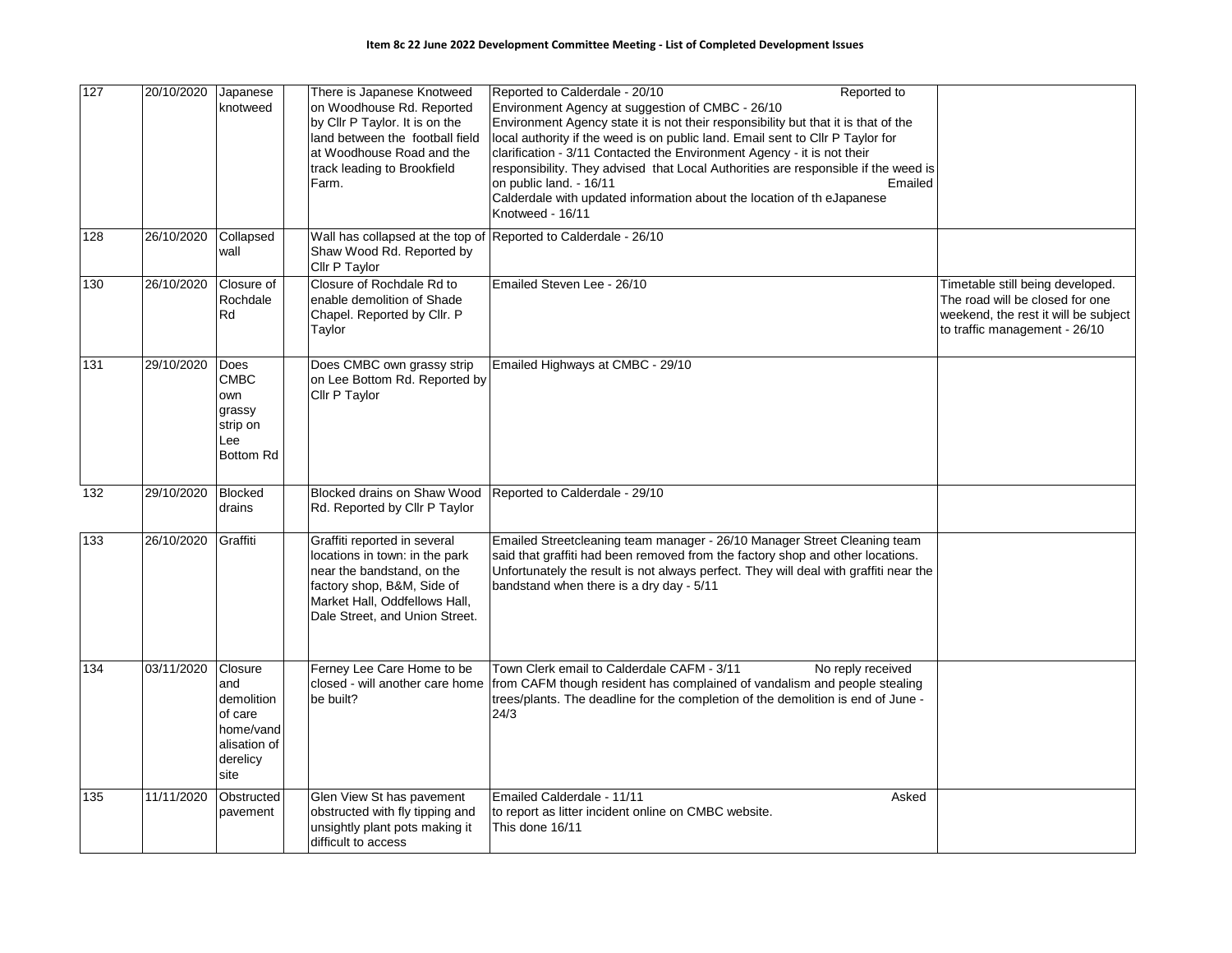| 136 | 23/11/2020 | Leaking<br>sewage<br>drain                                  | Leaking sewage drain on Lee<br>Bottom Rd. The grass banking<br>running alongside of Manor<br>close has a large drain, which<br>overflows when there is a large<br>amount of rainfall. This<br>overflows with sewage which in<br>turn flows down across Lee<br>Bottom Rd and down the lane<br>and wood to a private large<br>pond Reported by Cllr P Taylor | Emailed Calderdale and requested urgent action 23/11<br>CMBC said Yorkshire Water are responsible.<br>Reported to Yorkshire Water Leak Helpline - ref: U054778 - 24/11 |                                                                                                                                                                                                                                                                                                                                     |
|-----|------------|-------------------------------------------------------------|------------------------------------------------------------------------------------------------------------------------------------------------------------------------------------------------------------------------------------------------------------------------------------------------------------------------------------------------------------|------------------------------------------------------------------------------------------------------------------------------------------------------------------------|-------------------------------------------------------------------------------------------------------------------------------------------------------------------------------------------------------------------------------------------------------------------------------------------------------------------------------------|
| 137 | 24/11/2020 | Parking<br>spaces at<br>Aldi                                | The installation of a zebra<br>crossing on Burnley Rd means<br>2/3 parking spaces will be lost.<br>Will Aldi permit residents to<br>park in Aldi whether they plan<br>to shop there or not. Brought up<br>at Town Council meeting 18/11                                                                                                                    | Email to Aldi customer service - 24/11. Planning ref: 15/01647/FUL<br>Letter written to building section of Aldi - 2/12                                                |                                                                                                                                                                                                                                                                                                                                     |
| 138 | 24/11/2020 | Outside<br>gym at<br>Centre<br>Vale Park                    | Many of the pieces of<br>equipment have seized up and<br>need<br>servicing/repairing/replacing.<br>Reported by Cllr C Potter                                                                                                                                                                                                                               | Email to Calderdale Customer First - 24/11                                                                                                                             | SCG informed that lubrication has<br>been applied to equipment and<br>some minor repairs to prevent<br>squeaking have been made - 1/12                                                                                                                                                                                              |
| 139 | 24/11/2020 | Closure on<br>bridge over<br>pond in<br>Centre<br>Vale Park | Bridge is currently closed off -<br>because of Covid19? Reported<br>by Cllr C Potter                                                                                                                                                                                                                                                                       | Email to calderdale Customer First - 24/11                                                                                                                             | SCG informed that bridge has<br>been closed because a rotten<br>section has been vandalised. Will<br>be repaired when resources allow -<br>1/12                                                                                                                                                                                     |
| 140 | 01/12/2020 | Graffiti                                                    | Centre Vale park. Reported by<br>Cllr P Taylor                                                                                                                                                                                                                                                                                                             | Graffiti on front of bandstand in Reported to Calderdale - 1/12                                                                                                        | SCG informed that graffitti to be<br>removed 1/12                                                                                                                                                                                                                                                                                   |
| 141 | 01/12/2020 | Domestic<br>waste<br>collection                             | had collection for 3 weeks. Also<br>potential 'fly tipping incident'.<br>Reported by Cllr P Taylor<br>Also reported by Cllr T<br>Greenwood - 9/12                                                                                                                                                                                                          | A resident in Cornholme hasn't Reported to Calderdale - 1/12                                                                                                           | Spoke to manager of Street<br>Cleaning team about fly tipping.<br>He said it is likely it has been<br>forwarded to Environmental Health<br>for enforcement action to be<br>considered. The wardens are likely<br>to get involved too - 9/12<br>Waste team responded that street<br>collection done 30/11 and next will<br>be 14/12. |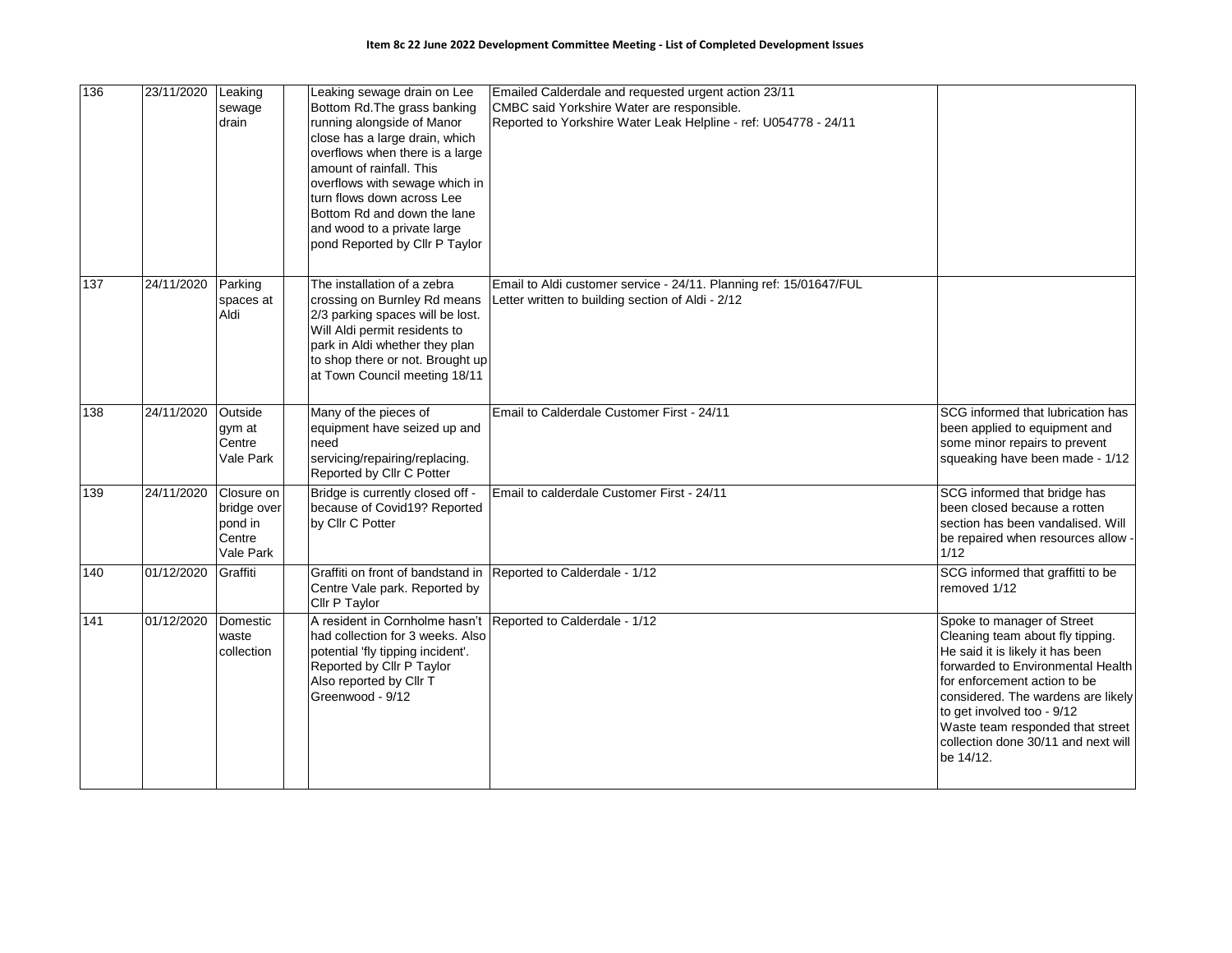| 143 | 08/12/2020 | Gridlock of<br>roads in<br>Todmorde<br>n.causing<br>issues for<br>shops and<br>cancelled/<br>modified<br>bus<br>services<br>Raised by<br>Cllr K<br>White | Gridlock of roads in<br>Todmorden.causing issues for<br>shops and cancelled/modified<br>bus services                                              | Email sent to Steven Lee and Alison Stoutt, Calderdale MBC - 8/12                                                                                                                                                                                                                                                                                                                                                                    |                                                                                                                                                                                                                                                                                                                                                                                                                                                                                                                                                                                    |
|-----|------------|----------------------------------------------------------------------------------------------------------------------------------------------------------|---------------------------------------------------------------------------------------------------------------------------------------------------|--------------------------------------------------------------------------------------------------------------------------------------------------------------------------------------------------------------------------------------------------------------------------------------------------------------------------------------------------------------------------------------------------------------------------------------|------------------------------------------------------------------------------------------------------------------------------------------------------------------------------------------------------------------------------------------------------------------------------------------------------------------------------------------------------------------------------------------------------------------------------------------------------------------------------------------------------------------------------------------------------------------------------------|
| 144 | 09/12/2020 | Slippy<br>stones on<br>Todmorde<br>n Market                                                                                                              | Resident slipped on stones<br>covered with algae) at market.<br>Raised by Cllr P Taylor                                                           | Clerk contacted John Walker, market manager) at Calderdale. He advised that<br>the market will be hosed down on Monday to remove algae. He is trying to<br>establish whether land owned by market or Oddfellows Hall - 9/12                                                                                                                                                                                                          |                                                                                                                                                                                                                                                                                                                                                                                                                                                                                                                                                                                    |
| 147 | 09/12/2020 | Gridlocked<br>roads in<br>central<br>Todmorde<br>n                                                                                                       | Roads have been gridlocked<br>because of the work on the<br>Shade Chapel culvert as well<br>as Northern Power is various<br>sites in Rochdale Rd. | Reported to Steven Lee and Alison Stoutt - 9/12. Some minor changes made to<br>Rochdale Rd traffic lights to accommodate school pick up times when most of<br>the traffic build up seems to be taking place - 11/12<br>Email from Town Clerk to Alison Stoutt - works relate to 5G it seems - could<br>these be postponed as causing severe problems for town centre. Also, there<br>are queues outside school pick up times - 15/12 | Alison Stout reported that they had<br>no information about 5G work but<br>councils are expected to<br>cooperate with speedy rollout. The<br>EA work at Shade Chapel will take<br>20-26 weeks and is essential to<br>make the site safe and prevent<br>flooding. Traffic control will be<br>removed over Christmas period<br>but will be there again in January.<br>Work on road outside Aldi to start<br>January 4th. - 15/12.<br>Town Clerk responded that would<br>appreciate a holistic approach in<br>the town centre in future<br>(especially in run up to Xmas). -<br>15/12 |
| 148 | 14/12/2021 | <b>Blocked</b><br>drain on<br>Upper<br>Shaw<br>Wood Rd                                                                                                   | Drain next to sign on Upper<br>Shaw Wood Rd is blocked.<br>Reported by Cllr P Taylor                                                              | Reported on online contact form - 14/12<br>Feedback from Calderdale<br>that this will be done over the next few weeks - 24/12                                                                                                                                                                                                                                                                                                        |                                                                                                                                                                                                                                                                                                                                                                                                                                                                                                                                                                                    |
| 149 | 14/12/2020 | Parking<br>near Aldi                                                                                                                                     | 2 free parking spaces are to be<br>lost with building of new<br>crossing near Aldi.                                                               | Wrote to Aldi to find out if shoppers not using Aldi could park in Aldi to<br>compensate for lost spaces - 14/12                                                                                                                                                                                                                                                                                                                     | Aldi responded that customers can<br>park for up to 90 minutes $-4/1/21$                                                                                                                                                                                                                                                                                                                                                                                                                                                                                                           |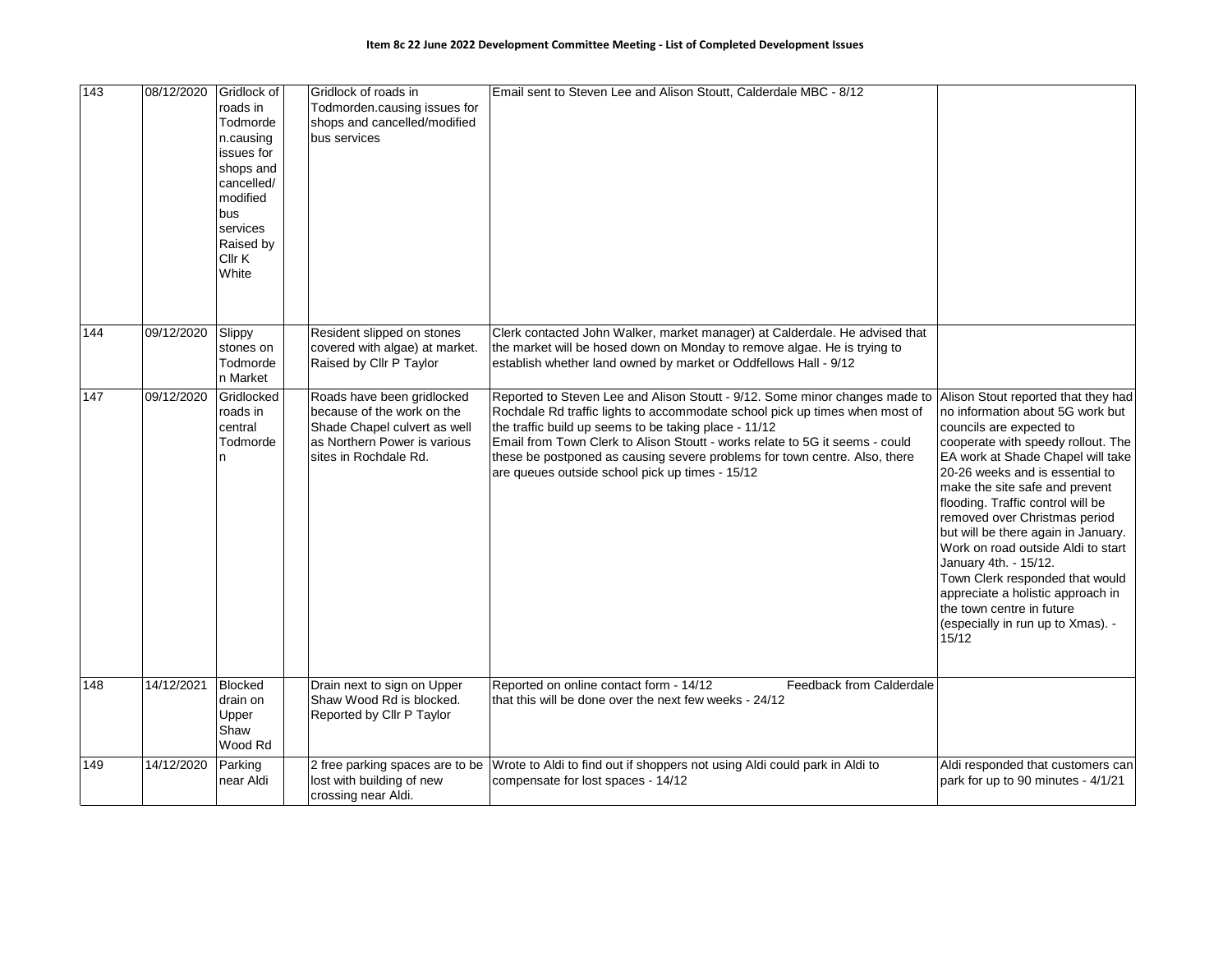| 151 | 16/12/2020 | Faulty<br>street light                           |                                                        | Faulty street light in Mount<br>Place, Walsden (opposite 165<br>Hollins Rd). Reported by Cllr.M<br>Doyle                                                                                                                                                                                            | Reported to Calderdale - 16/12.                                                                                                                                                         | Calderdale requested lamp<br>number but there is none.<br>Calderdale informed - 15/12                                                   |
|-----|------------|--------------------------------------------------|--------------------------------------------------------|-----------------------------------------------------------------------------------------------------------------------------------------------------------------------------------------------------------------------------------------------------------------------------------------------------|-----------------------------------------------------------------------------------------------------------------------------------------------------------------------------------------|-----------------------------------------------------------------------------------------------------------------------------------------|
| 152 | 16/12/2021 | <b>Blocked</b><br>drains                         |                                                        | Various blocked drains on<br>Burnley Rd.<br>1. Opposite National School<br>2. By the police station<br>3. By Patmos<br>GardensReported by Cllr D<br>Skelton                                                                                                                                         | Reported to Calderdale and Cllr S Dacre                                                                                                                                                 |                                                                                                                                         |
| 153 | 04/01/2021 | Recycling<br>not<br>collected<br>as<br>scheduled |                                                        | Recycling on Lee Bottom Rd<br>not done as scheduled.<br>Reported by Cllr P Taylor                                                                                                                                                                                                                   | Reported to Calderdale - 4/1                                                                                                                                                            |                                                                                                                                         |
| 156 | 11.01.2021 | Provision<br>of grit bin                         |                                                        | Request from resident at<br>Harvelin Park for grit bin to be<br>reinstated. Reported by Clr P<br>Taylor                                                                                                                                                                                             | Reported to Calderdale - 11/1                                                                                                                                                           |                                                                                                                                         |
| 157 | 20.01.2021 | <b>Blocked</b><br>drains                         |                                                        | Resident reported oveflowing<br>drain on Heatherbank.<br>Henshaw Rd, Wlasden                                                                                                                                                                                                                        | Reported to Calderdale and Todmorden Flood Group - 20/1                                                                                                                                 |                                                                                                                                         |
| 158 | 154        | 04.01.202<br>1                                   | Lar<br>ge<br>ite<br>m<br>no<br>n<br>coll<br>ecti<br>on |                                                                                                                                                                                                                                                                                                     | Large items reported for collection to Calderdale but not collected. Reported by<br>Cllr P Taylor                                                                                       | Reported to Manager, Sreet<br>Cleansing - 6/1                                                                                           |
| 159 | 03.02.2021 | <b>Blocked</b><br>drain                          |                                                        | Drain below bridleway between<br>Incredible Farm and Lumbutts<br>Rd. Reported by Cllr P Taylor                                                                                                                                                                                                      | Reported to Customer First - 3/2                                                                                                                                                        |                                                                                                                                         |
| 160 | 09.02.2021 | Damaged/<br>blocked<br>land drains               |                                                        | Various blocked/damaged land<br>drains at Lumbutts on New Rd<br>flowing on to Broad Gate just<br>on from Upper Shaw wood<br>Road.etc contributing to surface<br>water flooding. Reported bt Cllr<br>P Taylor<br>Further blocked drains on<br>Rough Side Rd highlighted by<br>Cllr J Williams - 22/2 | Reported to Customer First, Todmorden Flood Gp and Calderdale Flood Team<br>9/2<br>Issue with Rough Side<br>Lane also reported to Customer First and Calderdale Flood Management - 23/2 | Response received from<br>Calderdale Flood Management<br>Team - the issue has been logged<br>and an engineer will investigate -<br>16/2 |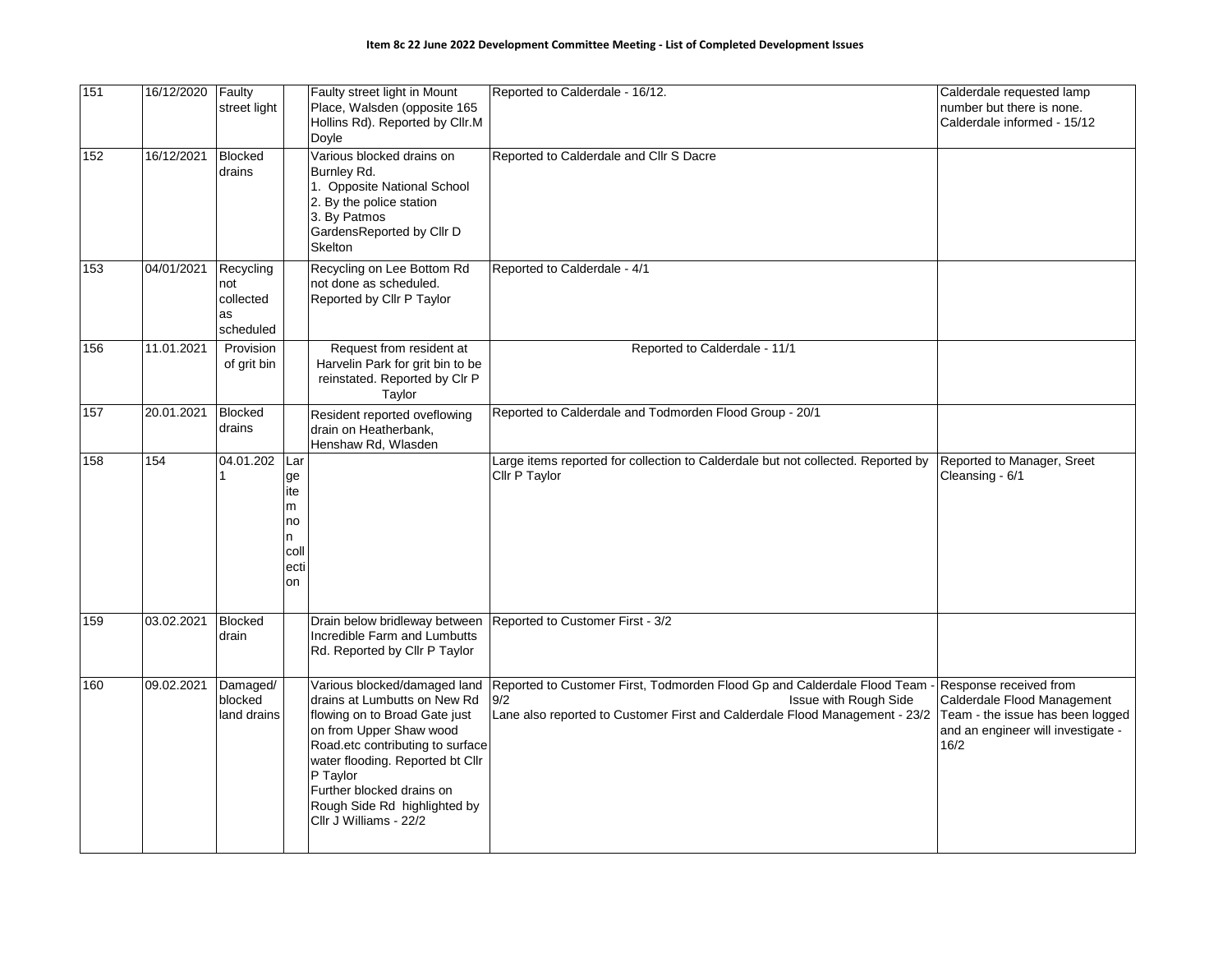| 161 | 09.02.2021 | Recycling<br>not<br>collected<br>as<br>scheduled                         | Recycling on Maitland St<br>Walsden has not been<br>collected as scheduled.<br>Reported by Cllr M Taylor                                         | Email sent to manager Waste Cleaning team - 9/2 Monitoring Oficer will visit<br>this week to identify issues (probably the weather) - 16/2 |                                                                                                                                 |
|-----|------------|--------------------------------------------------------------------------|--------------------------------------------------------------------------------------------------------------------------------------------------|--------------------------------------------------------------------------------------------------------------------------------------------|---------------------------------------------------------------------------------------------------------------------------------|
| 161 | 09.02.2021 | Roaming<br>dogs and<br>dog fouling<br>on Gled<br>View St,<br>Cornholme   | There is a significant problem<br>on Glen View St. Reported by<br>Cllr T Greenwood - 9/2                                                         | Email sent to Environmental Health - 9/2                                                                                                   | Task has been allocated to the<br>Community Protection team and<br>has been given to the wardens as<br>an action - 25/2         |
| 162 | 16.02.2021 | <b>Blocked</b><br>public<br>pathway.                                     | Blocked public pathway from<br>Burnley Rd to Sourhall and<br>Flowerscar. Reported by a<br>member of the public through<br>the Town Clerk.        | Reported to Calderdale - 16/2                                                                                                              | Job has been allocated to the<br>Rights of Way Team - 2/3                                                                       |
| 163 | 17/02/2021 | Speed limit<br>on Cross<br>Stone/Hey<br>Head Rd                          | Speeding happens because of<br>national speed limit on narrow<br>road. Raised at DC meeting 3/2                                                  | Reported to Highways - 17/2                                                                                                                | Response received from Traffic<br>Officer that review of current<br>signage is underway-22/2                                    |
| 164 | 17/02/2021 | Flooding to<br>properties<br>on Wardell<br>Rd from<br>wasteland<br>above | Flooding causes problems.<br>Reported bt Cllr L Needham                                                                                          | Reported to Flood Management Team Calderdale - 17/2                                                                                        | Reponse that issue logged and will<br>be investigated by engineers -<br>22/2 SR 374027 is now with the<br>Flood Risk Team - 9/3 |
| 165 | 02.02.2021 | State of<br>towpath<br>between<br>Todmorde<br>n and<br>Littleborou<br>gh | Towpath between Library Lock<br>Todmorden and Littleborough is<br>very muddy making it difficult to<br>walk on. Reported by Cllr P<br>Ripley     | Reported to Canals and Rivers Trust - 2/2                                                                                                  | Response from CRT - they have<br>bid for funds to upgrade the<br>towpath between Todmorden and<br>Warland - 2/2                 |
| 166 | 03/03/2021 | Request<br>for<br>additional<br>litter bin                               | Since improvement works have<br>been done at the car park on<br>Haugh Rd residents have<br>requested a litter bin. Reported<br>by Cllr L Needham | Reported to Street Cleaning manager - 3/3                                                                                                  | Advised that Street Cleaning<br>advised that this is an issue for<br>Canal and River Trust - 25/3<br>Email sent to CRT - 20/4   |
| 167 | 44249      | Fuel<br>spillage<br>into Folly<br>Dame                                   | Roadworks on Woodhouse Rd<br>has led to a fuel spill that has<br>leaked into Folly Dam. Cllr P<br>Taylor reported.                               | Reported to Calderdale Council - 23/2                                                                                                      | Calderdale reported that many<br>people had reported this and it is<br>being dealt with - 24/2                                  |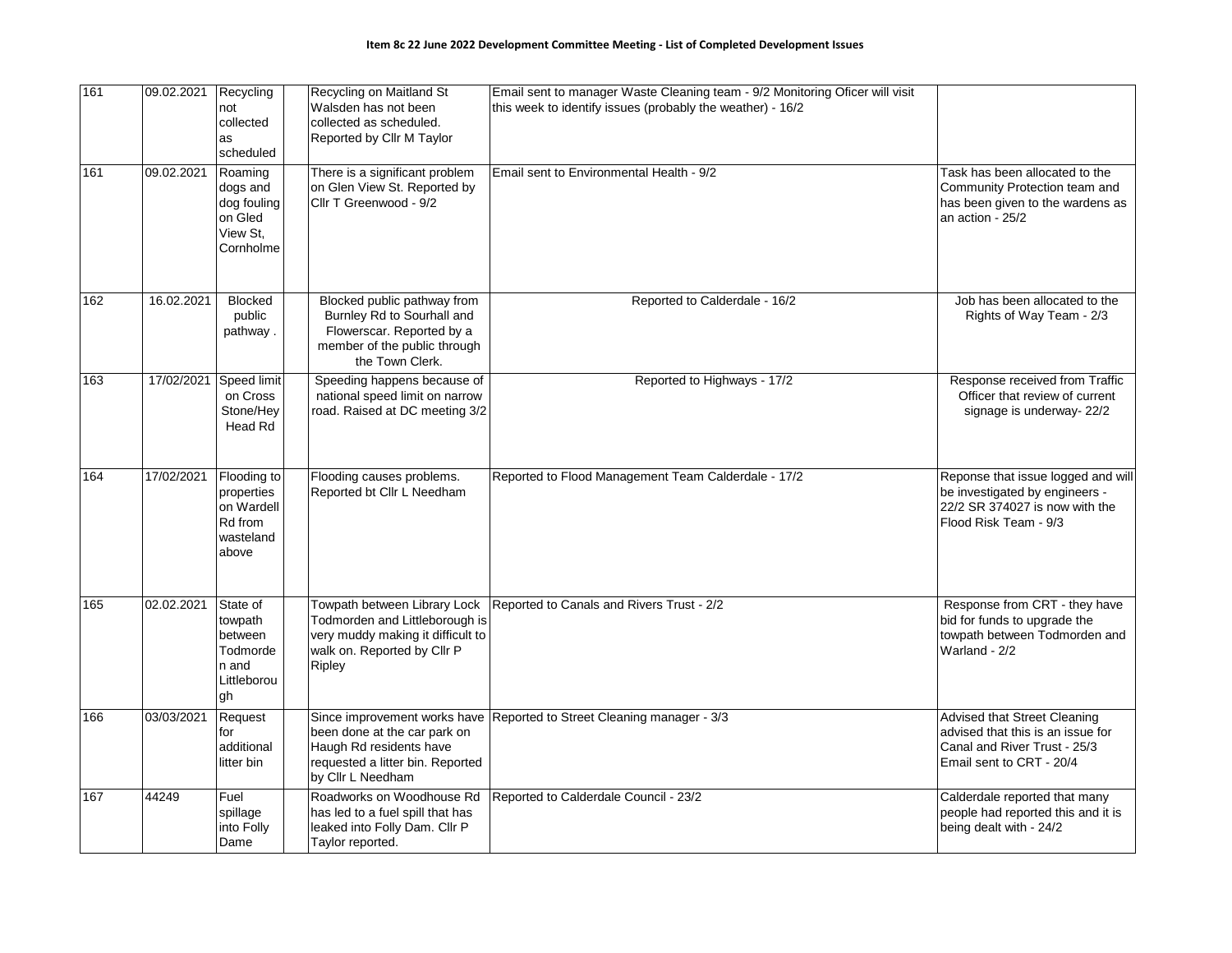| 168             | 09.03.2021 | Rats near<br>626<br>Rochdale<br>Rd and<br>chapel                                                  | Reports of rats near properties<br>on Rochdale Rd. Reported by<br>Cllr M Doyle.                                                                                                                                       | Email sent to Environmental Health - 9/3                                                                                                                                                                                                                                                                                                                                                                          | Email received, the owners of the<br>property and chapel will be<br>identified by the Community<br>Safety Team and they will be<br>asked to lay vermin bait - 10/3                                                                                                                                                                                                                 |
|-----------------|------------|---------------------------------------------------------------------------------------------------|-----------------------------------------------------------------------------------------------------------------------------------------------------------------------------------------------------------------------|-------------------------------------------------------------------------------------------------------------------------------------------------------------------------------------------------------------------------------------------------------------------------------------------------------------------------------------------------------------------------------------------------------------------|------------------------------------------------------------------------------------------------------------------------------------------------------------------------------------------------------------------------------------------------------------------------------------------------------------------------------------------------------------------------------------|
| 169             | 09.03.2021 | Faulty<br>drain on<br>corner of<br>Rochdale<br>Rd and<br>Salford by<br>Woodland<br>s Care<br>home | Drain overflowing. Reported by<br>Cllr C Potter                                                                                                                                                                       | Email sent to Customer First - 9/3                                                                                                                                                                                                                                                                                                                                                                                |                                                                                                                                                                                                                                                                                                                                                                                    |
| 170             | 09.03.2021 | Additional<br>cycle racks<br>for<br>Todmorde                                                      | Over a year has elapsed since<br>initial contact with CMBC when<br>especially for the market area                                                                                                                     | Several emails sent to CMBC. Chasing email sent March 2021. A site survey is<br>to be done over the next week or so and the list of proposed additional racks will 2021. Email received to say that<br>additional racks were requested be sent to TTC by the end of March 2021 - 9/3<br>Proposals received from CMBC 15/3 Walk rounds with plans in March with<br>expectation work will be completed by June 2021 | Updated proposal received - April<br>owners of land/property affected<br>are being consulted and that the<br>work in Todmorden would be done<br>in Pase 2 of the project - May<br>2021 Final proposals received<br>from CMBC September 2021                                                                                                                                        |
| $\frac{1}{172}$ | 09.03.2021 | 2 faulty<br>drains on<br>Woodland<br>s Avenue<br>Lane                                             | Drain outside 2 Woodlands<br>Avenue has a slat missing<br>which could be dangerous.<br>Further down the road the drain<br>is constantly flooding down the<br>road and into the playground.<br>Reported by Cllr G Kent | Email sent to Customer First - 9/3                                                                                                                                                                                                                                                                                                                                                                                | Response was that drains are not<br>owned by Calderdale MBC but are<br>privately owned - 9/3 Admin<br>Officer asked to consult Land<br>Registry for ownership - 9/3<br>Drains are privately owned - 15/3<br>Issue resolved - 7/10                                                                                                                                                  |
| 173             | 12.03.2021 | Speed<br>issues on<br><b>Cross</b><br>Stone Rd                                                    | Cross Stone Rd and Hey Head<br>Rds are narrow, steep and<br>winding and there are problems<br>with the current speed limits.<br>Reported by Cllr A Hollis                                                             | Reported to Road Safety Officer again - 12/3                                                                                                                                                                                                                                                                                                                                                                      | Response received from Road<br>Safety Officer stating that survey<br>had not been done yet and<br>acknowledging that electric<br>vehicles could be problematic.<br>another response sent - 12/5<br>Development Committee<br>considered issue and are<br>considering traffic calming<br>measure - 28/4 SID speed checks<br>done - speed below national<br>speed limit - August 2021 |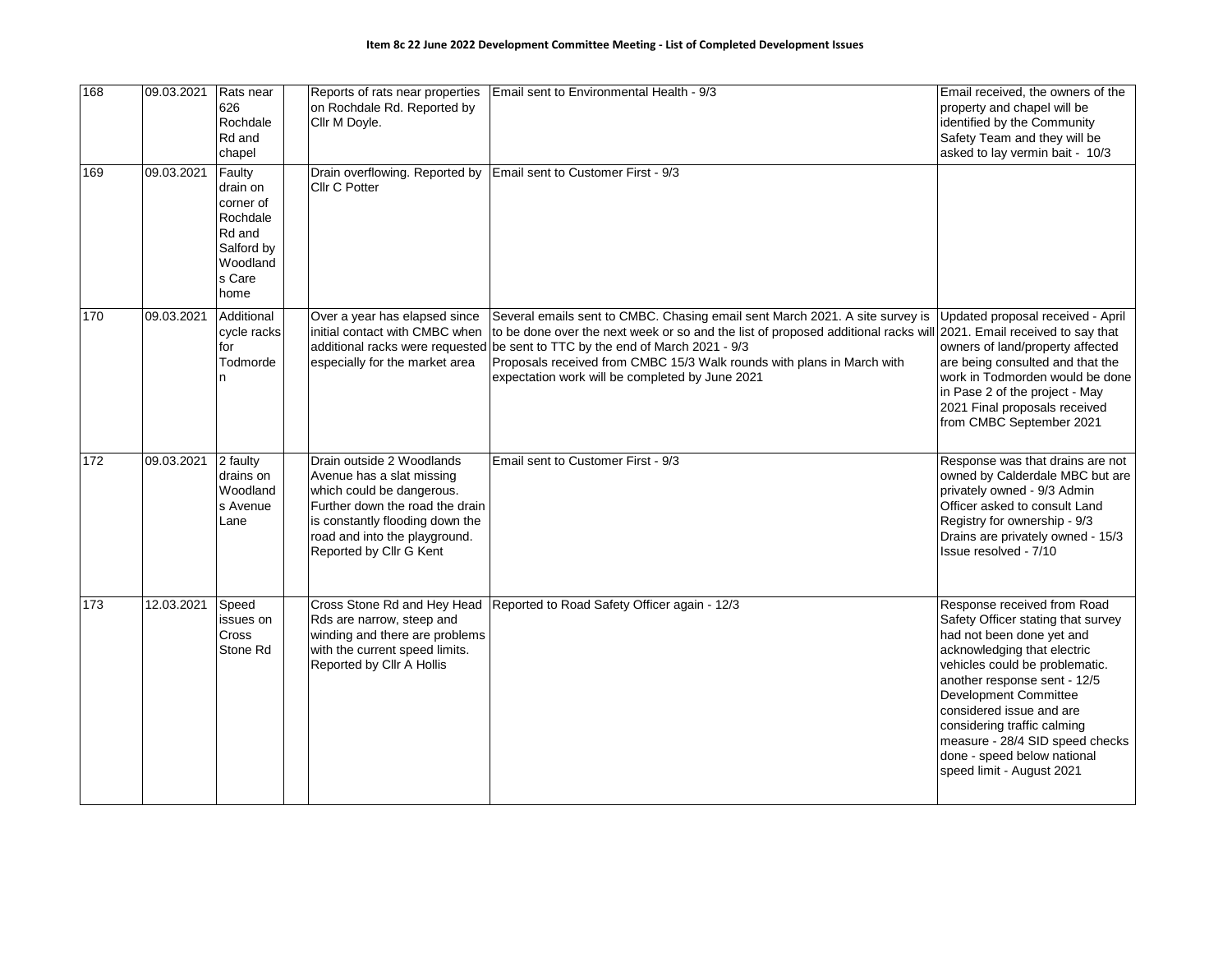| 174 |            | 23.03.2021 Damage to<br>footpaths<br>on<br>moorland<br>and public<br>behaviour | Resident reported damage<br>being caused to moorland<br>footapaths caused by riders<br>and loose dogs                                              | Reported to Customer First - 23/3<br>Reported to the Rights of<br>Response copied to Clerk at Blackshaw Head - 23/3<br>Way team -23/3<br>CMBC has sent report to Rights of Way, Countryside and Enforcement<br>Blackshaw Head Parish Council has met and<br>Sections - 25/3<br>is setting up 2 working groups (carrot and stick) to look at how to educate<br>cyclists and to consider putting stiles in on paths - 30/3 |                                                                                                                                                                                                                                                                                                                                                                                                                                                                                 |
|-----|------------|--------------------------------------------------------------------------------|----------------------------------------------------------------------------------------------------------------------------------------------------|--------------------------------------------------------------------------------------------------------------------------------------------------------------------------------------------------------------------------------------------------------------------------------------------------------------------------------------------------------------------------------------------------------------------------|---------------------------------------------------------------------------------------------------------------------------------------------------------------------------------------------------------------------------------------------------------------------------------------------------------------------------------------------------------------------------------------------------------------------------------------------------------------------------------|
| 175 | 11.03.2021 | <b>Blocked</b><br>drain                                                        | Blocked drain on junction of<br>Kilnhurst Rd and Beaconsfield<br>St                                                                                | Reported to Customer First - 11/3                                                                                                                                                                                                                                                                                                                                                                                        |                                                                                                                                                                                                                                                                                                                                                                                                                                                                                 |
| 177 | 01.04.2021 | Damaged<br>and<br>uneven<br>pavement                                           | The pavement outside Grasso<br>café on Rochdale Rd is<br>dangerous. Reported by Cllr P<br>Taylor                                                   | Reported to Calderdale - 1/4                                                                                                                                                                                                                                                                                                                                                                                             | Job has been submitted to<br>Highways for action - 7/4                                                                                                                                                                                                                                                                                                                                                                                                                          |
| 178 | 01.04.2021 | Problem<br>with drain<br>behind<br>Ashenhurs<br>t Close                        | The drain is flooding and<br>waterlogging the garden of at<br>least one resident and soaking<br>the wall of another. Reported<br>via Admin Officer | Reported to Calderdale and Flood Management team - 1/4                                                                                                                                                                                                                                                                                                                                                                   | Resident contact as no action has<br>been taken so far - 20/4<br>Contacted Calderdale by phone.<br>They could not find the report even<br>though it had been reported to<br>Customer First and Flood Team.<br>Emailed all the details again and<br>requested an urgent response. -<br>20/4<br>Requested details of resident so<br>drainage engineer can speak to<br>her. There will be a site visit on<br>Friday - 20/4 Resident re[ported<br>that action is being taken - 17/5 |
| 179 |            | 01.04.2021 Water leak<br>in BT point                                           | A BT point at Lee Bottom Rd<br>OL14 6HF Opposite Fielden<br>House is being impacted by a<br>water leak. Reported by Cllr P<br>Taylor               | Reported to Calderdale and BT - 1/4                                                                                                                                                                                                                                                                                                                                                                                      | Advised to report to Yorkshire<br>Water - ref: U209586 - 6/4<br>Reported to BT - 7/4<br>No action taken - reported to<br><b>Openreach Network Operations-</b><br>25/5<br>Issue resolved -<br>31/5                                                                                                                                                                                                                                                                               |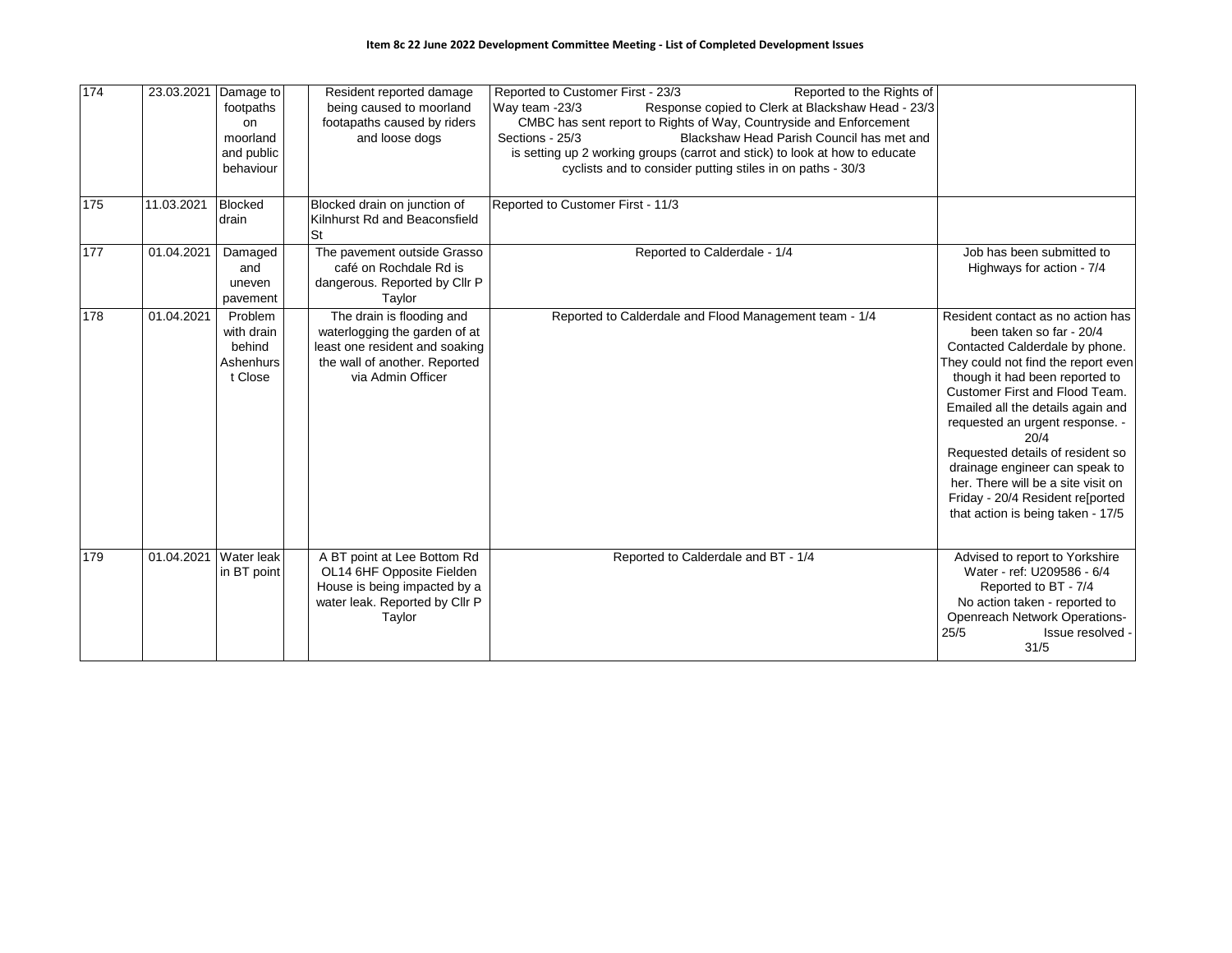| 181 | 13.04.2021 | Sewage<br>flowing<br>from<br>manhole in<br>road on<br>upper part<br>of Shaw<br>Wood Rd<br>near the<br>farm | Sewage flowing from manhole<br>in road on New Rd/upper part<br>of Shaw Wood Rd near the<br>farm. Grid 70a Reported by Cllr<br>P Taylor     | Reported to Yorkshire Water - 13/4                                                                                                                                        | YW reported that they are aware<br>and are planning out of hours<br>desilting job to resolve the<br>problem (case no: U206383-2)-<br>13/4<br>Rang Yorkshire Water for update -<br>new case number - U234739 - 8/6<br>Phone call from Yorkshire Water -<br>this job has waited because there<br>is a need to close the road as it is<br>busy. TTC will be informed when<br>the job is to be done - 9/6 |
|-----|------------|------------------------------------------------------------------------------------------------------------|--------------------------------------------------------------------------------------------------------------------------------------------|---------------------------------------------------------------------------------------------------------------------------------------------------------------------------|-------------------------------------------------------------------------------------------------------------------------------------------------------------------------------------------------------------------------------------------------------------------------------------------------------------------------------------------------------------------------------------------------------|
|     |            |                                                                                                            |                                                                                                                                            |                                                                                                                                                                           | YW have vistied site and have<br>marked the area for the remedial<br>work - 10/6<br>YW have cleared the blockage of<br>rubble in the drain. However,<br>repair work is required to the drain<br>itself so YW will need to request a<br>traffic management scheme from<br>Calderdale to do the rpair - 28/6                                                                                            |
| 182 | 13.04.2021 | Wheelie<br>bin<br>requested.<br>Also<br>problems<br>with CMBC<br>website<br>ordering                       | Resident has been at address<br>in Cornholme for 10 years<br>without a wheelie bin. Reported<br>by Cllr. P Taylor                          | Reported to Customer First requesting they contact the resident - 13/4<br>Customer First provided link to ordering page on website - 13/4.                                | Advised CMBC that link does not<br>work and suggested that the<br>website should be updated with<br>the latest information to save<br>frustration. This is being fed back<br>to relevant team. - 15/4                                                                                                                                                                                                 |
| 183 | 13.04.2021 | Derelict<br>mill                                                                                           | What is being done to ensure<br>the health and safety of the<br>public whilst it is up for sale?<br>Reported by Cllr T Greenwood -<br>13/4 | What are the plans for this site? Reported to Calderdale Planning Department - 13/4                                                                                       | Spoke to Planning Department.<br>There are no plans at present<br>although the possibility of using<br>the mill for storage was discussed<br>at one point. - 15/4                                                                                                                                                                                                                                     |
| 184 | 16.04.2021 | Landslip<br>on banking<br>near<br>Golden<br>Lion                                                           | landslip above the gardens they<br>maintain near the Golden Lion                                                                           | Todmorden in Bloom reported a Reported to Building Control - 16/4                                                                                                         | Response that path has been<br>taped off. Problem caused by<br>member of the public on<br>Calderdale land Todmorden in<br>Bloom advised not to work on the<br>flower beds immediately below the<br>path for the time being-20/4                                                                                                                                                                       |
| 185 | 20.04.21   | Missing<br>street sign                                                                                     | Woodhouse Grove street sign<br>is missing. Reported by CIr L<br>Levick - 20/4                                                              | Rang Customer First as this issue was reported several months ago and the<br>sign was removed fromt eh site. It has been reported to Highways to chase<br>action - $20/4$ | New sign erected end May/Early<br>June 2021-                                                                                                                                                                                                                                                                                                                                                          |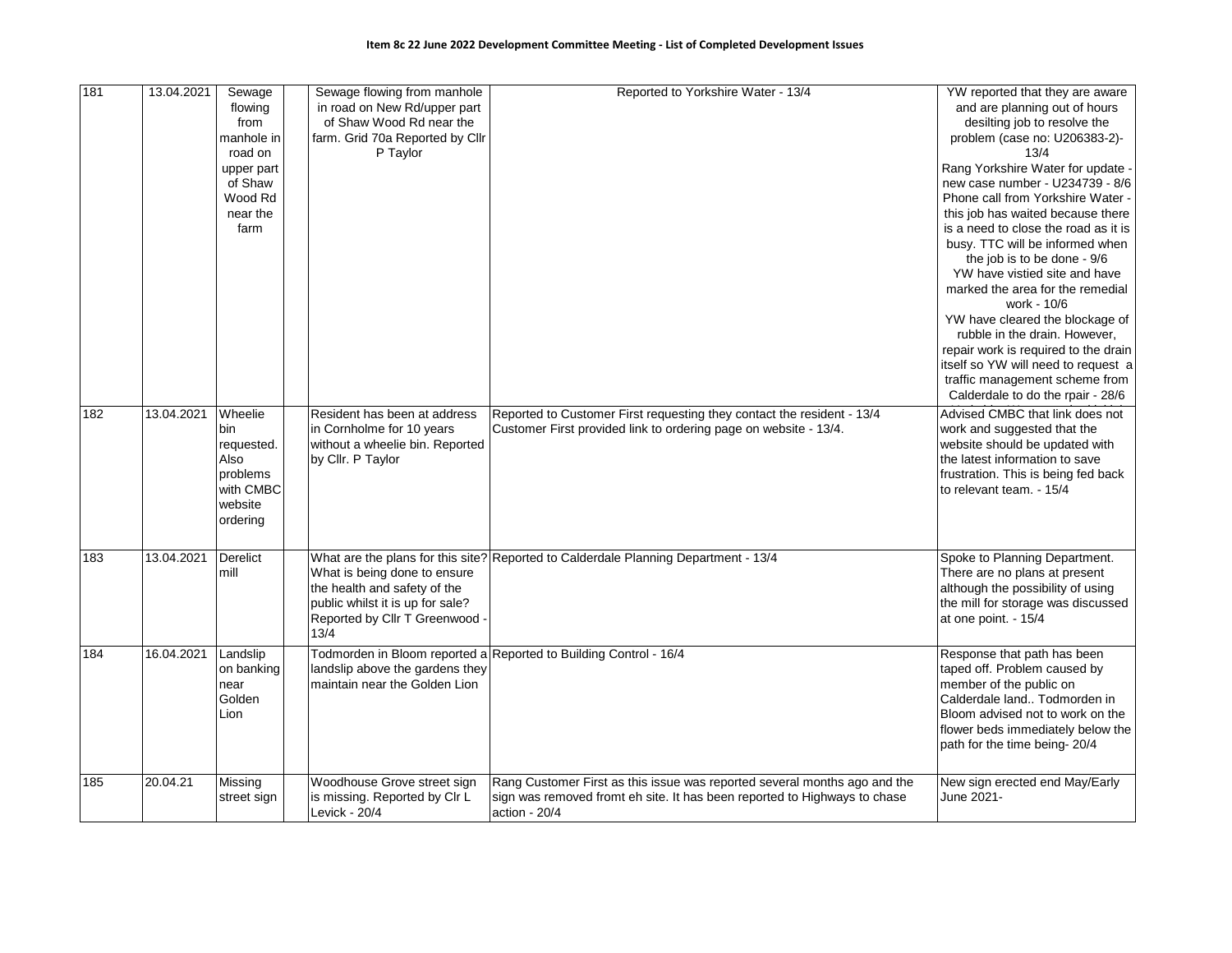| 185 | 22.04.2021 | Repair of<br>bridge in<br>park                           | The bridge over the pond is<br>broken. Reported by Cllr. L<br>Needham on behalf of Friends<br>of Centre Vale Park | Reported to manager of Street Cleaning - 22/4 |                                                                                                                                                                                                                                                                                                                                                                                                                                                                                                                                                                                                                                              |
|-----|------------|----------------------------------------------------------|-------------------------------------------------------------------------------------------------------------------|-----------------------------------------------|----------------------------------------------------------------------------------------------------------------------------------------------------------------------------------------------------------------------------------------------------------------------------------------------------------------------------------------------------------------------------------------------------------------------------------------------------------------------------------------------------------------------------------------------------------------------------------------------------------------------------------------------|
| 186 | 29.04.2021 | Damage to<br>road                                        | Damage has been done to<br>Kilnhurst Rd because of<br>longstanding overflowing drain                              | Reported to Customer First 29/4               | Referred to Highways ref: 210430-<br>000125 - 30/4                                                                                                                                                                                                                                                                                                                                                                                                                                                                                                                                                                                           |
| 187 | 22.04.2021 | Frostholm<br>e Mill -<br>derelict<br>site                | Frostholme Mill - derelict site                                                                                   | Reported to Calderdale - 4/5                  | Response from Calderdale that a<br>substantive response will be<br>available next week - 4/5<br>Response clarified the<br>responsibilities of CMBC and the<br>owner. Satted that the site is kept<br>secure but that burglars have<br>broke in on occasions and that this<br>is a matter for the police. CMBC is<br>aware that the main mill building<br>would be left standing and just the<br>single storey building demolished -<br>11/5<br>Request to Admin Officer to<br>establish owner on Land Registry -<br>11/5 Freedom of Information<br>request made with Calderdale by<br>Cllr T Greenwood about ownership<br>of the mill - 17/5 |
| 188 | 04/05/2021 | Rights of<br>way/chang<br>e of use<br>issue for<br>house | Rights of way/change of use<br>issue for house. Reported by<br>resident to admin officer                          | Reported to Planning Office - 4/5             | Planning Office recommend<br>contacting Highways about rights<br>of way issue and Enforcement<br>Team about change of use.<br>Emails sent - 6/5 Highway state<br>that path is not public right of way -<br>6/5<br>Letter to be sent, on behalf of<br>residents requesting that residents<br>can still use access route - 11/5                                                                                                                                                                                                                                                                                                                |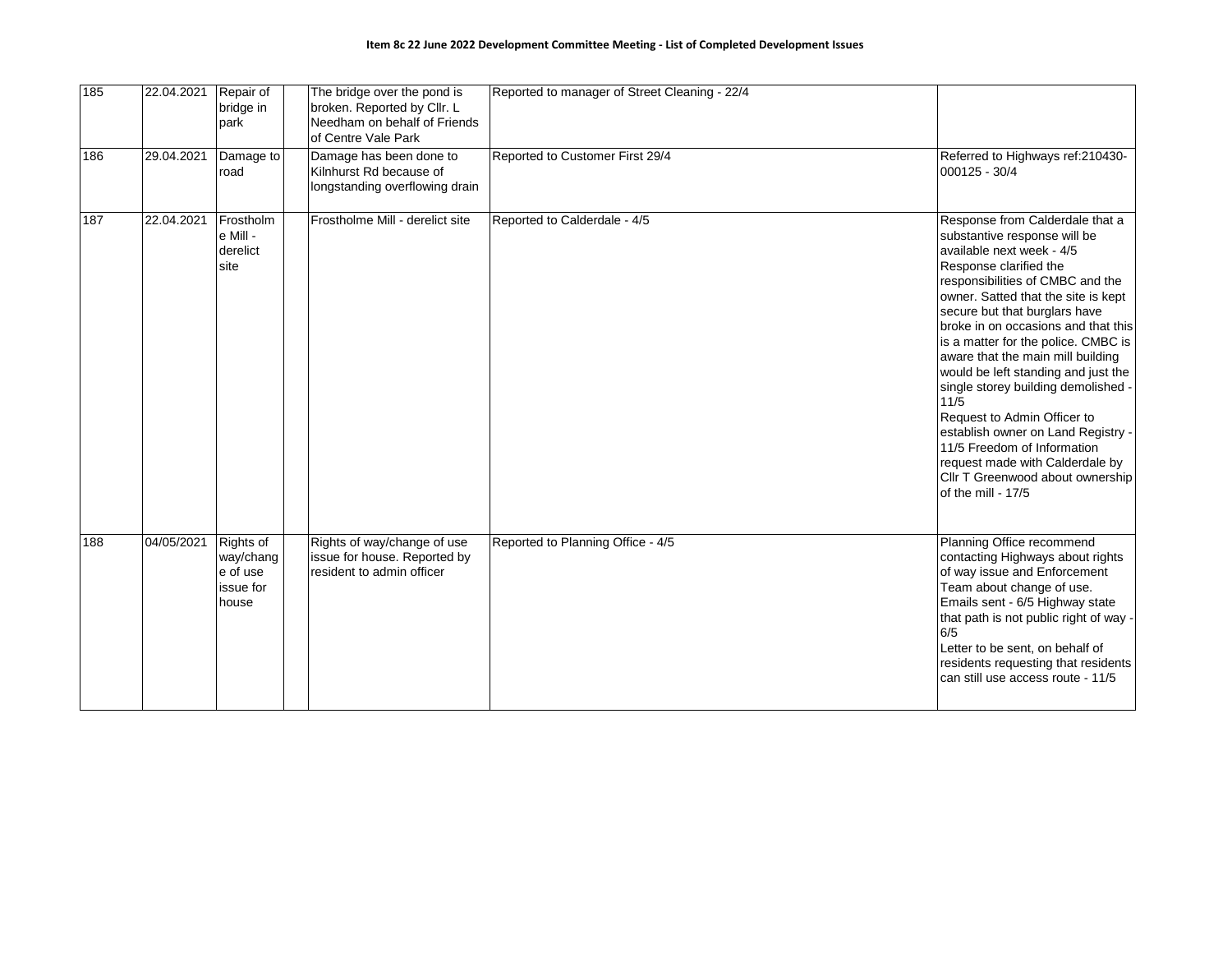| 189 | 11/05/2021 | Flooding<br>from<br>building<br>site          | site into gardens below.                                                                                                   | Flooding from Mons Rd building Admin officer reported this to Building Control.             | Reported to Planning Services,<br>Planning Enforcement and<br>Flooding Team - 11/5 Video sent<br>to the Flooding Team and<br>Planning Enforcement - 11/5<br>Contact details for resident sent to<br>Flooding Team with request that<br>the Flood Team contact them -<br>13/5 Response received from<br>Flooding Team - they will contact<br>the resident - 17/5 |
|-----|------------|-----------------------------------------------|----------------------------------------------------------------------------------------------------------------------------|---------------------------------------------------------------------------------------------|-----------------------------------------------------------------------------------------------------------------------------------------------------------------------------------------------------------------------------------------------------------------------------------------------------------------------------------------------------------------|
| 190 | 12/05/2021 | Nuisace<br>from birds                         | Resident complaint about birds<br>damage and noise. Reported<br>by Cllr R Coleman-Taylor and<br>supported by Cllr P Taylor | Resident contacted for further information and email sent to Environmental<br>Health - 13/5 | Spoke to Environmental Health<br>Enforcement - they will contact the<br>resident today - 18/5<br>Calderdale are pursuing the issue<br>of noise and have written to the<br>owner of the birds. Much of the<br>legislation covering the issue<br>shows DEFRA as the responsible<br>body. - 8/6                                                                    |
| 191 | 17/05/2021 | Tipping in<br>Cornholme                       | Large amount of material tipped Reported to Calderdale - 17/5<br>on Station Approach. Reported<br>by Cllr M Taylor         |                                                                                             | Incident number - 210517-000404<br>25/5 - Response received that the<br>land does not belong to<br>Calderdale and so no action can<br>be taken - 22/7 Admin Officer to<br>investigate who onws the land -<br>26/7                                                                                                                                               |
| 193 | 25/05/2021 | Potentially<br>dangerous<br>stacks of<br>logs | Logs stacked up on bridleway<br>near the Incredible Farm in<br>Mankinholes. Reported by Cllr<br>P Taylor                   | Reported to Building Control - 26/5                                                         | Response - issue forwarded to the<br>Rights of Way Team - 27/5                                                                                                                                                                                                                                                                                                  |
| 194 | 18/05/2021 | Closed<br>cycling<br>path                     | Closure of cycling path behind<br>Centre Vale Park - reported by<br>member of Round Table                                  | Reported to Calderdale - 18/5                                                               | Highways requeste more detail.<br>Information requested from<br>reportee - 25/5<br>Details of blocked path sent to<br>Calderdale - REF 210608-000313<br>8/6 Reported that the path<br>@Lovers Path' has been repaired<br>and is now accessible - 10/8                                                                                                           |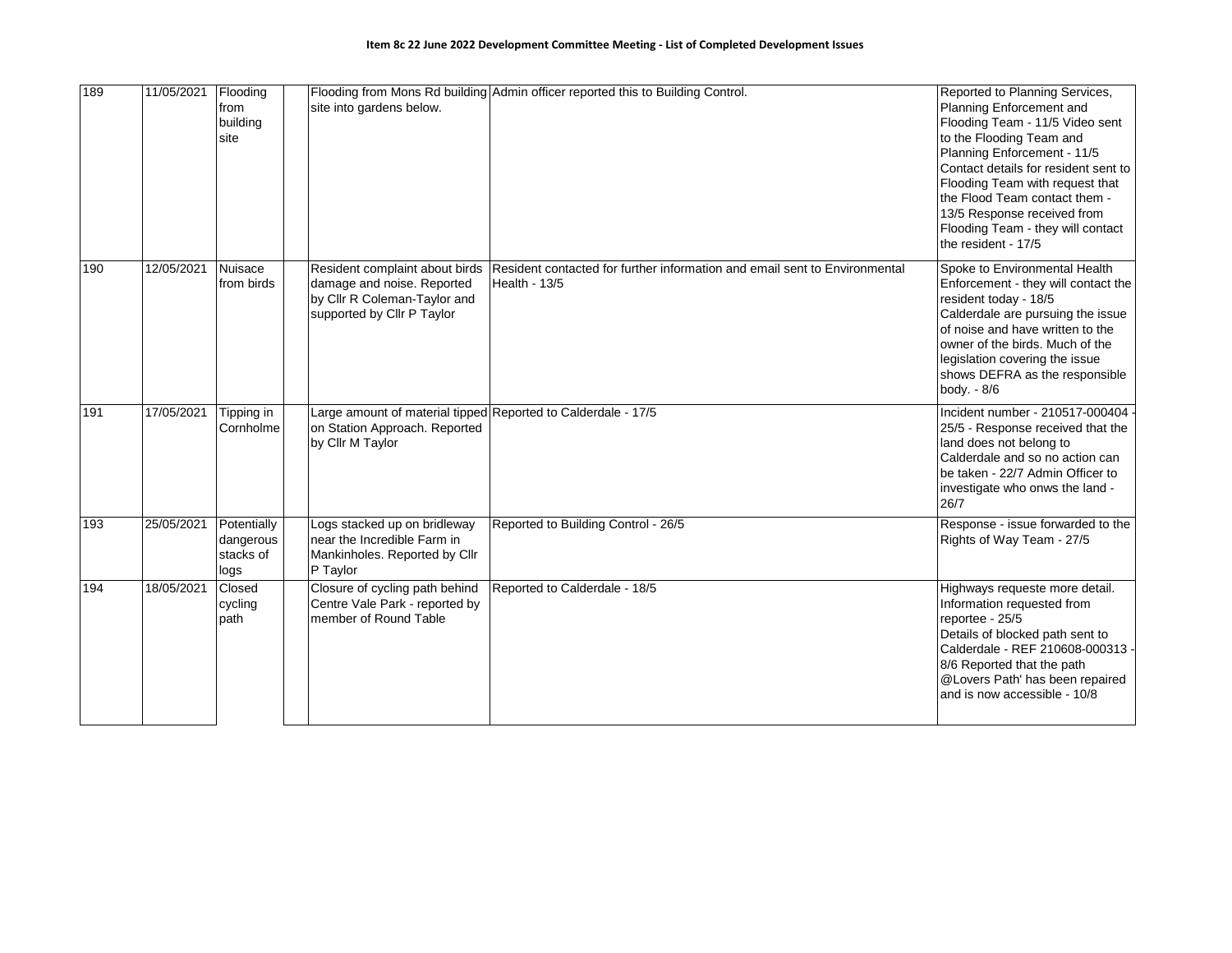| 195 | 08/06/2021 | Land Grab                                                                    | Land grab of land between<br>Gledhill St and Victoria Rd.<br>Reported by Cllr L Needham                                    | Reported to Calderdale Planning Enforcement Dept - 8/6                                                                   | Planning Enforcement responded<br>that no powers are available under<br>the Town and Countryside<br>Planning Act to help. - 22/6<br><b>Contacted Environmental Health</b><br>and Daisy Wilde to see if they can<br>offer support - 22/6 The issue has<br>been reported to the Community<br>Safety Team, and Age Concern.<br>Also, one of the local wardens will<br>visit when they are able to.-29/6 |
|-----|------------|------------------------------------------------------------------------------|----------------------------------------------------------------------------------------------------------------------------|--------------------------------------------------------------------------------------------------------------------------|------------------------------------------------------------------------------------------------------------------------------------------------------------------------------------------------------------------------------------------------------------------------------------------------------------------------------------------------------------------------------------------------------|
| 196 | 09.06.2021 | Bus stop<br>on<br>Rochdale<br>Rd<br>outside<br>Walsden<br>rialway<br>station | The bus stop has been<br>removed although there are still<br>markings on the road. Reported<br>by Cllr M Taylor            | Reported to WYCA case no FS340842913 - 9/6                                                                               | Metro forwarded issue to metro<br>Customer Feedback team ref. CF-<br>006028-21 - 9/6<br>Response - shelter scheduled for<br>installation on 2 July 2021 - 15/6                                                                                                                                                                                                                                       |
| 197 | 09/06/2021 | Flood<br>lights on<br>Town Hall                                              | Feedback received that the<br>floodlights on the Town Hall are<br>on during the day. Reported by<br>Cllr M Doyle.          | Reported to CAFM - 9/6                                                                                                   | CAFM will reset the timer - 9/6                                                                                                                                                                                                                                                                                                                                                                      |
| 198 | 15.06.2021 | Permitted<br>vehicle<br>parking on<br>residential<br>streets                 | Permitted vehicle parking on<br>residential streets/residential<br>permit parking schemes.<br>Reported by Cllr T Greenwood | Email sent to Highways and Engineering - 15/6                                                                            | Issue has been referred to the<br>Traffic Team - 15/6 Chased as no<br>reply received - 26/7 Traffic<br>Liaison Officer response received<br>about parking and residential<br>parking schemes - 10/8                                                                                                                                                                                                  |
| 203 | 16.06.21   | Planning<br>Issues<br><b>Hollins Mill</b>                                    | Planning Issues Hollins Mill.<br>Reported by Cllr M Doyle                                                                  | Meeting of interested parties scheduled for 28 June- 16/6<br>Issue to be raised at Development Committee on 21 July 2021 | Duplicate                                                                                                                                                                                                                                                                                                                                                                                            |
| 204 | 28.06.21   | Delay in<br>alchohol<br>premises<br>license                                  | Delay in alchohol premises<br>license approval. Reported by<br>Cllr P Taylor                                               | Reported to Calderdale - 28/6                                                                                            | Response received that applicant<br>would be offered support - 28/6                                                                                                                                                                                                                                                                                                                                  |
| 205 | 19.06.21   | Fair has<br>left large<br>ruts in<br>grass at<br>Cente Vale<br>Park          | Damage to ground at Centre<br>Vale Park. Reorted by Cllr P<br>Taylor                                                       | Reported to Customer First and Upper Valley Coordiinator -19/7                                                           | Licensing Officer will take up issue<br>with fair officials-20/7                                                                                                                                                                                                                                                                                                                                     |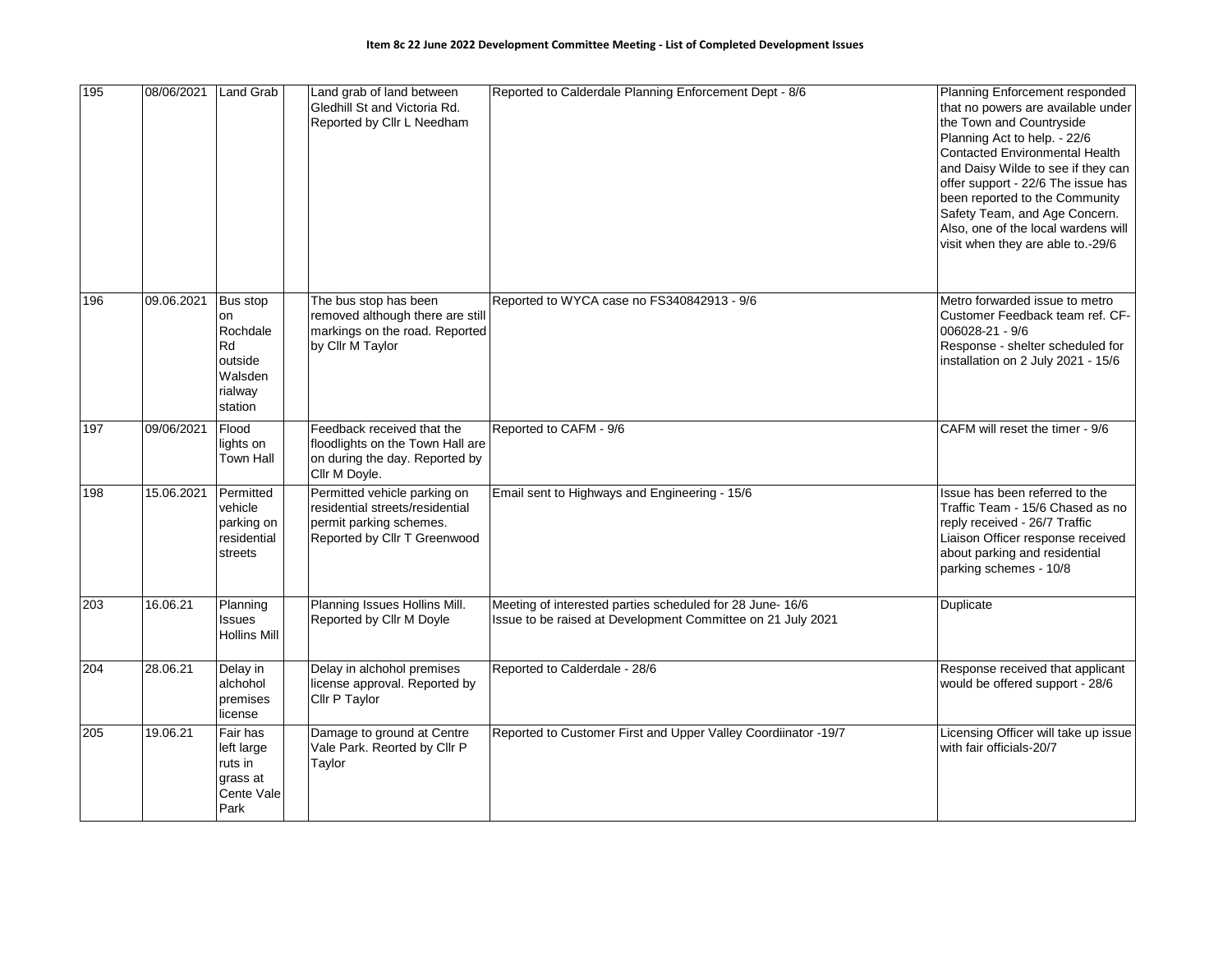| 206 | 21.07.21   | Noise from<br>Physique<br>Gym                                                                                                                      | Unacceptable Levels of Noise<br>From Physique Gym, Hollins<br>Mill, Walsden. Reported by Cllr<br>M Doyle                                                               | Reported to Environmental Health - 21/7                                                                                                                                                                                                  |                                                                                                                                                                                                     |
|-----|------------|----------------------------------------------------------------------------------------------------------------------------------------------------|------------------------------------------------------------------------------------------------------------------------------------------------------------------------|------------------------------------------------------------------------------------------------------------------------------------------------------------------------------------------------------------------------------------------|-----------------------------------------------------------------------------------------------------------------------------------------------------------------------------------------------------|
| 208 | 21.06.21   | <b>ASB</b>                                                                                                                                         | ASB Victoria Rd area. Reported Reported to Calderdale<br>by Cllr L Needham                                                                                             |                                                                                                                                                                                                                                          | Issue noted by Community Safety<br>Team, local wardens and Age<br>Concern                                                                                                                           |
| 209 | 19.07.21   | Deep ruts<br>in Centre<br>Vale Park<br>caused by<br>fair HGVs                                                                                      | Deep ruts in Centre Vale Park<br>caused by fair HGVs. Also<br>concern about possible<br>damage to pipe and structures<br>under the grass. Reported by<br>Cllr P Taylor | Reported to Customer First - 19/7                                                                                                                                                                                                        | Calderdale are taking up with<br>contractor involved 25/7                                                                                                                                           |
| 210 | 27/07/2021 | Stability of<br>houses in<br><b>Halifax Rd</b><br>area                                                                                             | area. Reported by a resident                                                                                                                                           | Stability of houses in Halifax Rd Scheduled for discussion at 18/8 DC meeting                                                                                                                                                            | Referred to Highways. Duplicated                                                                                                                                                                    |
| 211 | 26.07.21   | <b>Town Hall</b><br>lights on<br>throughout<br>day and<br>night                                                                                    | The timer for the Town hall<br>lights is faulty as lights are on<br>during the day and night.<br>Reported by Cllr M Dotle and a<br>resident                            | Reported to CAFM - 26/7                                                                                                                                                                                                                  | CAFM will re-check the timer for<br>the lights. When it was reported<br>last time no problem was found. -<br>26/7 Reported again - 14/9                                                             |
| 212 | 10/08/2020 | Handling<br>of water<br>outtage by<br>Yorkshire<br>Water                                                                                           | Handling of water outtage by<br>Yorkshire Water - reported by<br>Cllr. P Taylor                                                                                        | Agenda item Development Committee Meeting 18 August.                                                                                                                                                                                     | <b>Contacted Yorkshire Water</b><br>through online contact form.<br>Phone call received from<br>Yorkshire Water - they have<br>committed to respond by 2pm<br>Wednesday 8/9 - ref: U384123 -<br>7/9 |
| 214 | 02/08/2021 | Theft of<br>wall<br>capping<br>stones<br>from Lee<br><b>Bottom</b><br>Road and<br>the night<br>time<br>shooting of<br>wild<br>animals<br>(lamping) | Theft of wall capping stones<br>from Lee Bottom Road and the<br>night time shooting of wild<br>animals (lamping). Reported by   issue.<br>Cllr. P Taylor               | Town Clerk reported this to police - 2/8. Residents urged by police to report<br>theft and night time shooting of animals particularly where this involves<br>dogs/badgers. This is so that appropriate resource can be allocated to the |                                                                                                                                                                                                     |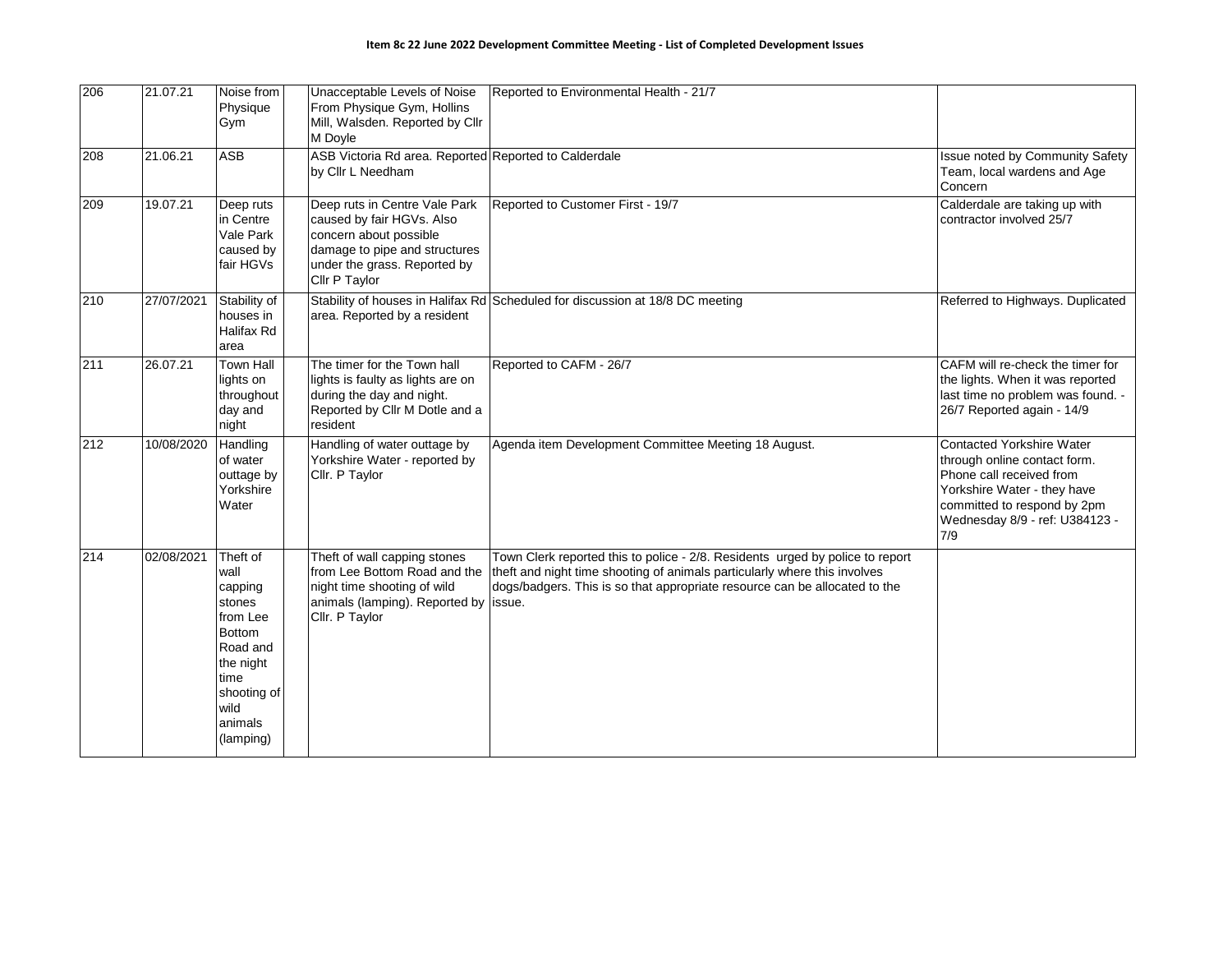| 217 | 10.8.21    | Speeding<br>on Burnley<br>Rd at<br>Lydgate                | Speeding on Burnley Rd at<br>Lydgate. Reported by Cllr. L<br>Needham     | Emailed Upper Valley Coordinator and Calderdale Traffic Officer - 10/8                                                                                       | Traffic Officer replied that speed<br>checks were done in 2007 and<br>more recently and the speeds<br>recorded do not meet the criteria<br>for speed cameras. He has<br>requested that the Upper Valley<br>Coordinator consider doing SID<br>checks on this stretch of road -<br>10/8<br>Email to Traffic Officer to enquire<br>if other forms of traffic calming can<br>be considered - 12/8<br>Traffic Officer advised that<br>resources for traffic calming are<br>prioritised for locations with high<br>accident statistics - 12/8 |
|-----|------------|-----------------------------------------------------------|--------------------------------------------------------------------------|--------------------------------------------------------------------------------------------------------------------------------------------------------------|-----------------------------------------------------------------------------------------------------------------------------------------------------------------------------------------------------------------------------------------------------------------------------------------------------------------------------------------------------------------------------------------------------------------------------------------------------------------------------------------------------------------------------------------|
| 218 | 25/08/2021 | Overgrown<br>verges and<br>trees                          | Overgrown verges and trees on<br>Oak St and others                       | Town Clerk reported this to Manager of Street Cleaning and provided specific<br>contact for individual streets-16/8                                          | Admin Officer reported this to<br>contact point - 26/8 Assistant<br>Town Clerk reported tree issue to<br>Tree Officer - 31/8<br>Tree Officer advised that trees<br>belong to Togetehr Housing - 31/8<br>Standard statement provided<br>about cutting of verges -31/8 Tree<br>officer will inspect the trees when<br>in the area - 1/9 Tree officer will<br>arrange for tree to be trimmed -<br>14/9                                                                                                                                     |
| 219 | 31/08/2021 | Request<br>for green<br><b>bin</b>                        | New customers are not being<br>accepted. Reported by Town<br>Clerk.      | Emailed Waste Manager -31/8                                                                                                                                  | Resident has been put on waiting<br>list as currently there is no<br>capacity to collect from him - 1/9                                                                                                                                                                                                                                                                                                                                                                                                                                 |
| 220 | 23/08/2021 | <b>Disabled</b><br>toilets near<br>market are<br>not open | not open. Reported by Cllr. P<br>Taylor                                  | Disabled toilets near market are Admin Officre emailed Calderdale about this -23/8                                                                           | Response received from<br>Calderdale that service has been<br>affected by high levels of waste,<br>Covid-19 and problems recruiting<br>HGV drivers - 14/9                                                                                                                                                                                                                                                                                                                                                                               |
| 221 | 18/08/2021 | Speeding<br>on Lee<br>Bottom Rd                           | Speeding on Lee Bottom Rd.<br>Reported by Cllr P Taylor                  | Cllr P Taylor had previously reported this to the police. Email to Upper Valley<br>Coordinators to have this included on list of roads for SID checks - 31/8 | Upper Valley wardens have SID<br>checked - 16/9                                                                                                                                                                                                                                                                                                                                                                                                                                                                                         |
| 222 | 31/08/2021 | Listed<br>building -<br>issue<br>about<br>ventilation     | Listed building -issue about<br>ventilation. Reported by Clr P<br>Taylor | Email sent to Conservation Officer - 31/8                                                                                                                    | Conservation advised it is<br>possible. Information passed to<br>business concerned - 16/9                                                                                                                                                                                                                                                                                                                                                                                                                                              |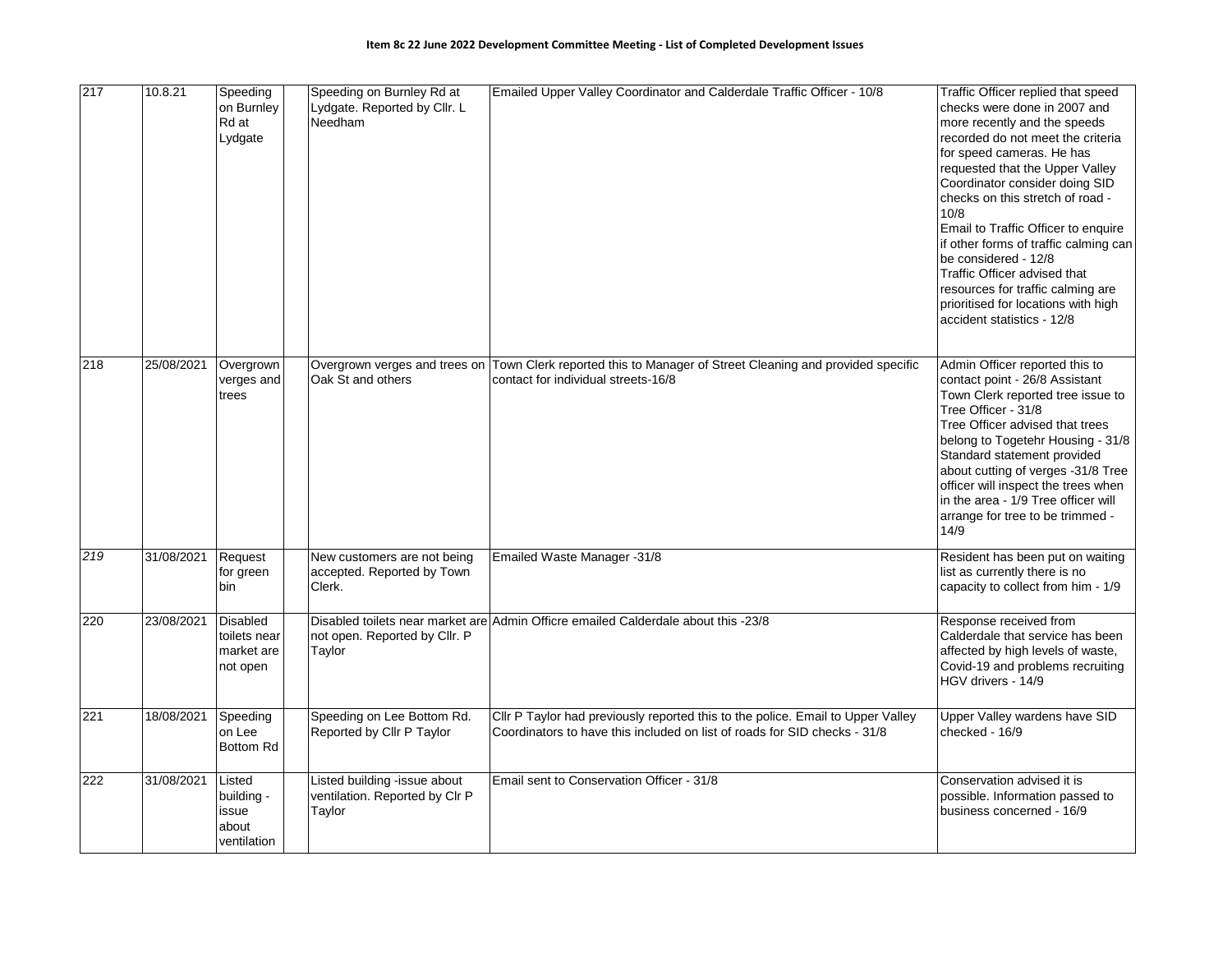| 223              | 18/08/2021 | <b>Blocked</b><br>footpath<br>(vegetation<br>between<br>Stoney<br>Royd Lane<br>and Higher<br>Ashenhurs                                                        | Blocked footpath (vegetation)<br>between Stoney Royd Lane<br>and Higher Ashenhurst.<br>Reported by Cllr. M Taylor                                                            | Email sent to manager of street cleaning - 9/9                   |                                                                                                                                             |
|------------------|------------|---------------------------------------------------------------------------------------------------------------------------------------------------------------|------------------------------------------------------------------------------------------------------------------------------------------------------------------------------|------------------------------------------------------------------|---------------------------------------------------------------------------------------------------------------------------------------------|
| 226              | 08/09/2021 | Overgrown<br>vegetation                                                                                                                                       | Overgrown vegetation on Back<br>Ridge St. Reported by Town<br>Clerk                                                                                                          | Town Clerk emailed Street Cleaning team - 8/9                    | Done 8/9                                                                                                                                    |
| 228              | 08/09/2021 | Public<br>toilets<br>closed on<br>Monday 7<br>September                                                                                                       | Public toilets closed on Monday Email to Customer First - 9/9<br>7 September. Raised by Cllr P<br><b>Ripley at Resources Committee</b><br>Meeting on 8/9                     |                                                                  | Response received from<br>Calderdale with Centre Vale toilets<br>open 10am-4pm Monday to<br>Sunday and Brook St Tuesday to<br>Sunday - 14/9 |
| 229              | 15/09/2021 | Rubbish<br>on steps<br>and on sub-<br>ground<br>level at<br>Town Hall                                                                                         | Rubbish on steps and on sub-<br>ground level at Town Hall.<br>Reported by Cllr M Doyle                                                                                       | Email TH caretaker and supervisor of street cleaning team - 16/9 | Cleaned 16 September and will be<br>checked regularly - 16/9                                                                                |
| $\overline{243}$ | 05/10/2021 | Recycling<br>not<br>collected                                                                                                                                 | Not collected on Fern Valley<br>Chase. Repoirted by Cllr L<br>Thorpe                                                                                                         | Cllr reported to Calderdale                                      | There are issues currently with<br>HGV drivers etc.                                                                                         |
| 247              | 14/12/2021 | Overseas<br>visitor<br>commente<br>d about<br>the very<br>poor state<br>of<br>Todmorde<br>n with<br>slippery<br>leaves on<br>road and<br>pavement<br>surfaces | Overseas visitor commented<br>about the very poor state of<br>Todmorden with slippery leaves<br>on road and pavement<br>surfaces. Reported by email to<br><b>TTC</b> website | Reported to Customer First - 14/12                               | Item closed as insuffficient<br>information - 18/12                                                                                         |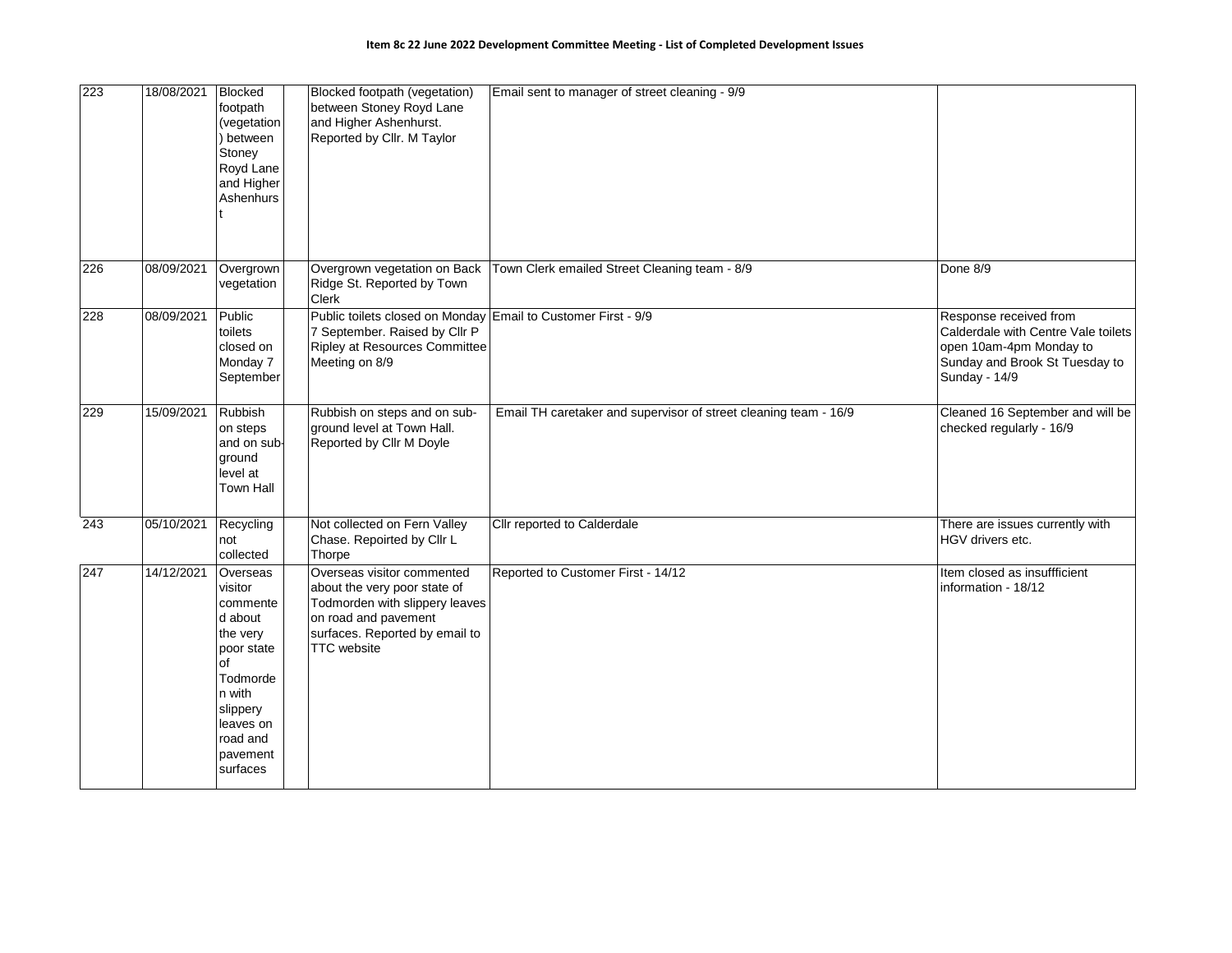| 250 | 15/12/2021 | Closure of<br>public<br>footpath<br>across<br>farm on<br>Lee Botom<br>Rd                                        | Closure of public footpath<br>across farm on Lee Botom Rd.<br>Reported by Cllr P Taylor                                     | Email sent to Customer First - 15/12                                                                                                                                                                                                                                       | Calderdale advise that the site will<br>be visited and the landowner will<br>be sent a letter - 18/12                                                                                                                |
|-----|------------|-----------------------------------------------------------------------------------------------------------------|-----------------------------------------------------------------------------------------------------------------------------|----------------------------------------------------------------------------------------------------------------------------------------------------------------------------------------------------------------------------------------------------------------------------|----------------------------------------------------------------------------------------------------------------------------------------------------------------------------------------------------------------------|
| 252 | 04/01/2022 | Pothole on<br>Rise Lane<br>outside the<br>Railway<br>Station<br>causing<br>resident to<br>fracture<br>her ankle | Pothole on Rise Lane outside<br>the Railway Station causing<br>resident to fracture her ankle.<br>Reported by Cllr P Taylor | Email sent to Highways and Engineering requesting that the issue be<br>investigated and a repair done as a matter of urgency. Also, asked for an<br>update on what action they will take in relation to the resident. - 4/1                                                | Issue has been reported to Area<br>Maintenance Team - 5/1                                                                                                                                                            |
| 256 | 12/01/2022 | Stones in<br>post at<br>Christ<br>Church<br>cemetery<br>have been<br>moved.                                     | cemetery have been moved.<br>Reported by Cllr L Needham                                                                     | Stones in post at Christ Church Email sent to Customer First - 12/1                                                                                                                                                                                                        | Post has been repaired - 18/1                                                                                                                                                                                        |
| 262 | 24/01/2022 | Request<br>for CMBC<br>bin at<br>Haugh Rd<br>Playboat<br><b>Canal Site</b>                                      | Request made. Reported by<br><b>Cllr P Taylor</b>                                                                           | Email sent to Manager of Street Cleansing - 24/1                                                                                                                                                                                                                           | Phone call from CMBC- this is not<br>possible because no capacity for<br>additional collection in Todmorden<br>24/2 Response received that<br>there is no funding for this and so<br>it is unlikely to happen - 22/3 |
| 271 | 08/03/2022 | Poor<br>walking<br>surface on<br>towpath<br>from<br>Todmorde<br>n to<br>Littleboroiu<br>gh                      | Poor walking surface on<br>towpath from Todmorden to<br>M Taylor                                                            | Reported to Canal and River Trust via online Live Chat. It doesn't look like there<br>are plans to upgrade this like the towpath between Todmorden and Hebden<br>Littleboroiugh. Reported by Cllr   Bridge. It has been referred to the Regional Team for a response - 8/3 | Canal and River Trust confirmed<br>that there are no plans currently to<br>re-surface this stretch of the canal.<br>22/3                                                                                             |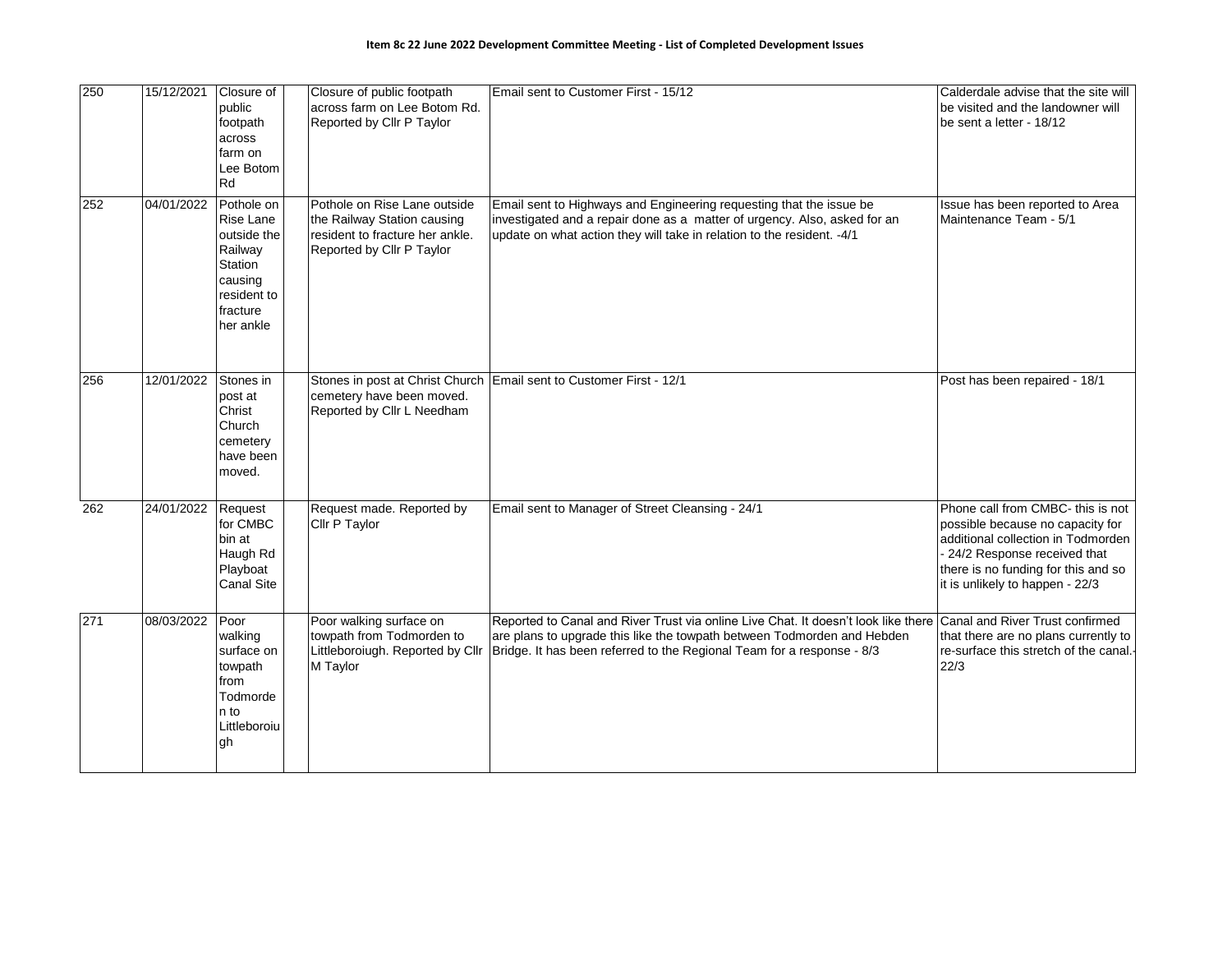| 273 | 08/03/2022 | Flooding<br>down<br><b>Butcher</b><br>Hill next to<br>Copperas<br>House,<br>Walsden           | to Copperas House, Walsden.<br>Reported by Cllr T Greenwood                                                  | Flooding down Butcher Hill next Reported to Flooding Group at CMBC - 8/3                                                 | Will be inspected by an engineer -<br>ref:CRN 395753 - 23/3                                                                                                                                                                                                                                                                                                                                                                                                                                                                                                                                                                                                                                                                                             |
|-----|------------|-----------------------------------------------------------------------------------------------|--------------------------------------------------------------------------------------------------------------|--------------------------------------------------------------------------------------------------------------------------|---------------------------------------------------------------------------------------------------------------------------------------------------------------------------------------------------------------------------------------------------------------------------------------------------------------------------------------------------------------------------------------------------------------------------------------------------------------------------------------------------------------------------------------------------------------------------------------------------------------------------------------------------------------------------------------------------------------------------------------------------------|
| 277 | 22/03/2022 | Dangerous<br>zebra<br>crossing<br>outside<br>Aldi<br>supermark<br>et                          | Dangerous zebra crossing<br>outside Aldi supermarket.<br>Reported by Cllr. P Taylor.                         | Reported to Highways and copied to Upper Valley Coordinator suggesting it be<br>discussed at monthly SCG meetings - 22/3 | Issue referred to the Road Safety<br>Officer - Ref: 395667). - 22/3<br>Response received that no<br>accidents have been reported to<br>the police at this spot. When Aldo<br>proposed the crossing the site<br>would have been subject to a<br>safety audit. It was noted that<br>parking is set back. It is not<br>proposed to take this any further.<br>27/4 The Higher Valley<br>Coordinator has commmented that<br>the only thing that could be done<br>would be to move the road sign on<br>the northerly route closer to the<br>zebra crossing. Currently<br>pedestrians think the traffic is<br>slowing for the crossing when this<br>is because of the roundabout. The<br>traffic then speeds up after the<br>roundabout. It was noted that the |
| 278 | 23/03/2022 | Boundary<br>wall for<br>canal and<br>residential<br>property in<br>Walsden<br>keeling<br>over | Boundary wall for canal and<br>residential property in Walsden<br>keeling over. Reported by Cllr<br>M Taylor | Emailed CRT - 23/3                                                                                                       | CRT confirmed will repair wall<br>near the house gable end but not<br>the rest which they believe is<br>structurally sound - 19/4                                                                                                                                                                                                                                                                                                                                                                                                                                                                                                                                                                                                                       |
| 279 | 23/03/2022 | Cracks in<br>bridge of<br>river bridge<br>at Tipside                                          | Cracks in bridge of river bridge<br>at Tipside. Reported by Cllr P<br>Taylor                                 | Emailed Building Control - 24/3                                                                                          | Advised that owners of the wall<br>(Jupiter) have a responsibility to<br>repair the wall although it is not<br>considered dangerous at the<br>moment-23/3                                                                                                                                                                                                                                                                                                                                                                                                                                                                                                                                                                                               |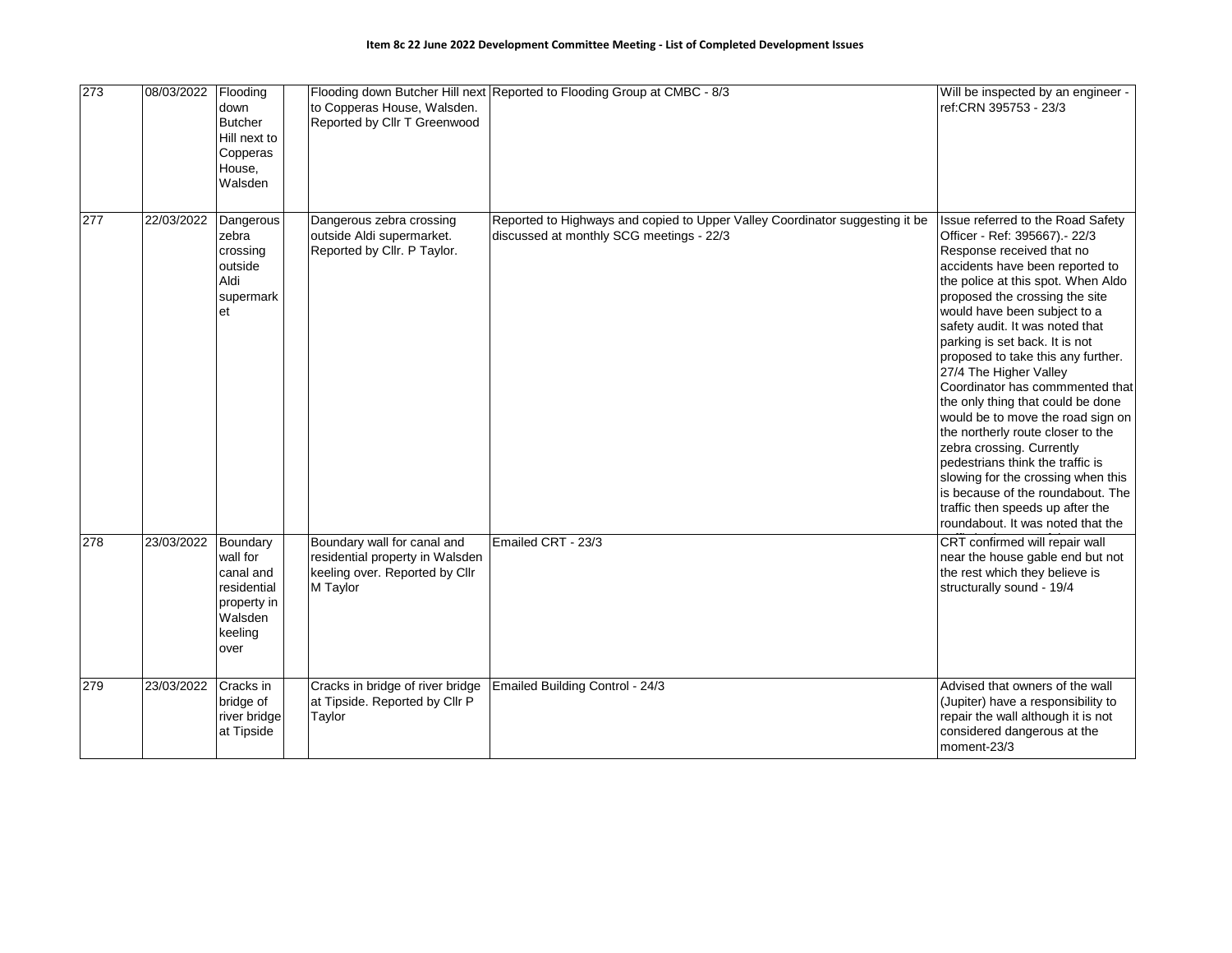| 281 | 28/03/2022 | Residents<br>on Dineley<br>Ave and<br>Whirlaw<br>Ave<br>burning<br>rubbish<br>outdoors<br>(including<br>plastic) | Residents on Dineley Ave and<br>Whirlaw Ave burning rubbish<br>outdoors (including plastic)             | Emailed Environmental Health - 28/3      | Chased 5 April 2022<br>Confirmation received that<br>Enforcement have visited the<br>resident to advised they cannot<br>burn toxic materials - 6/4 |
|-----|------------|------------------------------------------------------------------------------------------------------------------|---------------------------------------------------------------------------------------------------------|------------------------------------------|----------------------------------------------------------------------------------------------------------------------------------------------------|
| 283 | 30/03/2022 | Suitability<br>of the<br>Castle Hill<br>Club for<br>polling in<br>view of<br>location                            | Suitability of the Castle Hill<br>Club for polling in view of<br>location. Reported by Cllr P<br>Taylor | Emailed Customer First - 30/3            | Issue referred to the Polling team<br>31/3 Issue will be reviewed before<br>the next round of polling - April<br>2022                              |
| 287 | 11/04/2022 | Flytipping<br>behind<br>Patmos<br>Gardens                                                                        | <b>Flytipping behind Patmos</b><br>Gardens. Reported by Cllr L<br>Needham                               | Emailed Customer First - 11/4            | Recorded as incident 220412-<br>000225 - 12/4                                                                                                      |
| 294 | 09/05/2022 | 12 bags of<br>rubbish<br>dumped<br>on<br>Doghouse<br>Lane at<br>top of Park<br>Woods                             | 12 bags of rubbish dumped on<br>Doghouse Lane at top of Park<br>Woods. Reported by Cllr L<br>Needham    | Reported on Calderdale online form - 9/5 | Ref: 220509-000722. Items<br>collected by 16/5                                                                                                     |
| 296 | 11/05/2022 | Issues at<br>Tipside                                                                                             | Issues at Tipside. Discussed at Emailed Planning - 10/5<br>27/4 DC meeting                              |                                          | Issue forwarded to Planning<br>Enforcement - 10/5 Response<br>received that no planning<br>permission has been requested for<br>the site $-8/6$    |
| 297 | 23/05/2022 | Poor state<br>of Shore<br>graveyard                                                                              | Poor state of Shore graveyard.<br>Reported by Cllr. K White                                             | Emailed Customer First - 23/5            | The graveyard is not owned by<br>Calderdale. Checked the Land<br>Registry - owner of graveyard is<br>the Baptist Church - 9/6                      |
| 302 | 24/05/2022 | Tree<br>growing<br>out of BT<br>box on Lee<br><b>Bottom RD</b>                                                   | Tree growing out of BT box on<br>Lee Bottom RD Reported by<br>Cllr P Taylor                             | Rang Openreach helpline -24/5            | Ref: LC3CKH43. Work completed<br>26/5                                                                                                              |